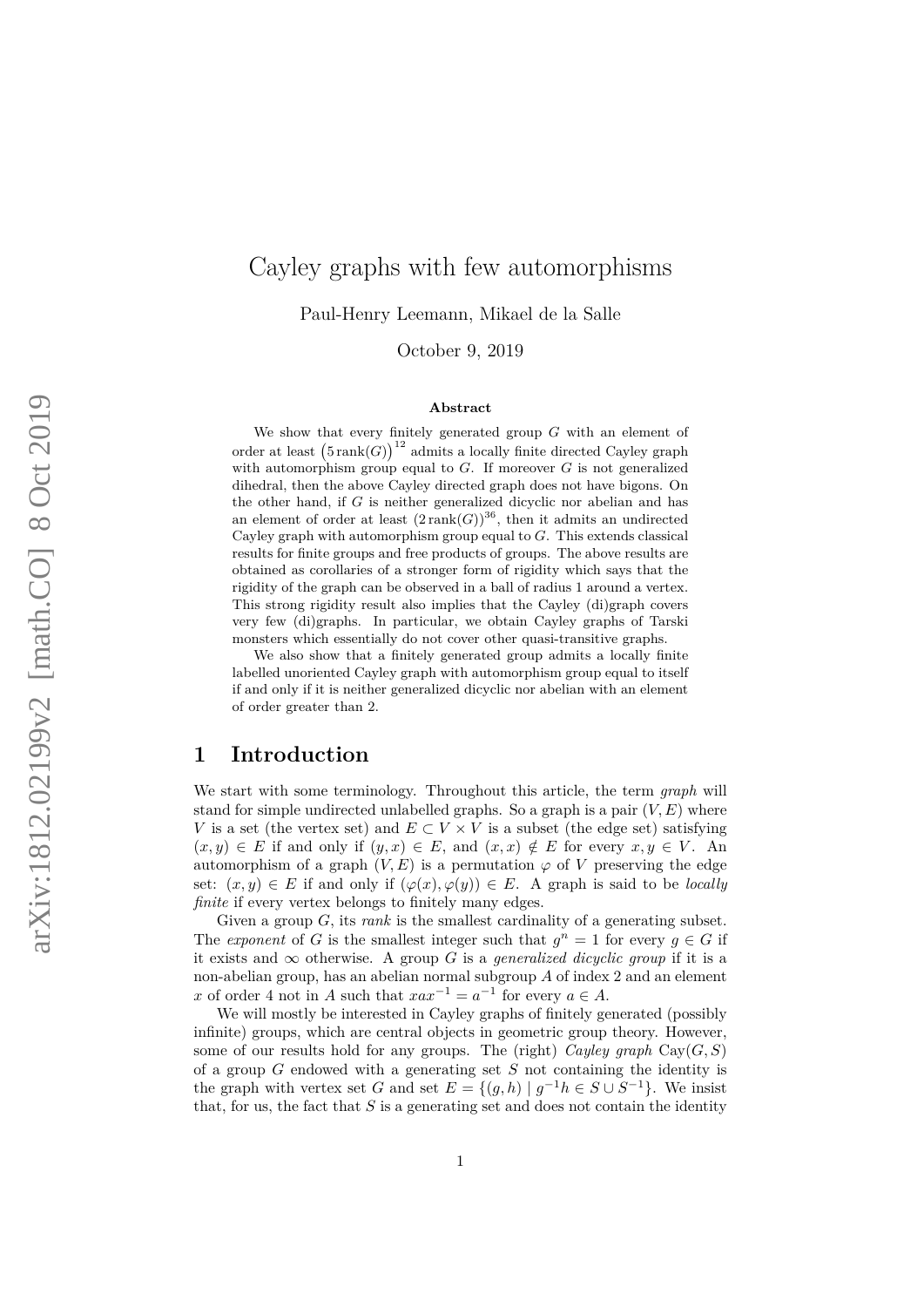is part of the definition of the Cayley graph. So in every statement involving Cayley graphs  $Cay(G, S)$ , the set *S* will be assumed to be generating and to not contain the identity, even if it is not explicitly mentioned.

The group *G* naturally acts on  $Cay(G, S)$  by left multiplication. This action is regular (free and transitive) on the set of vertices.

It is natural in this context to search for a generating set *S* such that  $G = \text{Aut}(\text{Cav}(G, S))$ . Such a Cayley graph is called a *graphical regular representation*, or GRR. An easy verification (consider the inverse map) shows that abelian groups of exponent greater than 2 cannot admit a GRR. As observed by Watkins, [\[25\]](#page-29-0), generalized dicyclic groups also do not admit GRRs. Watkins actually conjectured that, apart these two infinite families, these are only finitely many groups not admitting GRRs, and that they are finite. Let us agree to call such a group *exceptional*.

<span id="page-1-0"></span>**Conjecture 1** (Watkins [\[28\]](#page-29-1))**.** *There is an integer n such that every group of cardinality at least n and which is neither abelian of exponent greater than* 2 *nor generalized dicyclic admits a GRR.*

Although he did not state it, it is very tempting to expect that for finitely generated groups the GRR in Conjecture [1](#page-1-0) can be moreover assumed to be locally finite. Our main result proves a particular case of this conjecture, replacing the assumption on the cardinality of the group by a similar assumption on the supremum of the orders of its elements. So the only possible counterexamples among finitely generated groups are some Burnside groups, that is finitely generated groups with a uniform bound on the order of every element.

<span id="page-1-1"></span>**Theorem 1.** *Let G be a finitely generated group. Assume that G is neither abelian, nor generalized dicyclic and moreover that G has an element of order* at least  $(2 \text{ rank}(G))^{36}$ . Then *G* admits a locally finite Cayley graph whose only *automorphisms are the left-multiplications by elements of G.*

More generally, we prove that every finite generating subset of *G* can be "slightly" enlarged so as to obtain a GRR, see Corollary [11](#page-9-0) for a detailed statement.

Several cases of Conjecture [1](#page-1-0) have been known for a long time.

Most importantly, it has been known from the 1970s for finite groups, thanks to combined efforts of, notably, Imrich, Watkins, Nowitz, Hetzel and Godsil, [\[14,](#page-28-0) [10,](#page-28-1) [25,](#page-29-0) [22,](#page-29-2) [26,](#page-29-3) [27,](#page-29-4) [15,](#page-28-2) [13,](#page-28-3) [12,](#page-28-4) [11\]](#page-28-5). Moreover the finite exceptional groups are completely understood: there are 13, all of whom of cardinality at most 32, see [\[11\]](#page-28-5) and the references therein. These proofs use deeply the fact that the groups under consideration are finite, and they do not admit straightforward generalizations to infinite groups. For example, the proof of the existence of GRRs uses the Feit-Thompson theorem that states that every finite group of odd order is solvable. One of the main idea of  $[11]$  is that if *H* is a "nice" subgroup of a solvable group *G*, then the existence of a GRR for *H* implies the existence of a GRR for *G*. Let us also mention that Babai and Godsil showed [\[4\]](#page-27-0) that if *G* is a nilpotent non-abelian group of odd order, asymptotically almost all Cayley graphs of *G* are GRRs. Amusingly, combining Theorem [1](#page-1-1) with Zelmanov's positive answer to the restricted Burnside problem, [\[29,](#page-29-5) [30\]](#page-29-6), we recover the following particular case: for every *d*, there are only finitely many exceptional finite groups of rank *d*.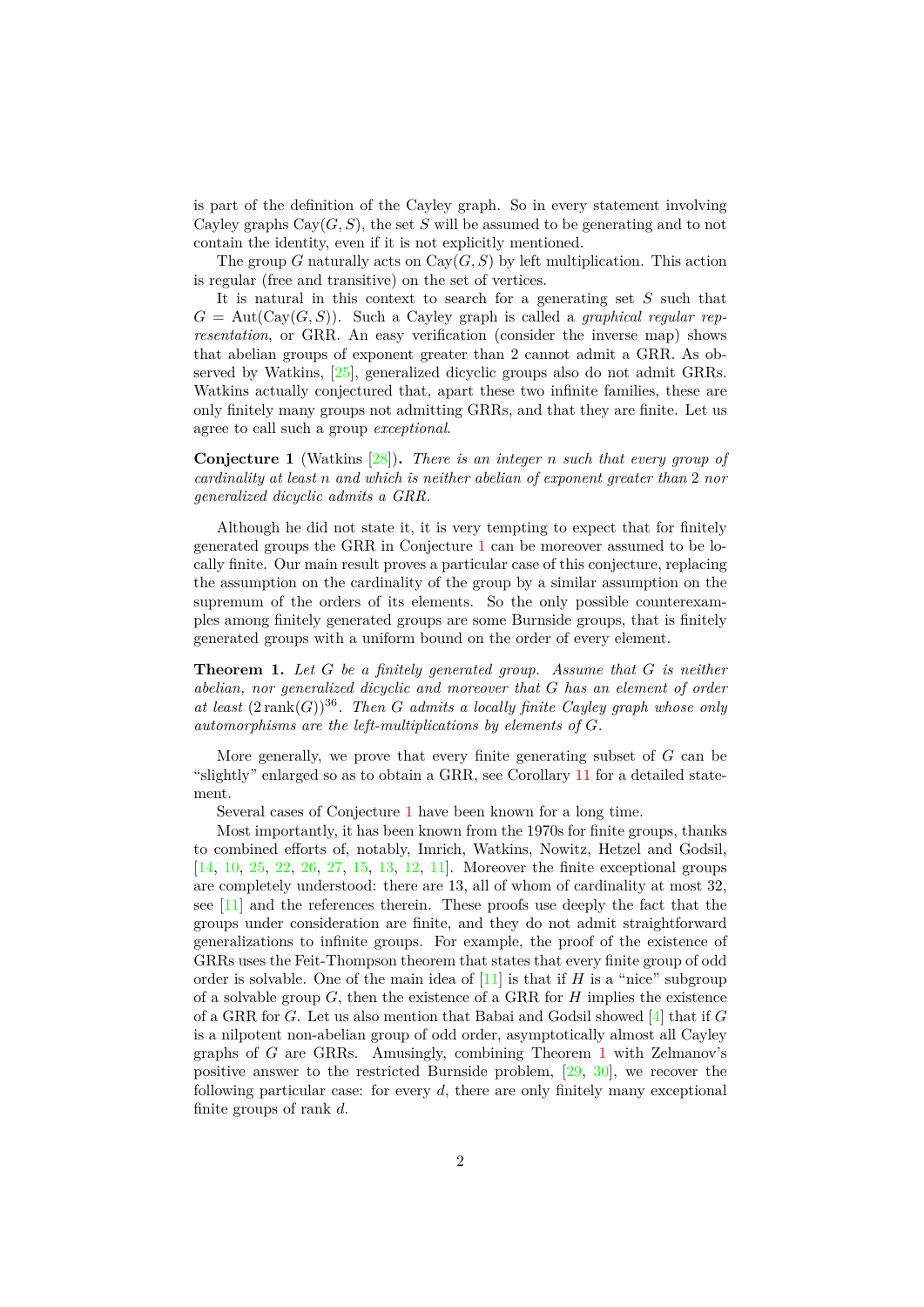On the other hand, Watkins showed [\[28\]](#page-29-1) that a free product of at least 2 and at most countably many non-trivial groups has a GRR. Moreover, if the group in question is finitely generated, then the GRR in question is locally finite. Here the method used is to start with a free group and then consider quotients of it.

Finally, recent developments in the subject were made into at least two distinct directions. The first one was the study of the Cayley graphs of *G* when *G* is either a finite abelian group of exponent greater than 2,  $[8]$ , or a finite generalized dicyclic group, [\[21\]](#page-29-7). In particular, it is proven that if *G* is not isomorphic to  $Q_8 \times (\mathbf{Z}/2\mathbf{Z})^n$ , then for almost all Cayley graphs of *G*, the group *G* has index 2 in Aut(Cay(*G, S*)). On the other hand, for  $G \cong$  $Q_8 \times (\mathbf{Z}/2\mathbf{Z})^n$ , then for almost all Cayley graphs of *G*, the group *G* has index 8 in Aut( $Cay(G, S)$ ). The other recent development is the study of graphical Frobenius representations of a group  $G$ . They are graphs  $(V, E)$  such that  $G \cong \text{Aut}(V, E)$ , the group  $\text{Aut}(V, E)$  acts transitively on *V*, there exists some non-trivial elements in  $Aut(V, E)$  that fixes a vertex and no non-trivial elements of  $Aut(V, E)$  fixes more than 1 vertex, see [\[9\]](#page-28-7).

We hence partially recover existing results about existence of GRRs for finite groups and free products and also extend it to more infinite groups. Moreover, we also show that if *G* has elements of arbitrary large order, then every finite generating set *S* is contained in a generating set *T* such that  $Cay(G,T)$  is a GRR for *G*, and we control the size and position of *T* in terms of the size of *S*, see Corollary [11](#page-9-0) for a precise statement. This result can be thought of as a weak form of the statement that asymptotically almost all Cayley graphs of the group are GRRs.

The general strategy to prove Theorem [1](#page-1-1) is similar to the approach in most of the work cited so far. We recognize that a Cayley graph is a GRR by looking at the subgraph induced by some neighbourhood of the identity and proving that, for a suitable generating set, this subgraph has no automorphism. The main novelty we introduce here is how we decompose this task into two independent steps, and how we proceed for the second step. In a first step that we call *orientation-rigidity*, we show that if *G* is not abelian of exponent greater than 2 and not generalized dicyclic (without any hypothesis on the order of the elements or on the rank of  $G$ ), then every generating set  $S_0$  of  $G$  can be enlarged to a set  $S_1$  in a way that the unoriented labels of the edges in a small ball around the identity in  $Cay(G, S_1)$  allow to recover the oriented labels in a small ball around the identity in  $Cay(G, S_0)$ . Here the *unoriented label* (or colour) of an edge  $(g, h)$  is the set  $\{g^{-1}h, h^{-1}g\}$  and its *oriented label* is  $g^{-1}h$ . We have also a converse, so we obtain a geometric characterization, via their Cayley graphs, of groups which are neither generalized dicyclic nor abelian with exponent greater than 2, see Theorem [6.](#page-7-0) This idea is somewhat related to the notion of colourpreserving automorphisms and CCA (Cayley colour Automorphism) graphs, see [\[7,](#page-28-8) [17\]](#page-28-9) for more about CCA graphs.

In a second step that we call *colour-rigidity*, we count the number of triangles to which a given edge belongs. This is not new. But elaborating on a idea in [\[24\]](#page-29-8), we show that, by suitably enlarging a generating set *in the direction of the powers of an element of large order* (see Lemma [30](#page-19-0) and [31](#page-22-0) for precise statements), this number allows to recover from the local graph structure of the new Cayley graph the unoriented label (colour) of an edge of the original Cayley graph. In this step, the only assumptions on the group are that it is finitely generated and that it has an element of large order, and the argument remains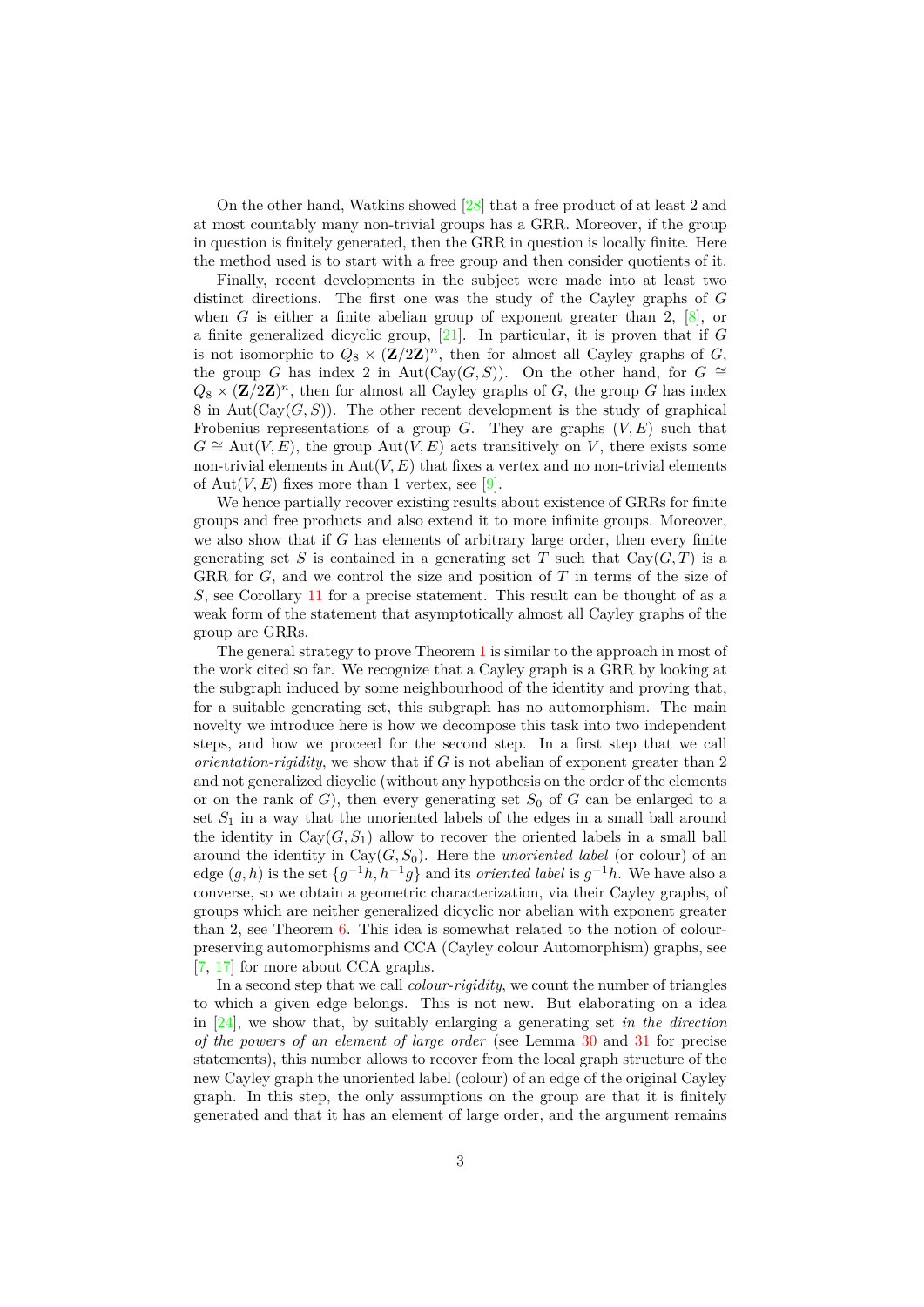valid for abelian or generalized dicyclic groups.

By the nature of the proof just sketched, we are also able to deal with directed Cayley graph. For us, a *directed graph* (or *digraph*) will be always simple and unlabelled. So it is a pair  $(V, E)$  with a set  $V$  (the vertex set) and a subset  $E \subset V \times V$  (the arc set) with empty intersection with the diagonal  $\{(x, x) \mid x \in V\}$ . An automorphism of a digraph  $(V, E)$  is a permutation of *V* which preserves *E*. The (right) *directed Cayley graph*  $\overline{Cay}(G, S)$  has vertex set *G* and arc set  $\{(g, gs) | g \in G, s \in S\}$ . It is a *digraphical regular representation*, or DRR, if the only automorphism of  $\overrightarrow{Cay}(G, S)$  are the left multiplications by elements of *G*. Observe that there is a distinction between  $\overrightarrow{Cay}(G, S)$  and  $Cav(G, S)$  only when *S* is not symmetric.

Since every automorphism of  $\overrightarrow{Cav}(G, S)$  naturally extends to  $Cav(G, S)$ , the existence of a GRR implies the existence of a DRR, but the converse does not hold. The analogous of Conjecture [1](#page-1-0) for DRRs is known thanks to the work of Babai: there are only 5 groups not admitting a DRR:  $(\mathbf{Z}/2\mathbf{Z})^2$ ,  $(\mathbf{Z}/2\mathbf{Z})^3$ ,  $({\bf Z}/2{\bf Z})^4$ ,  $({\bf Z}/3{\bf Z})^2$  and the quaternion group  $Q_8$ . See [\[3\]](#page-27-1) for finite groups and [\[2\]](#page-27-2) for infinite groups. However, even for finitely generated infinite groups, the DRRs constructed in [\[2\]](#page-27-2) are never locally finite. Let us also mention the following recent result by Morris and Spiga in [\[19\]](#page-28-10): for a finite group *G* of cardinality *n*, the proportion of subsets *S* of *G* such that  $\overrightarrow{Cav}(G, S)$  is a DRR goes to 1 as  $n \to \infty$ .

A variation of the notion of directed graphs is the notion of oriented graphs: directed graphs without bigons, where a bigon in a digraph  $(V, E)$  is an arc  $(x, y)$  such that  $(y, x)$  is also an arc. For a Cayley digraph  $\overrightarrow{Cay}(G, S)$ , this is equivalent to the fact that  $S \cap S^{-1}$  is empty. An oriented graph  $\overline{Cay}(G, S)$ which is a DRR is called an *oriented regular representation* or ORR. Generalized dihedral groups do not admit a generating set without elements of order 2 and thus cannot have ORR. For finite groups, Morris and Spiga showed,  $[20]$ , that these are, alongside 11 groups of order at most 64, the only groups that do not admit an ORR, answering a question posed by Babai in 1980. Their proof relies on the classification of finite simple groups.

<span id="page-3-0"></span>**Theorem 2.** *Let G be a finitely generated group. If G contains an element of order at least*  $(5 \text{rank}(G))^{12}$ , then it has a locally finite directed Cayley graph *whose only automorphisms are the left-multiplication by elements of G.*

*If G is not a generalized dihedral group, then this digraph can be chosen without bigons.*

Another way to study Cayley graphs is via the graphs they cover. Recall that if  $\Gamma = (V, E)$  and  $\Delta = (W, F)$  are graphs, a *graph covering*  $\varphi: \Gamma \to \Delta$ is a map  $V \to W$  such that, for every  $v \in V$ , the restriction of  $\varphi$  to the set  $\{v' \in V \mid (v, v') \in E\}$  of neighbours of *v* is a bijection onto the set of neighbours of  $\varphi(v)$ . We warn the reader that this definition is well adapted to our setting of simple graphs, but it has to be adapted if one wants to include also non simple graphs, see for example [\[16\]](#page-28-12) for details. One way to construct covers of a Cayley graph  $\Gamma = \text{Cay}(G, S)$  is by taking the quotient by a subgroup  $H \leq G$  (hence obtaining the so-called (right) Schreier coset graphs, which is a simple graph only under some conditions on  $H$ ), but in general  $\Gamma$  may cover other graphs. In particular, in [\[24\]](#page-29-8), the second author together with Romain Tessera proved that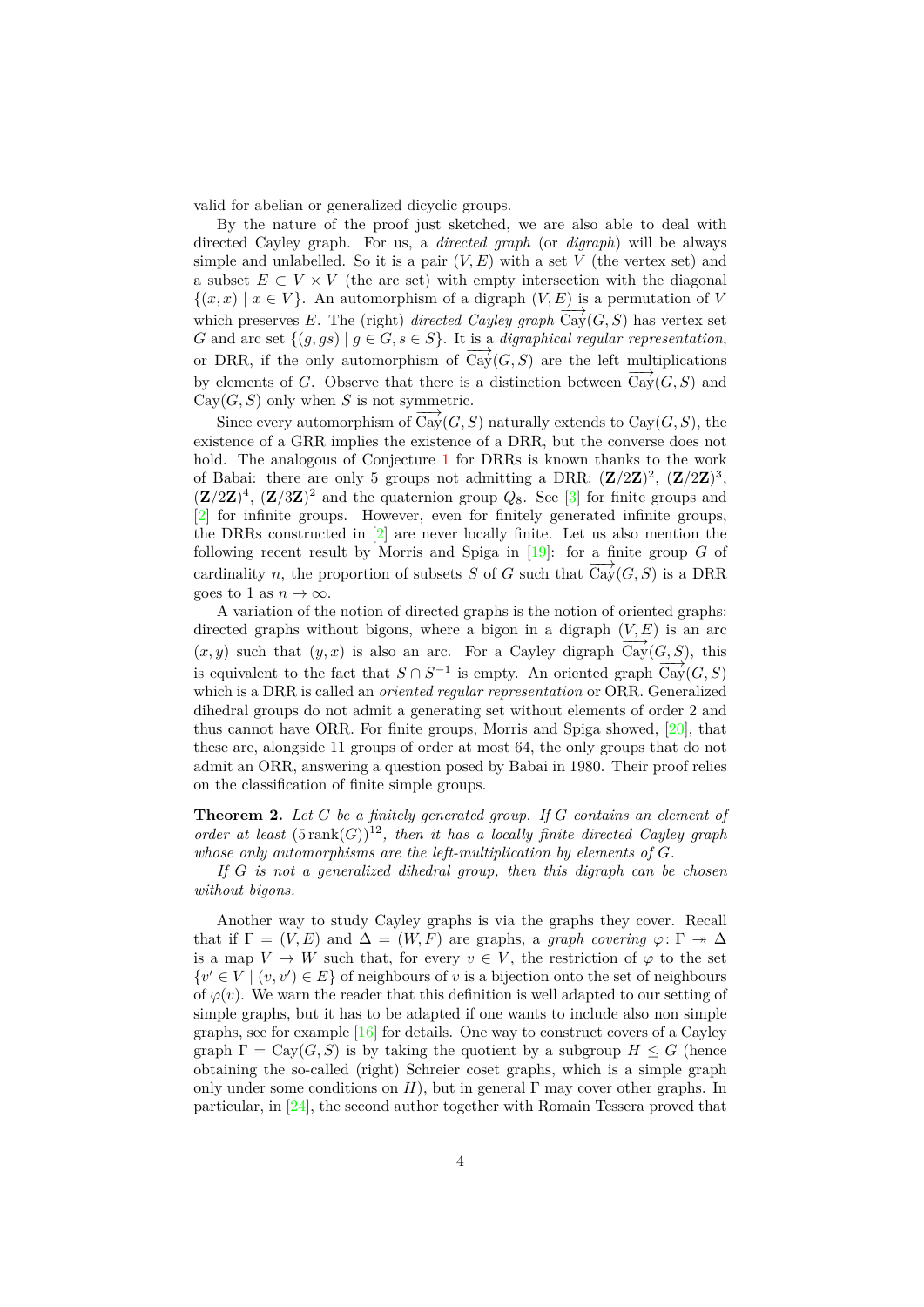if *G* is finitely presented and contains an element of infinite order, then there exist a finite generating set *S* and an integer *R* (depending only on the rank of *G*) such that every graph with the same balls of radius *R* as  $Cay(G, S)$  is covered by it. On the other hand, the first author showed in [\[16\]](#page-28-12) that Cayley graphs of Tarski monsters do not cover other infinite transitive (even non simple) Schreier coset graphs.

The method of proof of Theorem [1](#page-1-1) also allows to construct generating sets such that essentially every covering  $Cay(G, S) \rightarrow \Delta$  comes from a Schreier graph. This allows us to show that for Tarski monsters there is essentially no covering  $Cay(G,T) \rightarrow \Delta$  with  $\Delta$  transitive, see Theorem [15](#page-10-0) for a precise statement.

Finally, we stress the fact that given an oracle for the word problem in *G*, all our proofs are constructive and when we construct *T* starting from *S*, there is an explicit bound on the cardinality of  $T^{\pm}$ , which depends only on the cardinality of  $S^{\pm}$ .

The next section contains all the necessary definitions and the statements of the main technical results of this paper. Section [3](#page-11-0) deals with orientation-rigidity. Then, Section [4](#page-16-0) provides better bounds than the ones given by Theorem [6](#page-7-0) for a large subclass of groups. Finally, Section [5](#page-18-0) deals with colour-rigidity.

**Acknowledgements:** We are grateful for the referees for their very careful reading, their numerous and useful comments that helped us to greatly improve the exposition as well as some statements, in particular Theorem [6.](#page-7-0)

The first author was partly supported by Swiss NSF grant P2GEP2\_168302. The second author's research was supported by the ANR projects GAMME (ANR-14-CE25-0004) and AGIRA (ANR-16-CE40-0022). Part of this work was performed within the framework of the LABEX MILYON (ANR-10-LABX-0070) of Université de Lyon, within the program "Investissements d'Avenir" (ANR-11-IDEX-0007) operated by the French National Research Agency (ANR).

# **2 Definitions and results**

#### **2.1 Graphs**

We refer to the introduction for basic definitions of graphs. We now introduce some more terminology that we will use.

If *v* is a vertex in a graph  $(V, E)$ , we denote by  $\text{Ball}_{(V, E)}(v)$  the ball of radius 1 around *v*, defined as the induced subgraph on the subset  $V' = \{v\} \cup \{w \in V \mid$  $(v, w) \in E$ . Recall that induced subgraph means  $(V', E \cap (V' \times V'))$ .

### **2.2 Groups and Cayley graphs**

Let *G* be a group and  $S \subset G$  a generating set. For simplicity and clarity of the exposition, we will suppose that our generating sets never contain the identity element. We will denote  $1_G$  the identity in  $G$ , or simply 1 when no confusion is possible. We will denote by  $S^{\pm} = S \cup S^{-1}$  the symmetrisation of *S*, where  $S^{-1} = \{s^{-1} \mid s \in S\}$ . We will also denote by  $S^{\leq n}$  the set of non-trivial elements of *G* which can be written as a product of at most *n* elements of  $S^{\pm}$ , that is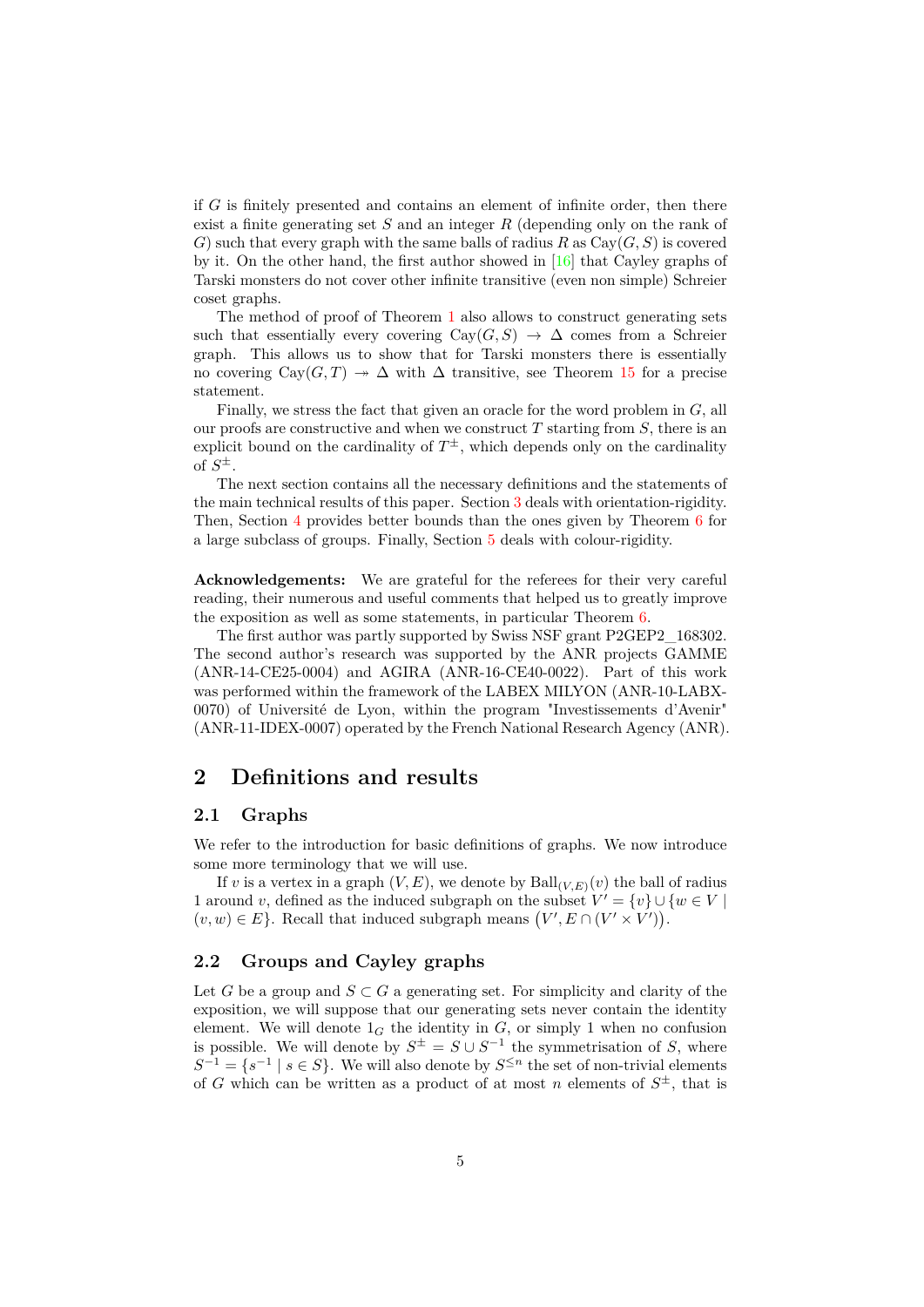vertices distinct from  $1_G$  in the ball centred at 1 and of radius *n* in Cay( $G, S$ ). In particular, the set  $S^{\leq n}$  is always symmetric.

If follows from the definitions that  $Aut(Cay(G, S))$ , the automorphism group of the Cayley graph  $Cay(G, S)$ , is the group of permutations  $\varphi$  of *G* satisfying  $\varphi(gS^{\pm}) = \varphi(g)S^{\pm}$  for every  $g \in G$ . We distinguish three natural subgroups of it.

- The subgroup Aut( $\overrightarrow{Cay}(G, S)$ ). It coincides with the permutations  $\varphi$  satisfying  $\varphi(qS) = \varphi(q)S$  for every  $q \in G$ .
- The group  $Aut(Cay_{col}(G, S))$  of *colour-preserving automorphisms*, defined as the permutations  $\varphi$  satisfying  $\varphi(gs) \in {\varphi(g)s, \varphi(g)s^{-1}}$  for every  $g \in G$ and  $s \in S^{\pm}$ .
- The group  $Aut(Cay_{lab}(G, S))$  of *labelled-preserving automorphisms*, defined as the permutations of *G* satisfying  $\varphi(gs) = \varphi(g)s$  for every  $g \in G$ ,  $s \in S^{\pm}$ . This group is isomorphic to *G* acting by left-translation because *S* is generating.

As the notation suggests, the colour-preserving and label-preserving automorphisms correspond to automorphisms of some structure (coloured and labelled graphs respectively), but we do not elaborate on that as we will only work with groups that are concretely defined as groups of permutations.

More generally, if *B* is a subgraph of  $Cay(G, S)$ , we call

- *S-orientation-preserving automorphism* of *B* any permutation of the vertex set of *B* satisfying  $\varphi(gs) \in \varphi(g)$  for every  $g \in G$  and  $s \in S$  such that (*g, gs*) is an edge in *B*.
- *colour-preserving automorphism* of *B* any permutation of the vertex set of *B* satisfying  $\varphi(gs) \in {\varphi(g)s, \varphi(g)s^{-1}}$  for every  $g \in G$  and  $s \in S^{\pm}$  such that (*g, gs*) is an edge in *B*.

We have the following obvious inclusions.



In general, these four groups are distinct. This can be seen by looking at  $G =$  $F_n$  the free group of rank *n* and *S* a free generating set. In that case  $Cay(G, S)$ is an infinite tree of valency 2*n*. Then the vertex stabilizer of 1 is trivial for  $G = \text{Aut}(\text{Cay}_{\text{lab}}(G, S))$ . On the other hand, for any vertex *v* at distance *k* from the origin, the cardinality of its orbit under the action of the stabilizer of 1*<sup>G</sup>* in Aut( $\overline{Cay}(G, S)$ ) (respectively Aut( $Cay(G, S)$ ) and Aut( $Cay_{col}(G, S)$ ) is *n*<sup>*k*</sup> (respectively  $(2n)^k$  and  $2^k$ ).

The next Definition introduces the corresponding vocabulary, as well as some local and relative versions that will be important.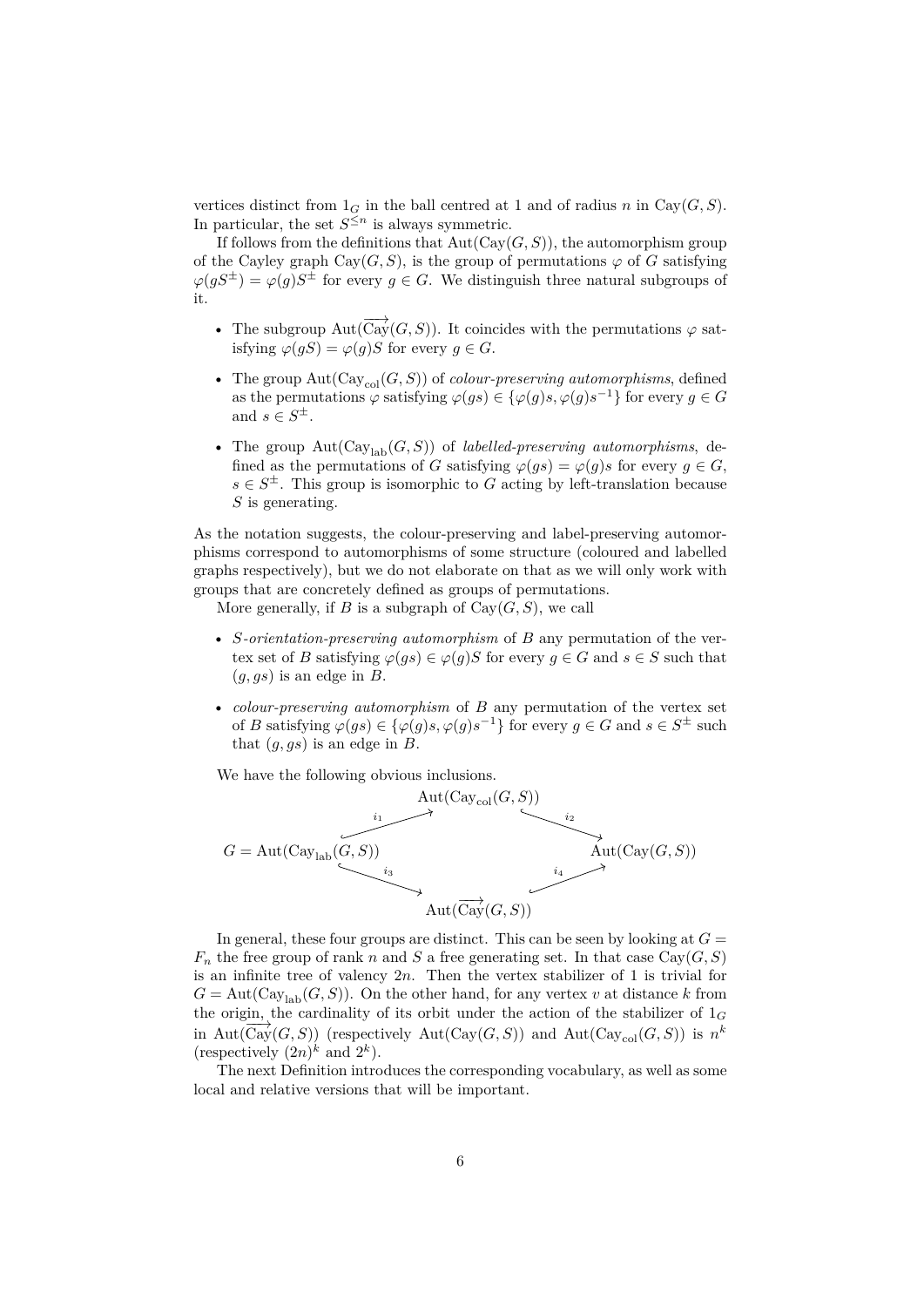<span id="page-6-2"></span>*Definition* 3. A pair  $(G, S)$  of a group with a generating set is an *orientationrigid* pair if  $Aut(Cay_{col}(G, S))$  acts freely transitively on the vertices of the graph  $Cay(G, S)$ , that is if  $i_1$  is an equality. The group *G* is *orientation-rigid* if  $(G, G)$  is an orientation-rigid pair.

The pair  $(G, S)$  is said to be a *colour-rigid* pair if  $Aut(Cay(G, S))$  acts by colour-preserving automorphisms, that is if the inclusion  $i_2$  is an equality.

A triple  $(G, S, T)$  with two generating sets  $S \subseteq T$  is said to be a *strong orientation-rigid* triple if every colour-preserving automorphism of the ball Ball $_{\text{Cav}(G,T)}(1_G)$ fixing the identity fixes the ball  $\text{Ball}_{\text{Cay}(G,S)}(1_G)$  pointwise.

The triple  $(G, S, T)$  is said to be a *strong colour-rigid triple* if every automorphism of the ball  $\text{Ball}_{\text{Cay}(G,T)}(1_G)$  fixing the identity acts by colour-preserving automorphisms on the ball  $\text{Ball}_{\text{Cay}(G,S)}(1_G)$ .

The triple  $(G, S, T)$  is said to be a *strong GRR triple* if every automorphism of the ball Ball $_{\text{Cay}(G,T)}(1_G)$  fixing the identity fixes the ball Ball $_{\text{Cay}(G,S)}(1_G)$ pointwise.

We have the following elementary properties which justify the terminology.

<span id="page-6-1"></span>**Lemma 4.** *Let*  $S_0 \subset S \subset T$  *be three generating sets of a group*  $G$ *.* 

If  $(G, S, T)$  *is a strong orientation-rigid triple, then*  $(G, T)$  *is an orientationrigid pair.*

*If* (*G, S, T*) *is a strong colour-rigid triple, then* (*G, T*) *is a colour-rigid pair. If*  $(G, S, T)$  *is a strong GRR triple, then*  $Cay(G, T)$  *is a GRR.* 

*If* (*G, S, T*) *is strong colour-rigid and* (*G, S*0*, S*) *is strong orientation-rigid, then*  $(G, S_0, T)$  *is a strong GRR triple.* 

*Proof.* Let us only prove the first statement; the proofs of the second and third statements are similar, and the last is obvious. Assume that  $(G, S, T)$  is a strong orientation-rigid triple. We wish to prove that  $Aut(Cay_{col}(G, T))$  acts freely on *G*. Let  $\varphi$  be in the stabilizer of 1<sub>*G*</sub>. If  $\varphi$  was not the identity, there would exist  $g \in G$  and  $s \in S$  such that  $\varphi(g) = g$  but  $\varphi(gs) \neq gs$ . Conjugating by the left-translation by  $g$ , we can assume that  $g = 1$ , which gives by restriction to  $\text{Ball}_{\text{Cav}(G,T)}(1_G)$  a contradiction with the assumption.

 $\Box$ 

On the other hand, being orientation-rigid is a strengthening of being CCA. Indeed, a pair  $(G, S)$  is orientation-rigid if and only if it is CCA and there are no automorphisms of *G* that preserve *S* and the edge-colouring; i.e. map every  $s \text{ in } S \text{ to } s \text{ or } s^{-1}.$ 

Let us list some other obvious properties.

<span id="page-6-0"></span>**Proposition 5.** *Let S be a generating set of G.*

- *The Cayley graph*  $Cay(G, S)$  *is a GRR if and only if all the inclusions*  $i_1$ *to i*<sup>4</sup> *are equalities.*
- *The Cayley digraph*  $\overrightarrow{Cay}(G, S)$  *is a DRR if and only if the inclusion*  $i_2$  *is an equality.*
- *• If S* ∩ *S* −1 *consists only of elements of order* 2*, then*

$$
\operatorname{Aut}(\operatorname{Cay}_{\operatorname{col}}(G,S)) \cap \operatorname{Aut}(\overrightarrow{\operatorname{Cay}}(G,S)) = \operatorname{Aut}(\operatorname{Cay}_{\operatorname{lab}}(G,S)).
$$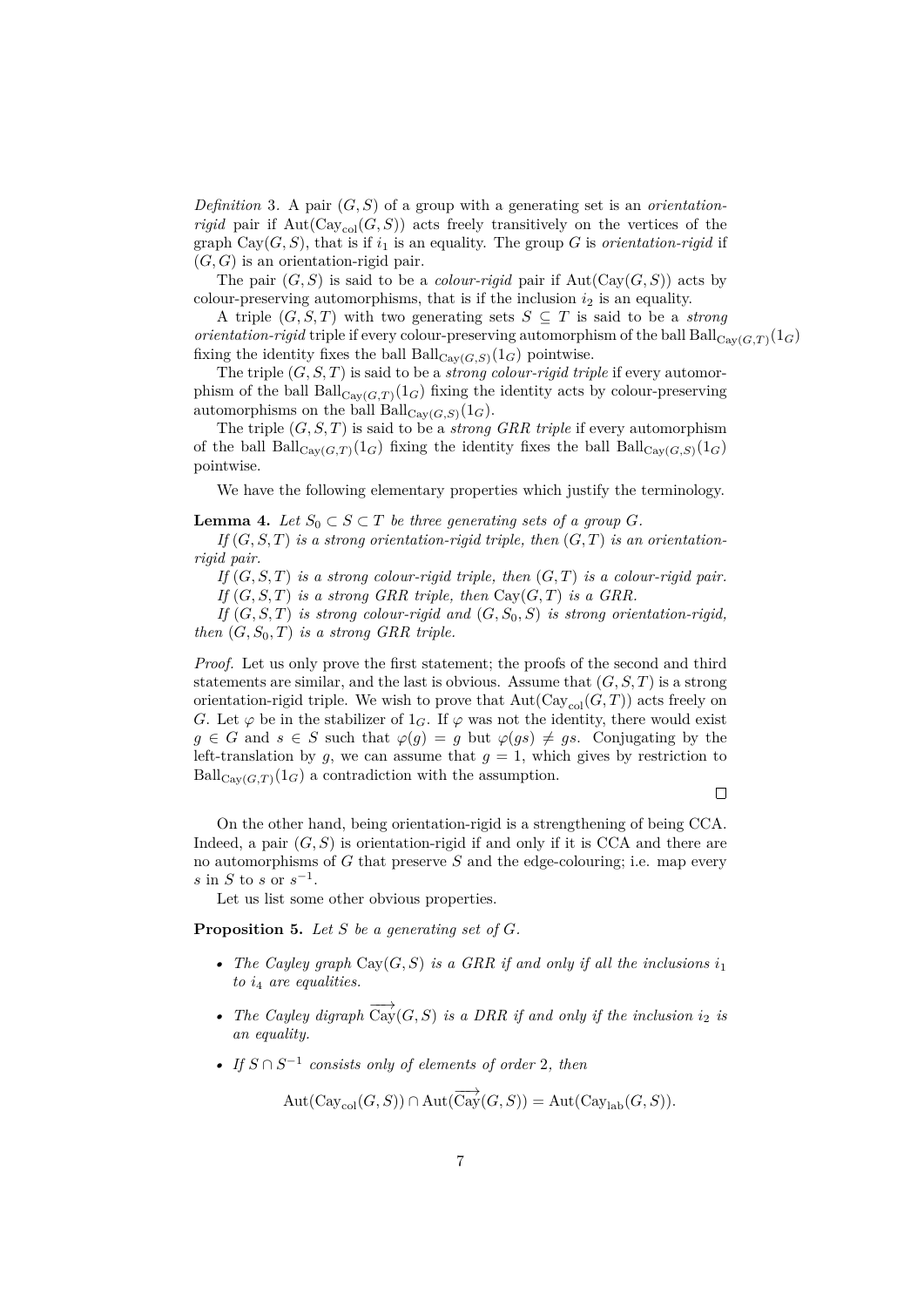• *If*  $(G, S)$  *is a colour-rigid pair, then S contains a generating subset S' such that*  $\overrightarrow{Cay}(G, S')$  *is a DRR.* 

*Proof.* The first three items are obvious from the definitions. The fourth follows from the second and third. Indeed, let  $S' \subset S$  be minimal for the property that  $S^{\pm} = (S')^{\pm}$ . Then Cay $(G, S) = Cay(G, S')$ , so if the inclusion *i*<sub>2</sub> is an equality for *S*, then the same is true for *S'*. Moreover,  $S' \cap S'^{-1}$  consists only of elements of order 2, so by the third item we obtain

$$
G = \mathrm{Aut}(\mathrm{Cay}_{\mathrm{col}}(G,S')) \cap \mathrm{Aut}(\overrightarrow{\mathrm{Cay}}(G,S')),
$$

which is  $Aut(\overrightarrow{Cay}(G, S'))$  because  $Aut(Cay(G, S')) = Aut(Cay_{col}(G, S')).$  $\Box$ 

As explained in the introduction, our strategy to prove Theorem [1](#page-1-1) will be to describe two different ways of enlarging a finite generating set, one allowing to recover the orientation of the edges from the knowledge of the colours (*i.e.* ensuring that  $i_1$  becomes an equality), and the other allowing to recover the colours from the graph structure  $(i.e.$  ensuring that  $i<sub>3</sub>$  becomes an equality). By the previous proposition, the combination of the two procedures will imply Theorem [1,](#page-1-1) whereas the second procedure will imply Theorem [2.](#page-3-0) The equality case in inclusion  $i_3$  essentially follows from  $i_2$  (Proposition [5\)](#page-6-0), and the inclusion *i*<sup>4</sup> does not play a role in our work.

### **2.3 Main technical results**

Let us recall (Watkins, [\[25\]](#page-29-0)) that  $(G, S)$  is a *Class II* pair if the group  $Aut(G, S)$ of automorphisms  $\psi$  of *G* such that  $\psi(S) = S$  is non-trivial, while *G* is a *Class II group* if (*G, S*) is a Class II pair for every symmetric generating *S*. The group Aut $(G, S)$  naturally injects into Stab<sub>Aut</sub> $(\text{Cav}(G, S))$ (1), so being Class II is an obstruction to admitting a GRR. Watkins conjectured that this is the only obstruction and that finite groups split into groups admitting a GRR and Class II groups. The conjecture was finally proved in 1978 by Godsil, constructing upon the works of many others, see the introduction for a list of references.

Our first main technical result is that orientation-rigid groups are the same as the union of abelian groups with an element of order greater than 2 and of generalized dicyclic groups, and hence a proper subclass of Class II groups. This statement is already known for finite groups [\[6\]](#page-28-13) but seems new for infinite groups. Moreover we obtain some quantitative estimates that will be crucial for us.

<span id="page-7-4"></span><span id="page-7-0"></span>**Theorem 6.** *For a group G, the following are equivalent*

- *1. G is neither generalized dicyclic, nor abelian with an element of order greater than* 2*;*
- <span id="page-7-3"></span>*2. G is orientation-rigid;*
- <span id="page-7-1"></span>*3. for every (equivalently there exists a) generating set S, the pair*  $(G, S^{\leq 3})$ *is orientation-rigid;*
- <span id="page-7-2"></span>4. *for every (equivalently there exists a) generating set S, the triple*  $(G, S, S^{\leq 3})$ *is strongly orientation-rigid;*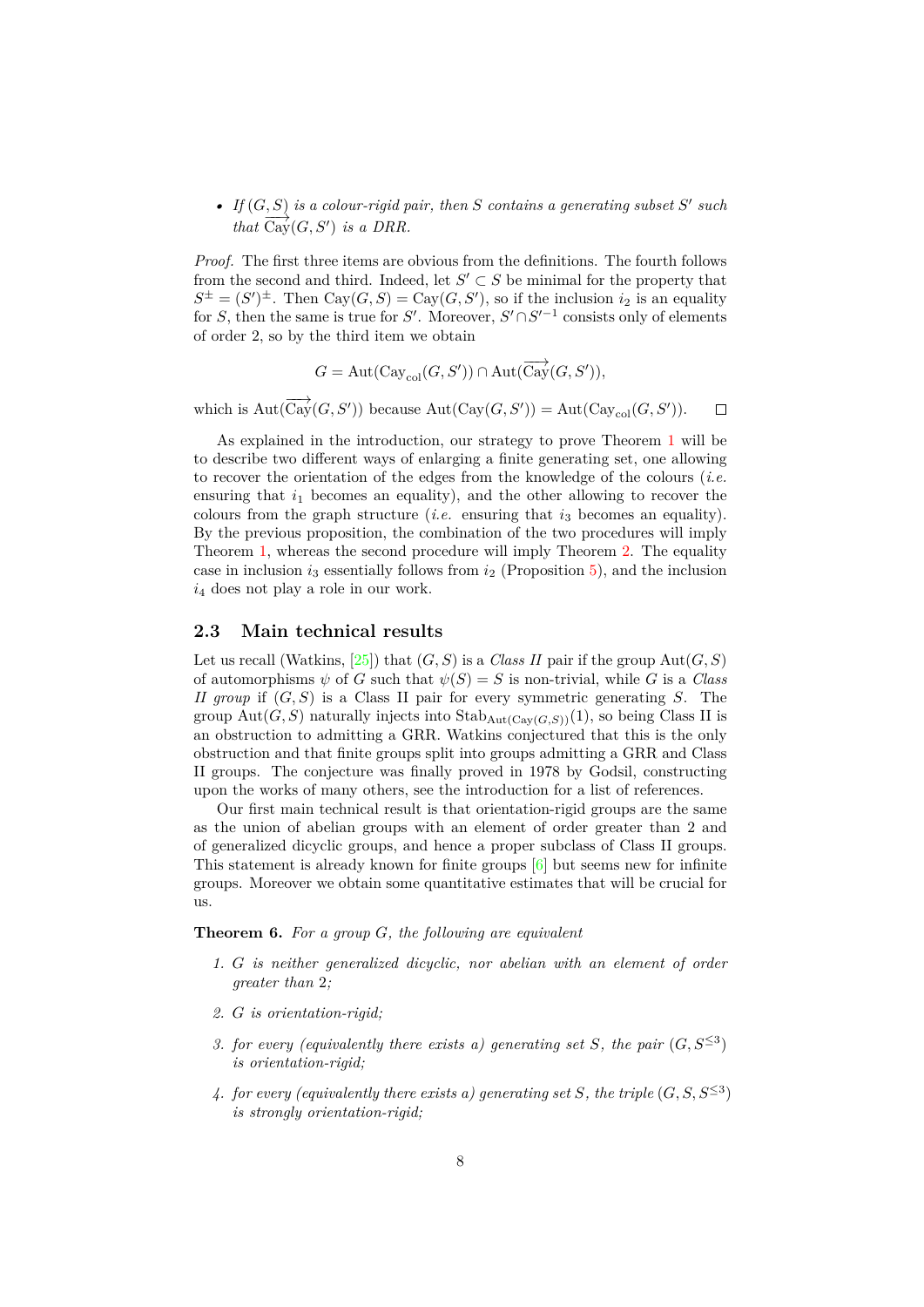The proof of Theorem [6](#page-7-0) is found in Section [3.](#page-11-0)

<span id="page-8-3"></span>*Remark* 7*.* The statement of Theorem [6](#page-7-0) is optimal in the sense that one cannot replace  $S^{\leq 3}$  $S^{\leq 3}$  $S^{\leq 3}$  by  $S^{\leq 2}$  in [\(3\)](#page-7-1) or in [\(4\)](#page-7-2). See the end of Section 3 for a counterexample.

There is a subclass of the groups appearing in Theorem [6](#page-7-0) for which it is possible to obtain a far better bound; namely

<span id="page-8-0"></span>**Proposition 8.** *Let G be a non-abelian finitely generated group. Suppose that either G has no elements of order* 4*, or that it does not have non-trivial abelian characteristic subgroups. Then for every finite symmetric generating set S, there exist two symmetric generating sets*  $\tilde{S} \subset T$ *, such that*  $|\tilde{S}| = |S|$ *,*  $|T| \leq 3|S|$  *and*  $(G, \tilde{S}, T)$  *is strongly orientation-rigid.* 

The proof of Proposition [8](#page-8-0) is found in Section [4.](#page-16-0)

Our second main technical result deals with colour-rigidity. Before stating it we need a little bit of notation. We note  $F(n) := 2(2n^2 + 3n - 2)^2(2n^2 + 4n - 1)$ and  $\check{F}(n) := 2(2n^2 + 3n - 2)^2(2n^2 + 4n) = 4(2n^2 + 3n - 2)^2(n + 2)n$ .

<span id="page-8-1"></span>**Theorem 9.** *Let G be a finitely generated group and S a finite generating set. If G contains an element of order at least*  $F(2|S|^2 + 28|S| - 4)$ *, then there exists a* generating set *T* containing *S*, with at most  $2|S|^2 + 28|S|$  elements and such *that* (*G, S, T*) *is a strong colour-rigid triple.*

*If S contains no elements of order* 2 *and G has an element of order at least*  $\widetilde{F}(2|S|^2 + 28|S| - 4)$ , then *T* can moreover be taken with no element of order 2.

The proof of Theorem [9](#page-8-1) is found in Section [5.](#page-18-0)

#### **2.4 Proof of Theorem [1](#page-1-1) and Theorem [2](#page-3-0)**

Before we prove Theorem  $6$  and Theorem [9,](#page-8-1) we state and prove two corollaries, which imply the results stated in the Introduction.

Recall that a *generalized dihedral group* is the semi-direct product  $A \rtimes \mathbf{Z}/2\mathbf{Z}$ where *A* is abelian and **Z***/*2**Z** acts on *A* by inversion.

<span id="page-8-2"></span>**Corollary 10.** *Let G be a finitely generated group. If G contains an element of order at least*  $F(2 \text{ rank}(G))^2 + 28 \text{ rank}(G) - 4)$  *then it has a DRR of valency* at most  $2 \text{ rank}(G)^2 + 28 \text{ rank}(G)$ . If *G* is not a generalized dihedral group and *contains an element of order at least*  $\check{F}(2 \text{ rank}(\check{G})^2 + 28 \text{ rank}(G) - 4)$  *then the above DRR is in fact an ORR.*

*If G contains elements of arbitrary large order, then for every finite generating set S*, there exists *T* such that  $T^{\pm}$  contains  $S^{\pm}$ , has at most  $2|S|^2 + 28|S|$ *elements and*  $\overrightarrow{Cay}(G,T)$  *is a DRR for G. If moreover G is not a generalized dihedral group and S has no elements of order* 2*, then*  $\overrightarrow{Cay}(G,T)$  *is an ORR for G.*

*Proof.* We justify the first statement. The other assertions are proved similarly. For the ORR, we use in addition that, as proved in [\[18,](#page-28-14) Lemma 2.6] by Morris and Spiga, any finitely generated group that is not generalized dihedral admits a generating set *S* without elements of order 2 and with  $|S| = \text{rank}(G)$ .

Let *S* be a generating set of *G* of cardinality rank $(G)$ . By Theorem [9,](#page-8-1) there is *T* containing *S* of cardinality at most  $2 \text{ rank}(G)^2 + 28 \text{ rank}(G)$  such that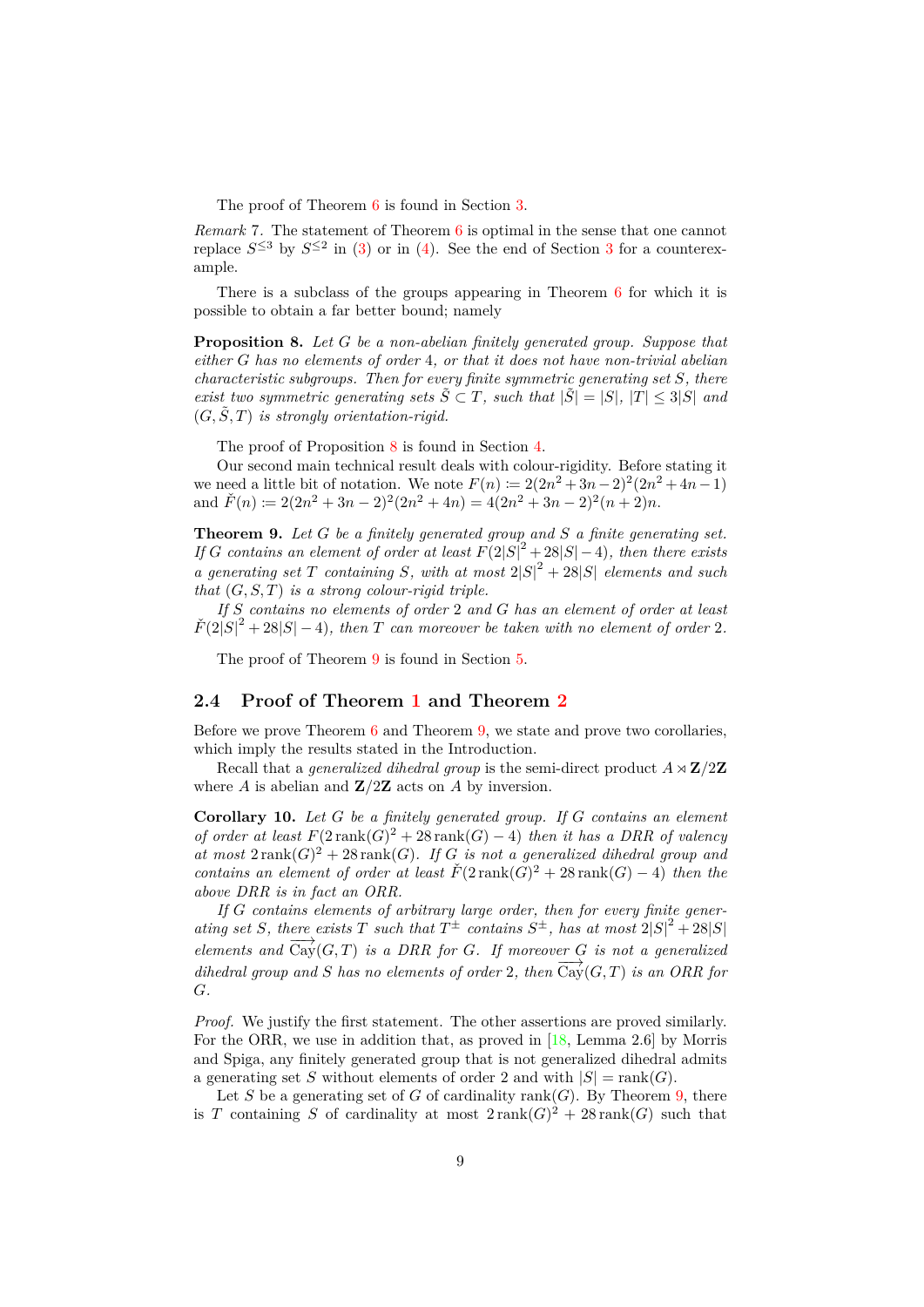$(G, S, T)$  is a strong colour-rigid triple. By Lemma [4,](#page-6-1)  $(G, T)$  is a colour-rigid pair. The conclusion follows by Proposition [5.](#page-6-0) П

Since cyclic groups always admit an ORR, it is possible in Corollary [10](#page-8-2) to suppose that  $\text{rank}(G) \geq 2$  and a direct computation gives  $\check{F}(2\operatorname{rank}(G))^2$  +  $28 \text{ rank}(G) - 4 \le (5 \text{ rank}(G))^{12}$  as stated in Theorem [2.](#page-3-0)

<span id="page-9-0"></span>**Corollary 11.** *Let G be a finitely generated group which if not generalized* dicyclic nor abelian. If G contains an element of order at least  $F(32 \text{ rank}(G)^6)$ , *then it has a GRR of valency at most*  $32 \text{rank}(G)^6$ . If G has no elements of *order* 4 *or no non-trivial characteristic abelian subgroups, then this bound can be lowered to*  $F(18 \text{ rank}(G)^2 + 84 \text{ rank}(G) - 4)$  *and the GRR obtained is of valency*  $at most 18$  rank $(G)^2 + 84$  rank $(G)$ .

*If moreover G has elements of arbitrary large order, then for every finite generating set S, there exists a symmetric set T containing S such that*  $Cay(G,T)$ *is a GRR for G with*  $|T| \leq 32|S|^6$ , or  $|T| \leq 18|S|^2 + 84|S|$  *if G has no elements of order* 4 *or no non-trivial characteristic abelian subgroups.*

*Proof.* Let  $S_0 \subset G$  be a finite generating set of cardinality rank(*G*). By Theorem [6,](#page-7-0)  $(G, S_0, S_0^{\leq 3})$  is a strong orientation-rigid triple. So is  $(G, S_0, S)$  if  $S \subset S_0^{\leq 3}$ is any subset such that  $S^{\pm} = S_0^{\leq 3}$ . One may pick such an *S* of cardinality  $4\operatorname{rank}(G)^3 - 2\operatorname{rank}(G)^2 + \operatorname{rank}(\hat{G})$  (worst case, when *G* is a free group). An elementary computation yields  $2|S|^2 + 28|S| \leq 32 \text{ rank}(G)^6$  (recall that, *G* being not abelian, rank $(G) \geq 2$ ). Theorem [9](#page-8-1) implies the existence of *T* containing *S* with cardinality at most  $32 \text{ rank}(G)^6$  such that  $(G, S, T)$  is a colour-rigid triple. By Lemma [4,](#page-6-1)  $(G, S_0, T)$  is a strong GRR triple. In particular Cay $(G, T)$  is a GRR.

If *G* has no elements of order 4 or no non-trivial characteristic abelian subgroups, the same proof applies using Proposition [8](#page-8-0) instead of Theorem [6.](#page-7-0)

The second half of the Corollary is proved similarly.

 $\Box$ 

Since *G* is not abelian, it is not cyclic and rank $(G) \geq 2$ . A direct computation gives us  $F(32 \operatorname{rank}(G)^6) \le (2 \operatorname{rank}(G))^{36}$  which is the bound given in Theorem [1.](#page-1-1)

#### **2.5 Coverings**

If  $\Gamma$  is a graph, we say that a covering  $\varphi: \text{Cay}(G, T) \to \Gamma$  is compatible with the labels of  $Cay(G, S)$  if whenever two edges of  $Cay(G, S)$  have the same image under  $\varphi$  they have the same labels. Such coverings are in bijection with conjugacy classes of subgroups of *G* and that turns Γ into a Schreier graph of *G*, see [\[16\]](#page-28-12).

<span id="page-9-1"></span>**Proposition 12.** *Let* (*G, S, T*) *be a strong GRR triple. Then for any covering*  $\psi: \text{Cay}(G,T) \to \Delta$  *whose restrictions to balls of radius* 1 *are isomorphisms, there exists a subgraph*  $\tilde{\Delta}$  *of*  $\Delta$  *such that the restriction of*  $\psi$  *to* Cay(*G, S*) *is a covering onto*  $\tilde{\Delta}$  *which is compatible with the labels of* Cay( $G, S$ ). Moreover  $\tilde{\Delta}$ *is globally invariant under the action of*  $Aut(\Delta)$ *.* 

*Proof.* Let  $\psi$ : Cay $(G, T) \to \Delta$  be a covering whose restrictions to balls of radius one are isomorphisms. Define  $\tilde{\Delta}$  as the image of Cay(*G, S*). To prove the Proposition, we have to prove that, for every pair of edges  $(g, h)$  and  $(g', h')$ in Cay(*G*, *T*) which have the same image  $(v, w)$  in  $\Delta$ , and such that  $g^{-1}h \in$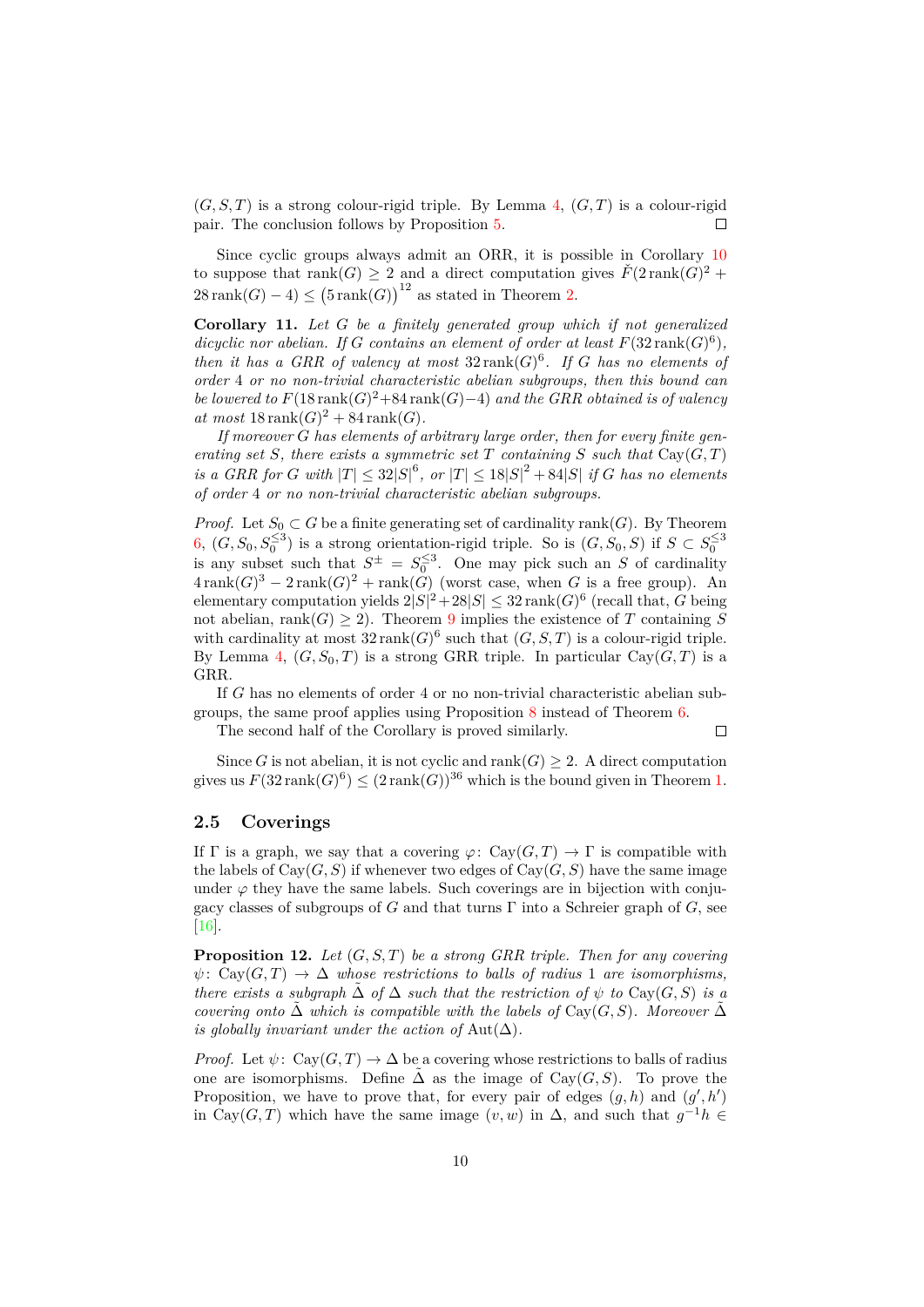$S^{\pm}$ , we have  $g'^{-1}h' = g^{-1}h$ . Denote by  $\psi_g$  and  $\psi_{g'}$  the restrictions of  $\psi$  to  $\text{Ball}_{\text{Cay}(G,T)}(g)$  and  $\text{Ball}_{\text{Cay}(G,T)}(g')$  respectively. By the assumption  $\psi_g$  and  $\psi_{g'}$  are isomorphisms onto Ball<sub>∆</sub>(*v*). So  $\psi_{g'}^{-1} \circ \psi_g$  is an isomorphism between  $\text{Ball}_{\text{Cay}(G,T)}(g)$  and  $\text{Ball}_{\text{Cay}(G,T)}(g')$  sending the center *g* to *g*' and *h* to *h*'. Translating back to  $\text{Ball}_{\text{Cay}(G,T)}(1_G)$  and using the  $(G, S, T)$  is a strong GRR triple, we deduce that  $\psi_{g'}^{-1} \circ \psi_g$  preserves all the *S*-labels. In particular  $g^{-1}h =$  $g'^{-1}h'$ . The fact that  $\tilde{\Delta}$  is globally invariant under the action of Aut( $\Delta$ ) is proved in the same way: every automorphism of  $\Delta$  restricts in particular to an isomorphism of the balls, and in particular preserves the edges corresponding by  $\psi$  to edges in Cay( $G, S$ ).  $\Box$ 

We deduce the following Corollary.

**Corollary 13.** *Let G be a finitely generated group which is neither generalized dicyclic nor abelian, and let S be a finite generating set. Suppose that G has an element of order at least*  $F(32|S|^6)$ *. Then there exists a generating set T of G containing S such that for any covering*  $\psi$ : Cay(*G,T*)  $\rightarrow \Delta$  *whose restrictions to balls of radius* 1 *are isomorphisms, there exists a subgraph* ∆˜ *of* ∆ *such that the restriction of*  $\psi$  *to* Cay(*G, S*) *is a covering onto*  $\tilde{\Delta}$  *which is compatible with the labels of*  $Cav(G, S)$ *.* 

*Proof.* By the proof of Corollary [11,](#page-9-0) there exists *T* containing *S* such that  $(G, S, T)$  is a strong GRR triple. Proposition [12](#page-9-1) applies.  $\Box$ 

#### **2.6 Tarski monsters**

Let  $p$  be a prime number. Recall that a Tarski monster of exponent  $p$  is an infinite group such that every non-trivial proper subgroup is isomorphic to the cyclic group of order *p*. It follows easily from the definition that such a group is necessarily of rank 2 and simple. On the other hand, the existence of such groups is a difficult problem. It was first solved by Ol'shanski $\tilde{u}$  in 1980, [\[23\]](#page-29-9), showing that for every  $p > 10^{75}$  there exist uncountably many non-isomorphic Tarski monsters of exponent *p*. This bound was then lowered to  $p \geq 1003$  by Adian and Lysënok in [\[1\]](#page-27-3).

It follows from Theorem [1](#page-1-1) that Tarski monsters admit GRRs if  $p > 2^{72}$ . By adapting the arguments in the specific case of Tarski monsters, we can obtain a much lower bound, which include all known Tarski monsters.

<span id="page-10-1"></span>**Theorem 14.** *Every Tarski monster of exponent greater than* 263 *admits a GRR of valency* 24*.*

Using Proposition  $12$  and Proposition 44 from  $\left[16\right]$ , we obtain the following rigidity results about Cayley graphs of Tarski monsters. Both results are proved in Section [5.](#page-18-0)

<span id="page-10-0"></span>**Theorem 15.** For any prime  $p > 263$  and any Tarski monster  $\mathcal{T}_p$ , there exists a *generating set T of size* 12 *such that if*  $\psi$ : Cay( $T_p, T$ )  $\rightarrow \Delta$  *is a covering whose restrictions to balls of radius* 1 *are isomorphisms, then either*  $\psi$  *is the identity, or* ∆ *is infinite and the action of its automorphism group on its vertices has finite orbits. In particular, if the covering is not trivial, then*  $\Delta$  *is not transitive, and not even quasi-transitive.*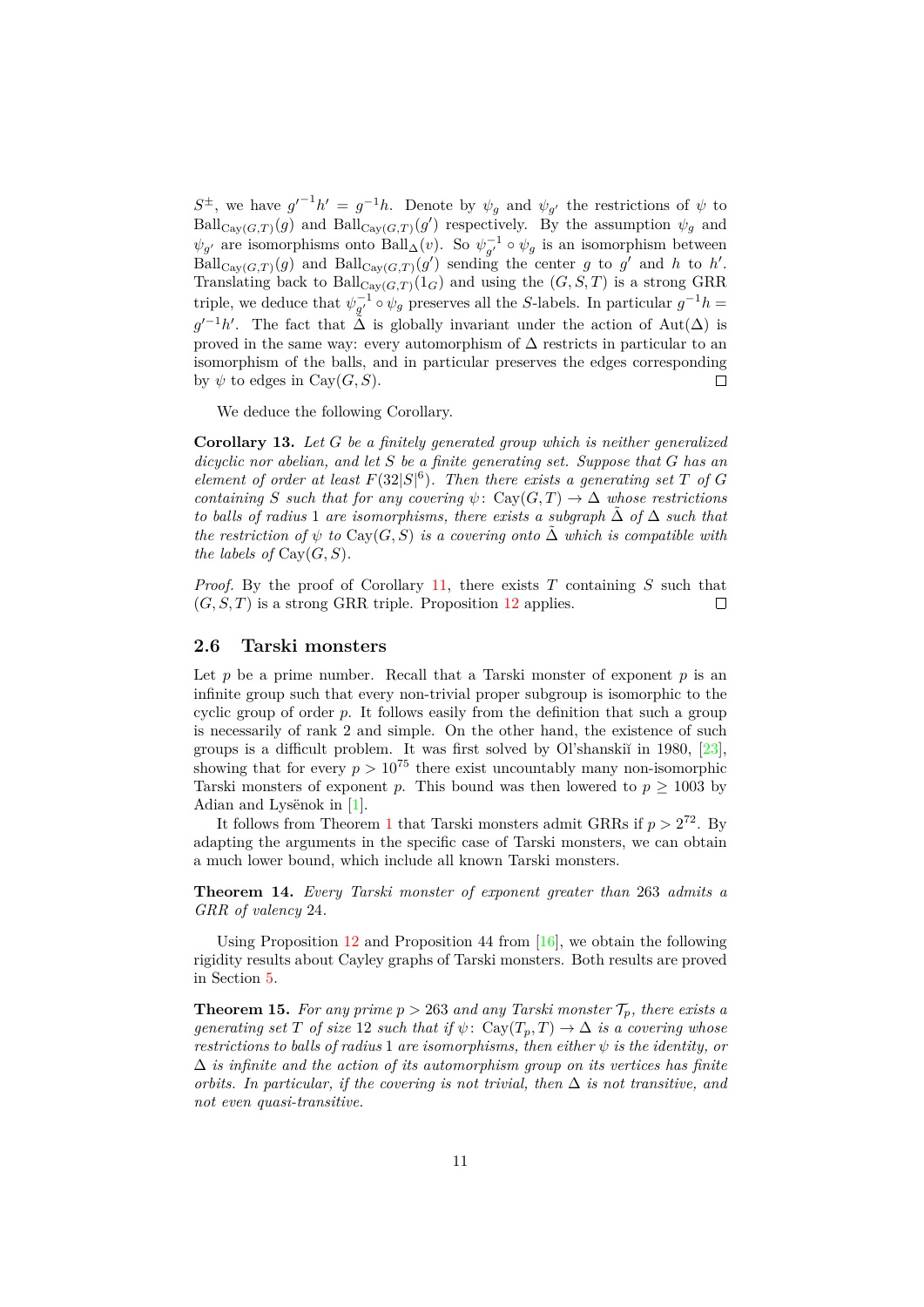Observe that our method, using triangles, is not able to say anything on coverings which are not isomorphisms in restriction to balls of radius 1.

The motivation behind Theorem [15](#page-10-0) comes from a question of Benjamini. When studying the connective constant of a graph, he asked  $[5]$  whether there exists a constant *m* such that every infinite vertex transitive graph (not quasiisometric to  $Cay(\mathbf{Z}, \{1\})$  cover an infinite vertex transitive graph of girth (the size of the smallest cycle) at most *m*. Even when dropping the assumption on the girth, the answer is not known. Theorem [15](#page-10-0) strongly suggests that some Cayley graphs of Tarski monster probably do not cover any other infinite transitive graphs. However, this is not a definitive answer as Theorem [15](#page-10-0) says nothing about covering whose restrictions to balls of radius 1 are not isomorphisms. Such coverings are exactly coverings that create new triangles. If we consider the graphs under examination as topological spaces, they are the coverings with injectivity radius strictly less than 1*.*5, but still greater than 1 as the graphs under consideration are simple. The classical example of such a "bad" covering between two simple graphs is given by  $Cay(\mathbf{Z}, \{1\}) \rightarrow Cay(\mathbf{Z}/3\mathbf{Z}, \{1\}).$ 

### <span id="page-11-0"></span>**3 Orientation-Rigid triples**

The aim of this section is to show Theorem  $6$ , which implies that generalized dicyclic groups and abelian groups of exponent greater than 2 are the only groups which are not orientation-rigid. We stress the fact that in this section, groups are not necessarily finitely generated.

Clearly, for a group *G* and a symmetric generating set *T*, the stabilizer of  $1_G$  in Aut( $\text{Cay}_{\text{col}}(G, T)$ ) coincides with the group of all permutations  $\varphi$  of *G* satisfying the following condition

$$
\varphi(1) = 1 \text{ and } \forall g \in G, \forall s \in T, \varphi(gs) \in \varphi(g)\{s, s^{-1}\}.
$$

Similarly, the group of colour-preserving automorphisms of the ball around 1*<sup>G</sup>* in Cay(*G,T*) fixing  $1_G$  is isomorphic to the group  $\mathcal{B}(G,T)$  of permutations  $\varphi\colon T\cup\{1_G\}\to T\cup\{1_G\}$  such that

$$
\varphi(1_G) = 1_G \text{ and } \forall s \in T \cup \{1_G\}, \forall t \in T, st \in T \implies \varphi(st) \in \varphi(s)\{t, t^{-1}\}.
$$

In particular, the pair  $(G, S)$  is orientation-rigid if and only if  $\mathcal{B}(G, S)$  is trivial.

It directly follows from the definition that if  $S \subseteq T$  are two symmetric generating sets, then  $\text{Stab}_{\text{Aut}(\text{Cay}_{\text{col}}(G,T))}(1_G) \leq \text{Stab}_{\text{Aut}(\text{Cay}_{\text{col}}(G,S))}(1_G)$ . In particular, if  $(G, S)$  is orientation-rigid for some *S*, then  $\ddot{G}$  is orientation-rigid. This proves the implication  $(3) \implies (2)$  $(3) \implies (2)$  $(3) \implies (2)$  in Theorem [6.](#page-7-0) We have already observed af-ter Definition [3](#page-6-2) that  $(4) \implies (3)$  $(4) \implies (3)$  $(4) \implies (3)$ . The implication  $(2) \implies (1)$  $(2) \implies (1)$  $(2) \implies (1)$  is due to Watkins [\[25,](#page-29-0) [28\]](#page-29-1). Indeed, more is true: if *G* is abelian of exponent greater than 2 or generalized dicyclic, then there is an non identity group automorphism  $\varphi$  of *G* such that  $\varphi(g) \in \{g, g^{-1}\}\$ for every  $g \in G$  (the inverse if *G* is abelian, and the map equal to the identity on *A* and the inverse of  $G \setminus \{A\}$  if *G* is generalized dicyclic).

So the difficult implication in Theorem [6](#page-7-0) is  $(1) \implies (4)$  $(1) \implies (4)$  $(1) \implies (4)$ .

We start by stating a few lemmas that we will use. In many of them, the quaternion group

$$
Q_8 = \langle i, j, k \mid i^4 = 1, i^2 = j^2 = k^2 = ijk \rangle
$$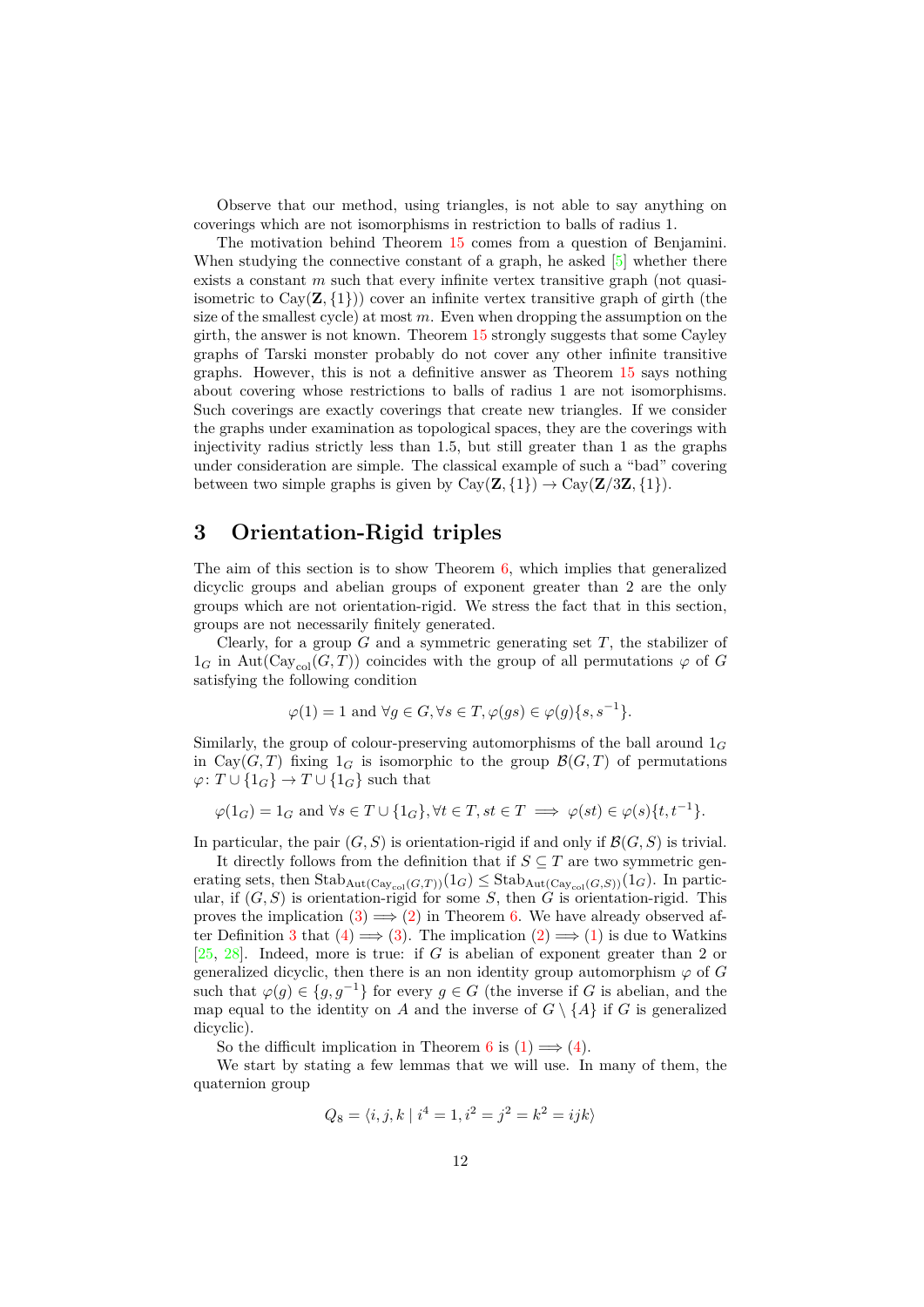plays a special role. It is classical that the automorphism group of *Q*<sup>8</sup> acts transitively on pairs of generators. This implies that if  $\langle g, h \rangle$  is isomorphic to  $Q_8$ , then it is isomorphic to it by  $i \mapsto q$  and  $j \mapsto h$ . On the other hand, the following easy result allows us to easily detect if  $\langle q, h \rangle$  is isomorphic to  $Q_8$ .

<span id="page-12-0"></span>**Lemma 16.** *Let*  $G = \langle g, h \rangle$ . If  $gh = hg^{-1}$  and  $hg = gh^{-1}$ , then G is a quotient *of Q*8*. If moreover G contains an element of order greater than* 2 *or is not abelian, then it is isomorphic to Q*8*.*

*Proof.* Recall that *Q*<sup>8</sup> is also given by the following presentation

$$
Q_8 = \langle i, j \mid i^4 = 1, i^2 = j^2, jij^{-1} = i^{-1} \rangle,
$$

and that all proper quotients of *Q*<sup>8</sup> are elementary abelian 2-groups. The equality  $gh = hg^{-1}$  is equivalent to  $hg^{-1}h^{-1} = g$  and thus to  $hgh^{-1} = g^{-1}$ . Hence, we only need to show that  $g^4 = 1$  and  $g^2 = h^2$ . Now,  $hg = gh^{-1}$  is equivalent both to  $g = hgh$  and to  $g = h^{-1}gh^{-1}$ . We have

$$
g^{2} = hg^{-1}h^{-1} \cdot hgh = h^{2}
$$
  
\n
$$
g^{2} = h^{-1}gh^{-1} \cdot hg^{-1}h^{-1} = h^{-2}
$$
  
\n
$$
g^{2} = h^{2} \text{ and } g^{4} = 1.
$$

which gives us both  $g^2 = h^2$  and  $g^4 = 1$ .

In the sequel, we fix two symmetric generating sets  $S \subseteq T$  of  $G$ , and we fix  $\varphi$  in  $\mathcal{B}(G,T)$ .

It is possible to partition  $T \cup \{1_G\}$  into  $A \sqcup B$ , where

$$
A = A_{\varphi} = \{ g \in T \cup \{1_G\} \mid \varphi(g) = g \}
$$
  

$$
B = B_{\varphi} = \{ g \in T \mid \varphi(g) = g^{-1} \neq g \}.
$$

By definition, every *h* in *B* satisfies  $h^2 \neq 1$ .

<span id="page-12-2"></span>**Lemma 17.** *If*  $g \in A$  *is such that*  $g^2 \neq 1$ *, then*  $C_G(g) \cap T \cap gT \subseteq A$ *.* 

*Proof.* Let *h* be an element of  $C_G(g) \cap T \cap gT$ . So  $\varphi(h) = \varphi(g(g^{-1}h))$  belongs both to  $\{h, h^{-1}\}\$ and  $\{h, gh^{-1}g = g^2h^{-1}\}\$ . So if  $h \in B$ , then  $h^{-1} = g^2h^{-1}$ , a contradiction as we assumed  $g^2 \neq 1$ .

<span id="page-12-1"></span>**Lemma 18.** Let g and h be two elements of A such that  $gh \in T$ . If  $\langle g, h \rangle$  is *not isomorphic to Q*8*, then gh is in A.*

*Proof.* We show that if  $gh \in B$ , then  $\langle g, h \rangle = Q_8$ . Since *B* is closed under inversion, we also have  $h^{-1}g^{-1} \in B$ . In particular,  $(gh)^2 \neq 1$  and  $(h^{-1}g^{-1})^2 \neq$ 1. So we have  $gh = \varphi(h^{-1}g^{-1}) = h^{-1}g$ , or equivalently  $hg = gh^{-1}$ , and  $h^{-1}g^{-1} = \varphi(gh) = gh^{-1}$ , or equivalently  $gh = hg^{-1}$ . Therefore, we can apply Lemma [16](#page-12-0) using the fact that *gh* is of order greater than 2.  $\Box$ 

<span id="page-12-3"></span>**Lemma 19.** *Let*  $g \in A$  *and*  $h$  *in*  $B$  *be such that*  $hg$  *and*  $g^{-1}h$  *are still in*  $T$ *. Then we have*  $hgh^{-1} = g^{-1}$ *. Moreover, if hg is in A we have*  $\langle h, g \rangle \cong Q_8$ *.* 

*Proof.* Assume first that  $hg \in A$ . Then  $hg$  and  $g^{-1}$  both belong to *A* but their product belongs to *B*, so by Lemma [18](#page-12-1)  $\langle hg, g \rangle$  (which is just  $\langle h, g \rangle$ ) is isomorphic to  $Q_8$ . In particular  $hgh^{-1} = g^{-1}$ .

Assume now that  $hg \in B$ . Then  $\varphi(hg) = g^{-1}h^{-1} \in \{h^{-1}g, h^{-1}g^{-1}\}$ . If  $g^{-1}h^{-1} = h^{-1}g$ , we have  $hgh^{-1} = g^{-1}$  as desired. On the other hand, if  $g^{-1}h^{-1} = h^{-1}g^{-1}$ , then *g* and *h* commute. By Lemma [17,](#page-12-2) we have  $g^2 = 1$  and therefore  $hgh^{-1} = g = g^{-1}$ .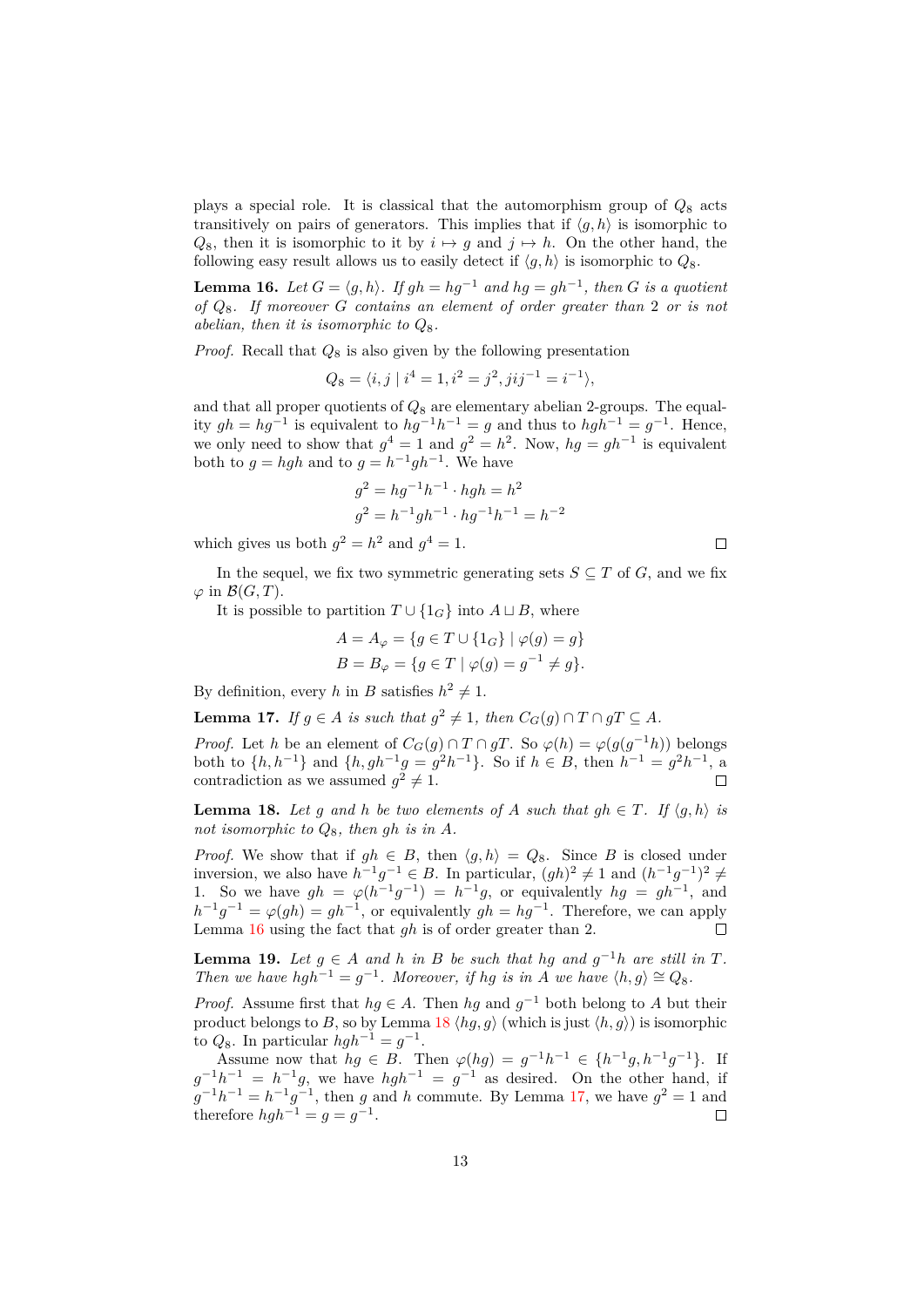<span id="page-13-0"></span>**Lemma 20.** *Let g, h* ∈ *A and f* ∈ *B be such that*

$$
\{gh, fg, g^{-1}f, fh, h^{-1}f, fgh, (gh)^{-1}f\} \subseteq T.
$$

*Then*  $ghg^{-1} \in \{h, h^{-1}\}\$ *. More precisely,*  $\langle g, h \rangle$  *is isomorphic to*  $Q_8$  *if gh belongs to B while g and h commute if gh belongs to A.*

*Proof.* By Lemma [18,](#page-12-1) either  $\langle g, h \rangle$  is isomorphic to  $Q_8$  or *gh* belongs to *A*. In the second case, by applying three times Lemma [19](#page-12-3) we obtain

$$
h^{-1}g^{-1} = f(gh)f^{-1} = (fgf^{-1})(fhf^{-1}) = g^{-1}h^{-1}
$$

and *g* and *h* commute.

*of*  $(1) \implies (4)$  $(1) \implies (4)$  $(1) \implies (4)$  *in Theorem [6.](#page-7-0)* Let *S* be a generating set of *G* and let  $T = S^{\leq 3}$ . In order to use preceding results, we will need to carefully check that all the hypothesis of the form  $gh \in T$  hold.

We assume that  $(G, S, T)$  is not strongly orientation-rigid, and we wish to show that *G* is either generalized dicyclic or an abelian group of exponent greater than 2. By the hypothesis, there exists  $\varphi \in \mathcal{B}(G,T)$  and  $s_0$  in *S* such that  $\varphi(s_0) \neq s_0$ . This means that  $s_0$  is in  $B \cap S$ . If *G* is abelian, it is not of exponent 2 as  $s_0 \neq s_0^{-1}$  and the Theorem is proved. So we can assume that *G* is not abelian.

We distinguish three cases.

**Case 1** The subgroup generated by  $A \cap S$  is abelian and there is  $g_0 \in S^{\leq 2}$ such that  $\varphi(g_0) \neq g_0^{-1}$ . So  $g_0 \in A$  and is of order  $\geq 3$ .

In that case, for every  $g \in B \cap S^{\leq 2}$ , and  $h \in A \cap S^{\leq 1}$  (respectively  $g \in B \cap S^{\leq 1}$ , and  $h \in A \cap S^{\leq 2}$ ), Lemma [19](#page-12-3) implies that  $ghg^{-1} = h^{-1}$ . In particular for every  $s_1, s_2 \in B \cap S$  and  $h \in A \cap S^{\leq 2}$ ,

$$
(s_1s_2)h(s_1s_2)^{-1} = s_1(s_2hs_2^{-1})s_1^{-1} = s_1h^{-1}s_1^{-1} = h.
$$

Taking  $h = g_0$  we obtain that  $(s_1 s_2) g_0 (s_1 s_2)^{-1} \neq g_0^{-1}$  and therefore  $s_1 s_2 \in A$ . Taking  $h = s_3 s_4$  for  $s_3, s_4 \in B \cap S$  we deduce that the group generated by  $\{ss' \mid s, s' \in B \cap S\}$  is commutative and centralizes  $A \cap S$ . So if we denote by *H* the subgroup of *G* generated by  $(A \cap S) \cup \{ss' \mid s, s' \in B \cap S\}$ , using the hypothesis that the subgroup generated by  $A \cap S$  is abelian, we obtain that *H* is abelian. Moreover  $s_0h s_0^{-1} = h^{-1}$  for every  $h \in (A \cap S) \cup \{ss' \mid s, s' \in S\}$ , so also for every  $h \in H$ . Finally, using that  $s_0^2 \in H$  and that  $G = \langle B \cap S, A \cap S \rangle = \langle s_0, H \rangle$ , we obtain that *H* has index 2 in *G* and that *G* is generalized dicyclic.

The remaining cases are:

**Case 2**  $\varphi$  coincides with the inverse map on  $S^{\leq 2}$ .

**Case 3** The subgroup generated by  $A \cap S$  is not abelian.

The proof in Case 2 and Case 3 share a lot, namely the following.

 $\Box$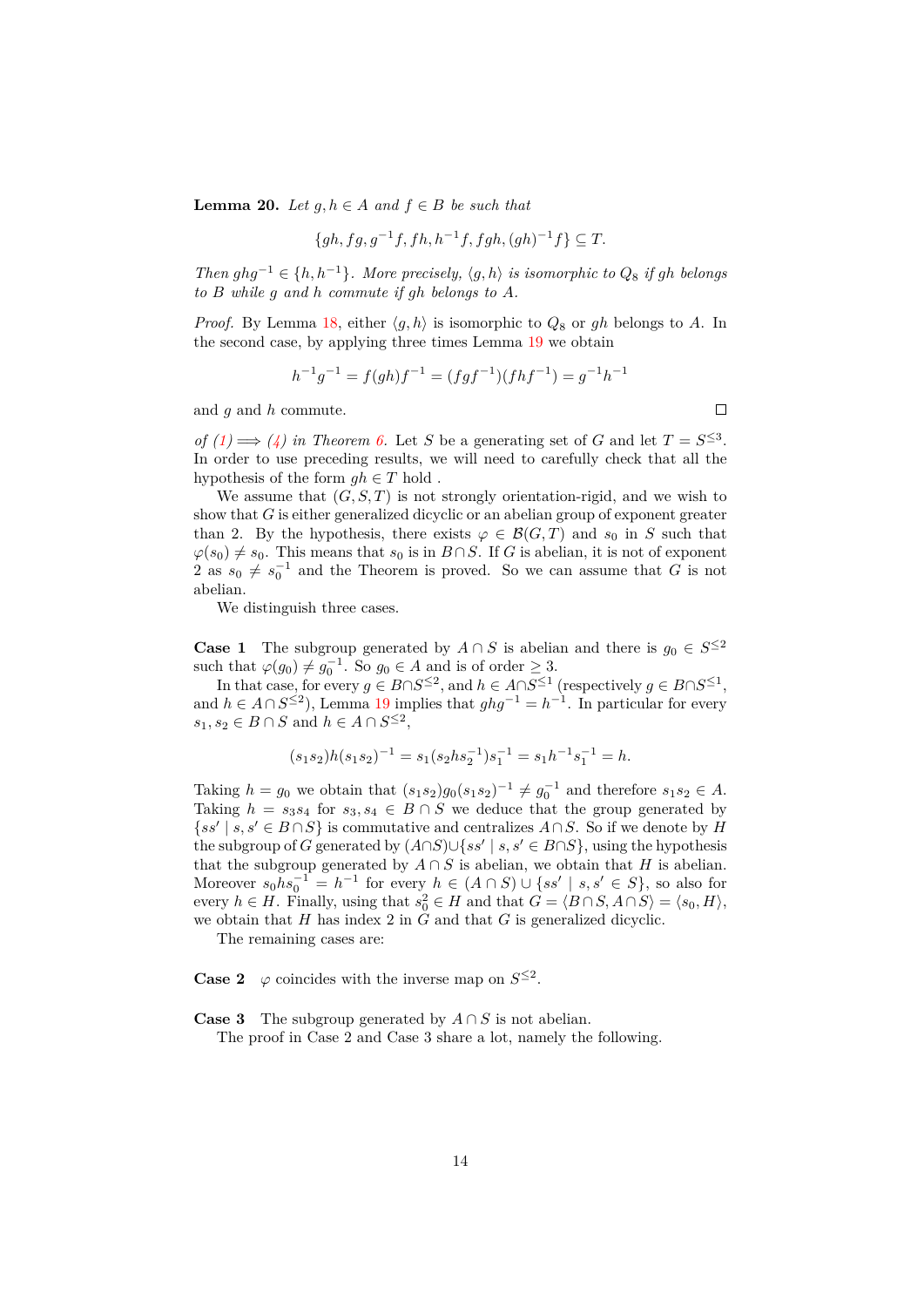<span id="page-14-0"></span>**Lemma 21.** *In both cases 2 and 3, there exist*  $i, j \in S$  *which generate a group isomorphic to*  $Q_8$  *and such that for every*  $s \in S$ *, the element*  $x_s \in G$  *defined by* 

$$
x_s := \begin{cases} s & \text{if } [s, i] = [s, j] = 1, \\ is & \text{if } [s, i] = 1, [s, j] \neq 1, \\ js & \text{if } [s, i] \neq 1, [s, j] = 1, \\ ijs & \text{if } [s, i] \neq 1, [s, j] \neq 1 \end{cases}
$$

*is of order* 2 *and in the center of G.*

Before we prove Lemma [21,](#page-14-0) let us explain how it can be used to complete the proof of the theorem. We have already dealt with Case 1, so we can assume that we are in Case 2 or Case 3. So Lemma [21](#page-14-0) applies, and we take its notation. So we have proved that the group  $\langle x_s | s \in S \rangle$  is an abelian group of exponent 2 contained in the center of *G*. Its intersection with  $\langle i, j \rangle$  is equal to  $\{1, i^2\}$ , and we can split it as  $\{1, i^2\} \times H$  where *H* is an abelian group of exponent 2. Altogether, we have  $G = \langle i, j, x_s | s \in S \rangle \cong Q_8 \times H$ . Such a group is generalized dicyclic as desired.

It remains to prove Lemma [21.](#page-14-0)

**Proof of Lemma [21](#page-14-0) in Case 2** For every *s* and *t* in *S*, we have  $st =$  $\varphi(t^{-1}s^{-1}) \in \{ts, ts^{-1}\}\$ and similarly  $ts \in \{st, st^{-1}\}\$ . By Lemma [16,](#page-12-0) either *s* and  $t$  commute, or they generate a subgroup isomorphic  $Q_8$ . The same holds if *s* ∈ *S*<sup>≤2</sup> and *t* ∈ *S*. So every *s* ∈ *A* ∩ *S*<sup>≤2</sup> is of order 2 and belongs to the center of *G*.

Let *i* and *j* be two non-commuting elements of *S* — in particular,  $\langle i, j \rangle \cong Q_8$ which implies that both *i* and *j* are in *B*. For every  $s \in S$ , define  $x_s$  by the formula in Lemma [21.](#page-14-0) Using that  $sis^{-1}$  ∈  $\{i, i^{-1}\}\$  and similarly for *j*, a straightforward verification shows that  $x_s$  always commute with both  $i$  and  $j$ , and that  $ijx_s \in S^{\leq 3}$  (as  $ijx_s = ijs$ ,  $ijis = js$ ,  $ij^2s = i^{-1}s$  or  $ijijs = i^2s$ depending on the value of  $x_s$ ). Similarly,  $jx_s \in S^{\leq 3}$ . So  $\varphi(i jx_s)$  belongs to  $\{ijx_s,(ijx_s)^{-1} = i^{-1}jx_s^{-1}\}$  while on the other hand  $\varphi(ijx_s) = \varphi(i(jx_s))$ belongs to  $\{i^{-1}jx_s, i^{-1}(jx_s)^{-1} = ijx_s^{-1}\}$ . Of the four possible equalities, two imply that  $i^2 = 1$  which is absurd, and the other two imply  $x_s^2 = 1$ .

It remains now to show that the  $x_s$  are in the center of *G*. If  $x_s \in \{s, is, it\}$ we have that  $x_s \in A \cap S^{\leq 2}$  and therefore belongs to the center. If  $x_s = ijs$ and  $x_t \neq ijt$ , then from what we just proved  $x_t$  belongs to the center of *G* and in particular commutes with  $x_s$ . This implies that  $t$  commutes with  $x_s$ as  $x_s$  commutes with *i, j*. It remains to show that  $[x_s, t] = 1$  when  $x_s = ijs$ and  $t = ijt$ . Since neither *s* nor *t* commutes with *i* we have  $[st, i] = 1$  which implies by Lemma [19](#page-12-3) that *st* is in *A*. Therefore *st* is of order 2 and we have  $(st)^2 = 1 = i^4 = s^2t^2$  which implies  $1 = [s, t] = [x_s, t]$ . This concludes the proof of Lemma [21](#page-14-0) in Case 2.

**Proof of Lemma [21](#page-14-0) in Case 3** If the subgroup generated by  $A \cap S$  is not abelian, there are  $i, j \in A \cap S$  that do not commute.

For every *s* in  $B \cap S^{\leq 2}$  we have  $sis^{-1} = i^{-1}$  by Lemma [19.](#page-12-3) Moreover, if *s* is in *B* ∩ *S*, then  $\langle s, i \rangle \cong Q_8$ . Indeed, since *si* commutes with *j*, Lemma [17](#page-12-2) implies that *si*  $\in$  *B*, and Lemma [18](#page-12-1) (with  $g = si$  and  $h = i^{-1}$ ) implies  $\langle s, i \rangle \cong Q_8$ . On the other hand, Lemma [20](#page-13-0) implies that for every *t* in  $A \cap S$ , either  $[t, i] = 1$  or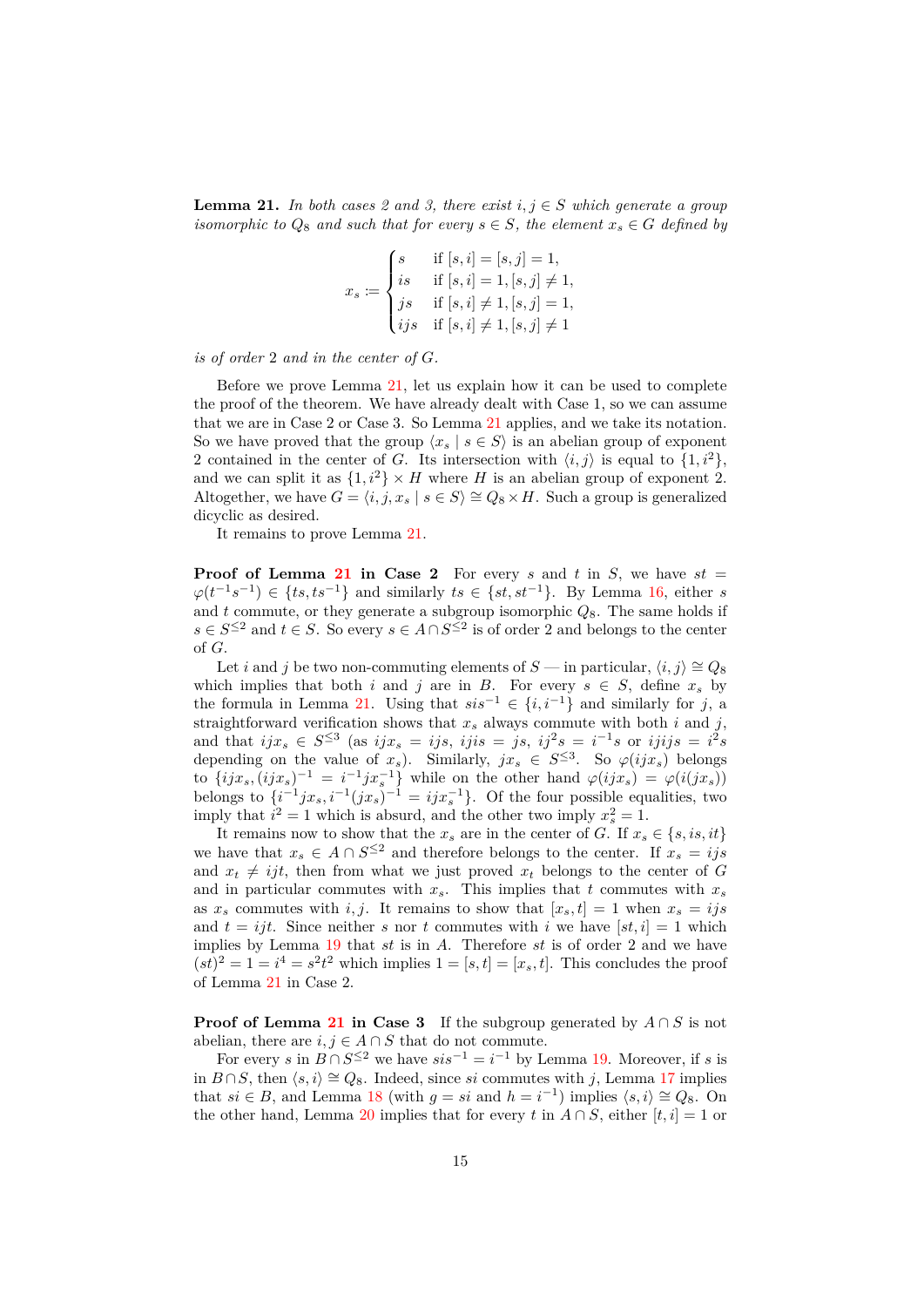$\langle t, i \rangle \cong Q_8$ . The same results hold for *j*. In particular we have  $\langle i, j \rangle \cong Q_8$ , and *sis*<sup> $-1$ </sup> ∈ {*i, i*<sup> $-1$ </sup>} and *sjs*<sup> $-1$ </sup> ∈ {*j, j*<sup> $-1$ </sup>} for every *s* ∈ *S*.

We claim that *ij* is in *B*. Indeed, every element *s* of *S* commutes with at least one element *y* of  $\{i, j, ij\}$ . If *ij* was in *A*, then by applying Lemma [17](#page-12-2) to *s* and *y* we would have  $s \in A$ . But this would imply that  $\varphi$  is the identity when restricted to *S*, which is absurd.

As in Case 2, if for  $s \in S$  we define  $x_s$  by the formula in Lemma [21,](#page-14-0) we obtain that  $x_s$  always commutes with both  $i$  and  $j$ , and we can check that  ${x<sub>s</sub>i, i<sup>-1</sup>x<sub>s</sub>, i j x<sub>s</sub>, (x<sub>s</sub>)<sup>-1</sup> i j}$  is contained in *S*<sup>≤3</sup>. Moreover, we have  $x<sub>s</sub> = i j s$  if and only if *s* is in *B*. Indeed, we already know that *s* does not commute with *i* or *j* if *s* is in *B*. For the other direction, suppose that *s* is in *A* and  $x_s = ijs$ . Then *ij* commutes with *s* and  $s^2 = i^2 \neq 1$ . By Lemma [17](#page-12-2) *ij* belongs to *A* which is absurd.

It remains to show that  $x_s$  is of order 2 and in the center of  $G$ . We first show that  $x_s$  belongs to *A*. If this was not the case, Lemma [19](#page-12-3) for  $q = i$  and  $h = x_s$  would imply that  $x_s i x_s^{-1} = i^{-1}$ , contradicting the fact that  $x_s i x_s^{-1} = i$ . So applying Lemma [19](#page-12-3) for  $g = x_s$  and  $h = ij$  we obtain  $(ij)x_s(ij)^{-1} = x_s^{-1}$ . But  $x_s$  commutes with  $ij$ , so  $x_s^2 = 1$ .

Finally, we show that  $x_s$  is in the center of  $G$ .

If  $x_s = s$ , then for every *t* in *S*, either *s* and *t* commute or they generate  $Q_8$ which is impossible since  $s$  is of order 2 and thus  $x_s$  is in the center of  $G$ . If  $x_s = is$  and  $x_t = it$ , then  $(st)i(st)^{-1} = i$  which implies that *st* is in *A* and by Lemma [20](#page-13-0) that  $1 = [s, t] = [x_s, t]$ . If  $x_s = is$  and  $x_t = ijt$ , then *t* being in *B* and  $x_s \in A \cap S^{\leq 2}$  we obtain by Lemma [19](#page-12-3) that  $tx_s t^{-1} = x_s^{-1} = x_s$ .

If  $x_s = is$  and  $x_t = jt$  we have  $[x_s, t] = i^2[s, t]$  and therefore  $[x_s, t] = 1$  if and only if *s* and *t* do not commute. Suppose that *s* and *t* do commute. Then  $(st)^2 = s^2t^2 = j^2i^2 = 1$ . This implies that  $ist = i \cdot st$  is in *A* as a product of an element of *A* and of an element of order 2. Since  $ij$  is in *B* and  $ij \cdot ist$ and  $(ist)^{-1} \cdot ij$  are in  $S^{\leq 3}$ , Lemma [19](#page-12-3) implies  $(ij)(ist)(ij)^{-1} = (ist)^{-1}$ , that is  $jst = ijist = sti^{-1}ij = stj$  which is absurd.

At this point, we have proven that elements of the form  $x_s = s$  and  $x_s = is$ (or similarly  $x_s = js$ ) are in the center of *G*. It remains to show that if both *s* and *t* are in *B* then  $x_s = ijs$  and  $x_t = ijt$  commute. However in this case  $[x_s, x_t] = [s, t]$ . Since *st* commute with *i*, it belongs to *A*. By Lemma [18,](#page-12-1) *ist* is also in *A*. Applying Lemma [19](#page-12-3) to  $h = ij$  et  $g = ist$  (both  $gh$  and  $g^{-1}h$  are indeed in  $S^{\leq 3}$ ) we have  $(ij)(ist)(ij)^{-1} = (ist)^{-1}$ . Since *ij* commutes with *st*, we can rewrite this last equality as  $i^{-1}st = i^{-1}(st)^{-1}$ . That is, *st* is of order 2 and  $(st)^2 = 1 = i^4 = s^2t^2$  which implies that *s* and *t* commute. This concludes the proof of Lemma [21](#page-14-0) in Case 3, and of Theorem [6.](#page-7-0)  $\Box$ 

Finally, to justify Remark [7](#page-8-3) we exhibit an infinite family of groups showing that it is not possible to replace  $S^{\leq 3}$  by  $S^{\leq 2}$  in Theorem [6.](#page-7-0) For every  $n \geq 2$  let

$$
H_n = \langle s_1, \dots, s_n \mid \forall i \neq j : s_i s_j s_i^{-1} = s_i^{-1} \rangle
$$

with generating set  $S_n = \{s_1, \ldots, s_n\}$  and let  $\varepsilon = s_1^2$ . Such groups admit a normal form in the sense that every  $g \in H_n$  admits a unique decomposition as  $g = \varepsilon^{\alpha_0} \prod_{i=1}^n s_i^{\alpha_i}$  with all the  $\alpha_i$  in {0, 1}. This implies that  $H_n$  has order  $2^{n+1}$ . Moreover, if  $m \leq n$ , every choice of *m* distinct elements in  $\{s_1, \ldots, s_n\}$ generates a subgroup of  $H_n$  isomorphic to  $H_m$ . Since  $H_2 = Q_8$  this implies that none of the  $H_n$  are abelian.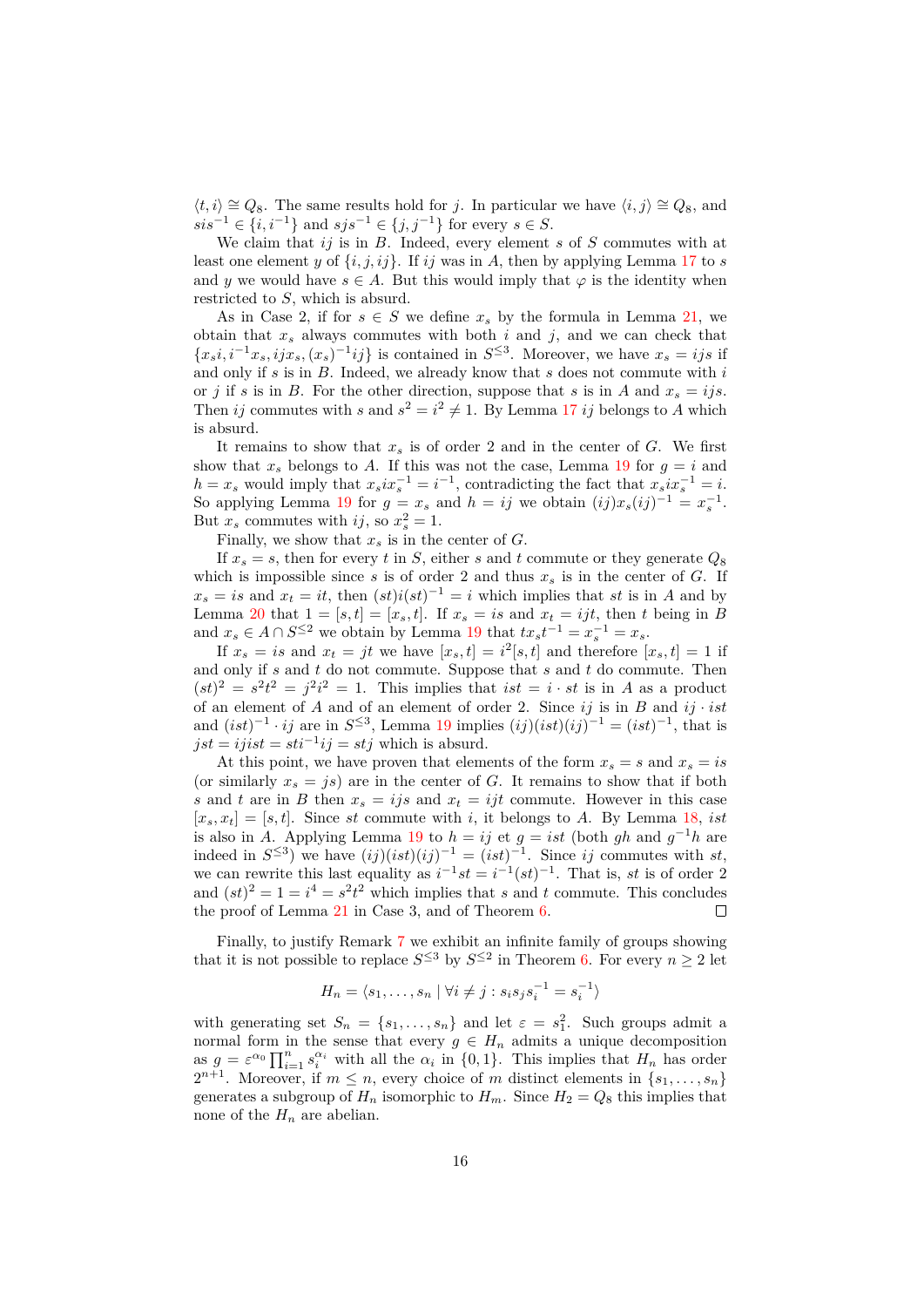While  $H_2 = Q_8$  and  $H_3$  are generalized dicyclic (for  $H_3$ , the index 2 abelian subgroup is  $\langle s_1 s_2, s_3, \varepsilon \rangle$ , the group  $H_n$  is never generalized dicyclic for  $n \geq 4$ . Indeed, suppose that this is not the case and that  $H_n$  is generalized dicyclic for some  $n \geq 4$ . In particular  $H_n$  admits an index 2 abelian normal subgroup A. Since  $s_i$  and  $s_j$  do not commute if  $i \neq j$ , they cannot both belong to *A*. So there are at least  $n-1$  different *i* such that  $s_i$  does not belong to *A*. Without loss of generality we can assume that *s*1*, . . . , sn*−<sup>1</sup> do not belong to *A*. Then  $(n \geq 4)$  both  $s_1s_2$  and  $s_2s_3$  belong to *A*, and in particular commute. This is absurd as  $[s_1s_2, s_2s_3] = \varepsilon \neq 1$ .

It remains to show that the function  $\varphi: H_n \to H_n$  which sends *g* to  $g^{-1}$  is a colour-preserving automorphism of  $Cay(H_n, S_n^{\leq 2})$ . This is a simple verification, but for the reader's convenience we provide the proof. We have to show that  $(gh)^{-1} \in \{g^{-1}h, g^{-1}h^{-1}\}\$  for every  $g \in H_n$  and  $h \in S_n^{\leq 2}$ , or equivalently  $ghg^{-1} \in \{h, h^{-1}\}\$ . If  $h = \varepsilon$  this is clear as  $\varepsilon$  belongs to the center of  $H_n$ . Otherwise, *h* is of the form  $s_i^{\pm 1}$  or  $s_i s_j$  for  $i \neq j$ , and in both cases  $h^{-1} = \varepsilon h$ . So to conclude it is enough to show that  $ghg^{-1} \in \{h, \varepsilon h\}$  for every  $g, h \in H_n$ . If *g* and *h* are generators this is the definition of  $H_n$ , and the general case follows by writing *g* and *h* as products of the generators.

### <span id="page-16-0"></span>**4 More on orientation-rigidity**

In the last section, we have shown that if *G* is neither a generalized dicyclic group nor an abelian group of exponent greater than 2, then for every symmetric generating set *S*, the triple  $(G, S, T)$  is strongly orientation-rigid for  $T = S^{\leq 3}$ . The main caveat of this general method is that the size of  $S^{\leq 3}$  grows fast. This is important as in the hypothesis of Theorem [9](#page-8-1) and Proposition [12](#page-9-1) we suppose that *G* has an element of order at least  $F(2|T|^2 + 28|T| - 4)$  which is equivalent to  $2^{10}|T|^{12}$  as  $|T| \to \infty$ . While the exponent 3 is optimal in the general case, it is possible to obtain a far better result for many groups. In this section, we provide criteria on  $(G, S)$  which ensure that  $(G, \tilde{S}, T)$  is strongly orientation-rigid for some  $\tilde{S} \subset T$  with  $|\tilde{S}| = |S|$  and  $|T| \leq 3|S|$ .

<span id="page-16-2"></span>**Proposition 22.** *Let G be a group and S a finite generating set such that*

<span id="page-16-1"></span>
$$
\forall s \in S, \begin{cases} s^2 = 1 \text{ or} \\ \exists g := g_s \in G : s^2 \neq g^2 \text{ and } sgs^{-1} \notin \{g, g^{-1}\}. \end{cases} (*)
$$

*Let p denote the number of elements of S of order* 2 *and q the number of elements of S of order at least* 3*. Then there exists*  $S \subseteq T$  *with*  $|T^{\pm}| \leq p + 6q$  *such that* (*G, S, T*) *is strongly orientation-rigid.*

*Proof.* Let *T* be the union of *S*,  ${g_s \mid s \in S}$  of order at least 3} and  ${h_s \coloneqq$  $s^{-1}g_s$  |  $s \in S$  of order at least 3}. Then  $T^{\pm}$  contains at most  $p + 6q$  elements.

Suppose by contradiction that we have  $\varphi$  a colour-preserving automorphism of the ball  $\text{Ball}_{\text{Cav}(G,T)}(1_G)$  fixing  $1_G$  that does not pointwise fix elements of *S*. Then we have some  $s \in S$  with  $\varphi(s) = s^{-1} \neq s$ . In particular, *s* is not of order 2 and the action of  $\varphi$  on the triangle  $(1, s, g_s)$  is depicted in Figure [1.](#page-17-0) Since we are looking at balls in a Cayley graph of *G*, the label of every cycle in it corresponds to a relation in *G*. Therefore, depending on  $\varphi$ , one of the following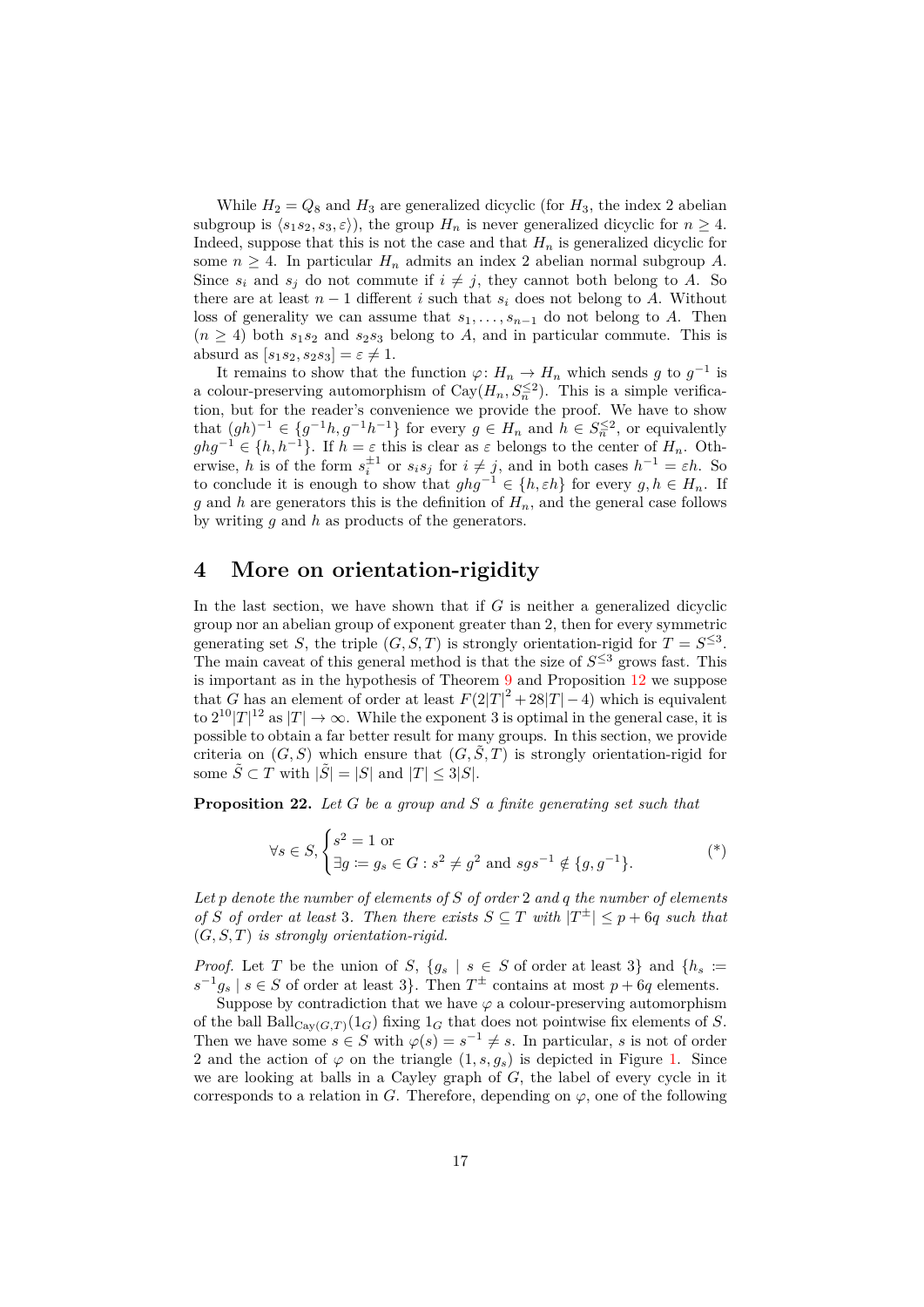

<span id="page-17-0"></span>Figure 1: The action of  $\varphi$  on the triangle  $(1, s, q_s)$ .

relations is true in *<sup>G</sup>*:

$$
\begin{cases} s^{-1}h_sg_s^{-1} = 1 \\ s^{-1}h_s^{-1}g_s = 1 \\ s^{-1}h_sg_s = 1 \\ s^{-1}h_s^{-1}g_s^{-1} = 1 \end{cases}
$$

which correspond respectively to

$$
\begin{cases}\ns^2 = 1\\ \nsg_s = g_s s\\ \ns^2 = g_s^2\\ \nsg_s s^{-1} = g_s^{-1}\n\end{cases}
$$

which contradict our hypotheses.

In the rest of this section, we investigate some properties of the group *G* or of the pair (*G, S*) that imply Condition [\(\\*\)](#page-16-1) on *S*. In this context, elements of order 4 as well as squares play an important role.

<span id="page-17-1"></span>**Lemma 23.** *Let G be a group and S a generating set such that*

$$
\begin{cases}\n\text{all elements of } S \cap \mathcal{Z}(G) \text{ have order 2 and} \\
S \text{ does not contain elements of order 4.} \n\end{cases} \tag{\dagger}
$$

*Then S satisfies Condition* [\(\\*\)](#page-16-1)*. Moreover, if*  $hs \neq sh$ *, then it is possible to choose*  $g_s$  *in*  $\{sh, sh^{-1}, hs^{-1}, h^{-1}s^{-1}\}.$ 

*Proof.* Let  $s \in S$ . If  $s^2 = 1$ , then there is nothing to do. If  $s^2 \neq 1$ , then by assumption  $s^4 \neq 1$  and there exists  $h \in G$  such that  $hs \neq sh$ , this implies that  $h^{-1}s \neq sh^{-1}$ . On the other hand, for every  $k \in G$ , we cannot have  $k^2 = s^2$ and  $(k^{-1})^2 = s^2$  together, otherwise we would have  $s^4 = 1$ . Suppose that  $h^2 \neq s^2$  (the proof is similar for  $h^{-1}$ ) and take  $g_s = sh^{-1}$ . By assumption on *h*, we have  $sg_s = s \cdot sh^{-1} \neq sh^{-1} \cdot s = g_s s$ . Now, if  $sg_s s^{-1} = g_s^{-1}$ , we have  $s \cdot sh^{-1} \cdot s^{-1} = (sh^{-1})^{-1}$  and then  $s^2 = h^2$  which contradicts our hypothesis. As noted before, at least one of the square of  $g_s$  and  $g_s^{-1}$  is not equal to  $s^2$ . We thus have proved that if  $sh \neq hs$  and  $s^4 \neq 1$ , at least one of  $\{sh^{-1}, hs^{-1}, sh, h^{-1} s^{-1}\}$ may be taken for  $g_s$  in order to verify Condition  $(*)$ .

**Corollary 24.** *If G is such that*

$$
G = \langle G \setminus (Z(G) \cup \{ g \in G \mid g^4 = 1 \} ) \cup \{ g \in G \mid g^2 = 1 \} \rangle
$$

<span id="page-17-2"></span> $\Box$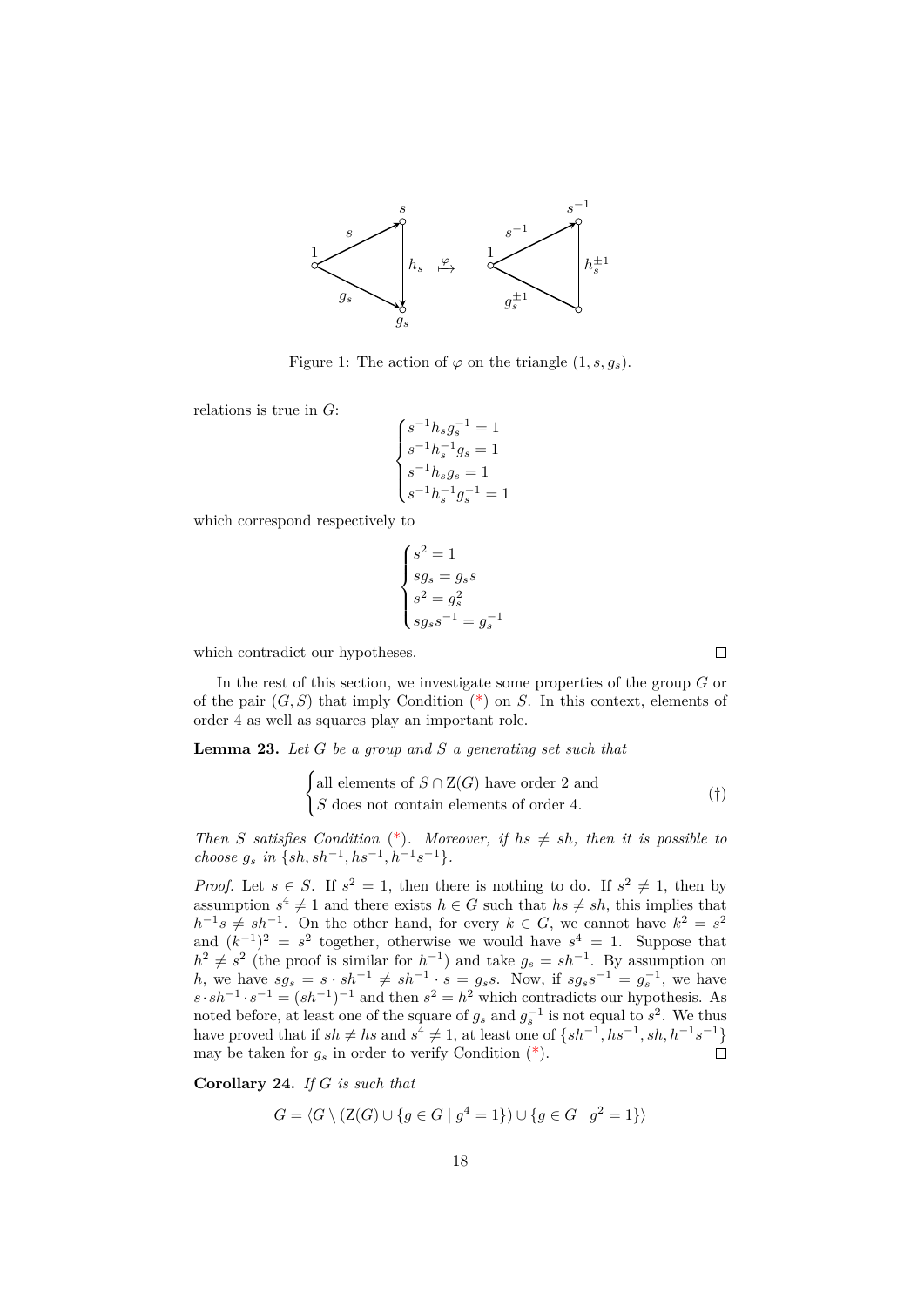*then it admits a generating set S satisfying Condition* [\(\\*\)](#page-16-1)*. If moreover G is finitely generated, then there exists a finite generating set S satisfying Condition* [\(\\*\)](#page-16-1)*.*

As an important corollary of Lemma [23,](#page-17-1) we have

**Proposition 25.** *Suppose that G is not abelian and has no elements of order* 4*. Then for every generating set S, there exists S* <sup>0</sup> *of the same cardinality as S that satisfies Condition* [\(\\*\)](#page-16-1)*.*

*Proof.* Since *G* is not abelian, every generating set *S* contains some element *t* outside the center and  $S' := (S \setminus Z(G)) \cup \{st \mid s \in S \cap Z(G)\}$  works.  $\Box$ 

Another way to look at Condition [\(\\*\)](#page-16-1) is to forget elements of order 4 and turn our attention to squares of elements in *G*. The proof of the following lemma is straightforward and left to the reader.

**Lemma 26.** Let *s*, *g* be any two elements in *G* such that  $[s^2, g^2] \neq 1$ . Then,  $s^2 \neq 1$ *,*  $sg \neq gs$ *,*  $s^2 \neq g^2$  and  $sgs^{-1} \neq g^{-1}$ *.* 

Let Sq(*G*) be the subgroup of *G* generated by  $\{g^2 \mid g \in G\}$ . This is a fully characteristic subgroup of *G* (invariant under all endomorphisms of *G*). As a corollary of the last lemma, we have

**Corollary 27.** *Let G be a group and S a generating set. If*

<span id="page-18-1"></span>
$$
S^2 \cap \mathcal{Z}(\mathcal{S}\mathcal{q}(G)) \subseteq \{1\}.\tag{\ddagger}
$$

*then S satisfies Condition* [\(\\*\)](#page-16-1)*.*

If *S* satisfies [\(‡\)](#page-18-1) and *G* has at most 1 element of order 2, then *S* also satisfies  $(\dagger)$ . The proof is straightforward and left to the reader.

Since the center of a group is characteristic, we have that  $Z(S<sub>G</sub>(G))$  is an abelian and characteristic subgroup of *G*. This implies the following:

**Proposition 28.** *Let G be a group without any non-trivial abelian characteristic subgroups (for example a non-abelian characteristically simple group). Then every generating set S satisfy Condition* [\(\\*\)](#page-16-1)*.*

The study of finite exceptional groups gives us information on the relative strength of our different rigidity criterion. Simple verifications show that  $Q_8 \times$ **Z***/*4**Z** has no generating set satisfying Condition [\(\\*\)](#page-16-1) despite being orientationrigid. On the other hand,  $Q_8 \times \mathbb{Z}/3\mathbb{Z}$  has no generating set satisfying  $(\ddagger)$ , while  $\{(i, 1), (j, 1)\}\$  satisfies  $(†).$  $(†).$ 

### <span id="page-18-0"></span>**5 Colour-rigid triples**

The aim of this section is to give a proof of Theorem [9,](#page-8-1) as well as of Theorem [14](#page-10-1) and Theorem [15.](#page-10-0)

We will make extensive use of the notion of triangles in graphs.

*Definition* 29. A *triangle* in a graph  $(V, E)$  is a complete subgraph with three vertices. If  $S \subset G$  is a finite generating set of a group and  $s \in S$ , we denote by  $N_3(s, S)$  the number of triangles in  $Cav(G, S)$  containing the vertices 1 and *s*.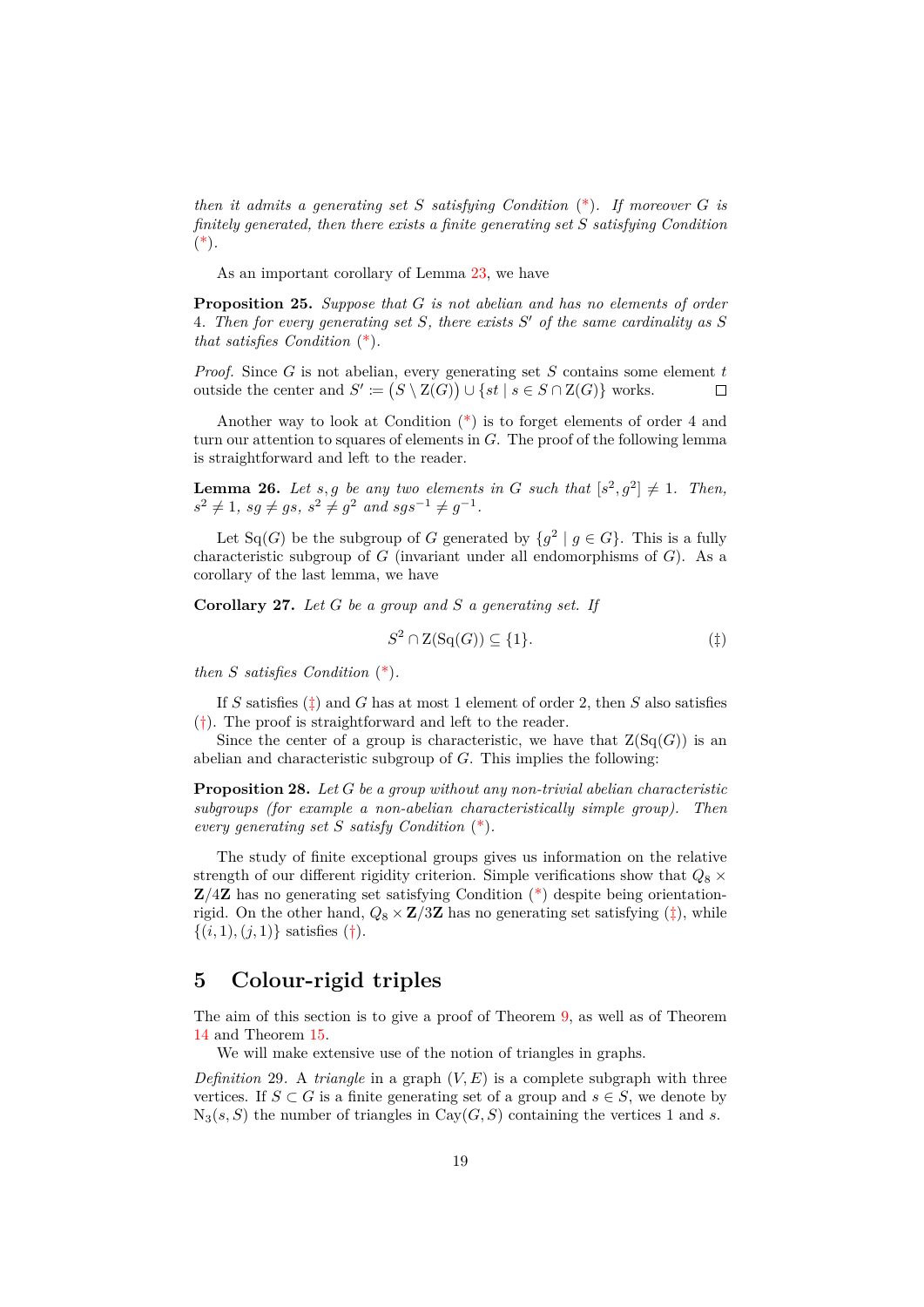Since  $N_3(s, S)$  is a geometric property, an automorphism of  $Cay(G, S)$  cannot send an edge labelled by *s* to an edge labelled by *t* if  $N_3(s, S) \neq N_3(t, S)$ . Since  $G = \text{Aut}(\text{Cay}_{\text{lab}}(G, S))$ , for every  $s \in S$  the number of triangles containing *g* and  $gs$  does not depend on  $g$  and is thus equal to  $N_3(s, S)$ . In particular (taking  $g = s^{-1}$ ) we have  $N_3(s, S) = N_3(s^{-1}, S)$ . We will sometimes say that *s* belongs to *n* triangles when we mean that  $N_3(s, S) = n$  or equivalently that every edge labelled by *s* belongs to *n* triangles.

We begin by proving two lemmas on triangles in Cayley graphs. These lemmas are strongly inspired by Lemmas 9.2 and 9.3 of [\[24\]](#page-29-8). The main difference is that we only require the group *G* to have an element of large enough order, and not necessarily of infinite order. Observe that a similar result was already announced in  $[24]$ , but without an actual proof and without an explicit lower bound on the order of the elements.

In contrast with the two preceding sections, all groups in this section are finitely generated and all generating sets under consideration are finite.

#### **5.1 The key lemmas**

<span id="page-19-0"></span>**Lemma 30.** *Let*  $S \subseteq G \setminus \{1\}$  *be a finite symmetric generating set. Suppose that G has an element of order o, with*

<span id="page-19-1"></span>
$$
\begin{cases}\n o \ge 2(2|S|^2 + 3|S| - 2)^2(2|S|^2 + 2|S|) & \text{if } o \text{ is odd} \\
 o \ge F(|S|) = 2(2|S|^2 + 3|S| - 2)^2(2|S|^2 + 4|S| - 1) & \text{otherwise.} \n\end{cases}
$$
\n(1)

*Then, for each*  $s_0$  *in S*, *there exists*  $S \subseteq S' \subseteq G$  *a finite symmetric generating set such that*

- <span id="page-19-2"></span>*a.*  $\Delta := S' \setminus S$  *has at most* 4 *elements*;
- <span id="page-19-3"></span>*b.*  $\Delta \cap \{s^2 \mid s \in S\} = ∅;$
- <span id="page-19-4"></span>*c.* N<sub>3</sub> $(s, S')$  ≤ 6 *for all*  $s \in \Delta$ *;*
- <span id="page-19-5"></span>*d.*  $N_3(s, S') = N_3(s, S)$  *for all*  $s \in S \setminus \{s_0, s_0^{-1}, s_0^2, s_0^{-2}\},$
- <span id="page-19-6"></span>*e. the pair*  $(N_3(s_0, S') - N_3(s_0, S), N_3(s_0^2, S') - N_3(s_0^2, S))$  *belongs to*

|                                                                                                                        | if $s_0$ has order 2          |
|------------------------------------------------------------------------------------------------------------------------|-------------------------------|
|                                                                                                                        | if $s_0$ has order 3          |
| $\begin{cases} \{(2,0),(4,0)\} \\ \{(1,1),(2,2),(3,3)\} \\ \{(1,0),(2,0),(2,2)\} \\ \{(1,0),(2,0),(2,1)\} \end{cases}$ | if $s_0$ has order 4          |
|                                                                                                                        | if $s_0$ has order $\geq 5$ . |

*Moreover, the value of*  $(N_3(s_0, S') - N_3(s_0, S), N_3(s_0^2, S') - N_3(s_0^2, S))$  is the same for all finite generating sets  $S$  containing  $s_0$  and  $s_0^2$  and satisfying [\(1\)](#page-19-1). *Finally, if*  $s_0$  *is not of order* 2 *and G has an element of order o, with* 

$$
\begin{cases}\n o \ge 2(2|S|^2 + 3|S| - 2)^2(2|S|^2 + 2|S|) & \text{if } o \text{ is odd} \\
 o \ge \check{F}(|S|) = 4(2|S|^2 + 3|S| - 2)^2|S|(|S| + 2) & \text{otherwise.} \n\end{cases}
$$
\n(2)

*then it is even possible to find*  $S'$  *as above and such that*  $S' \setminus S$  *contains no involution.*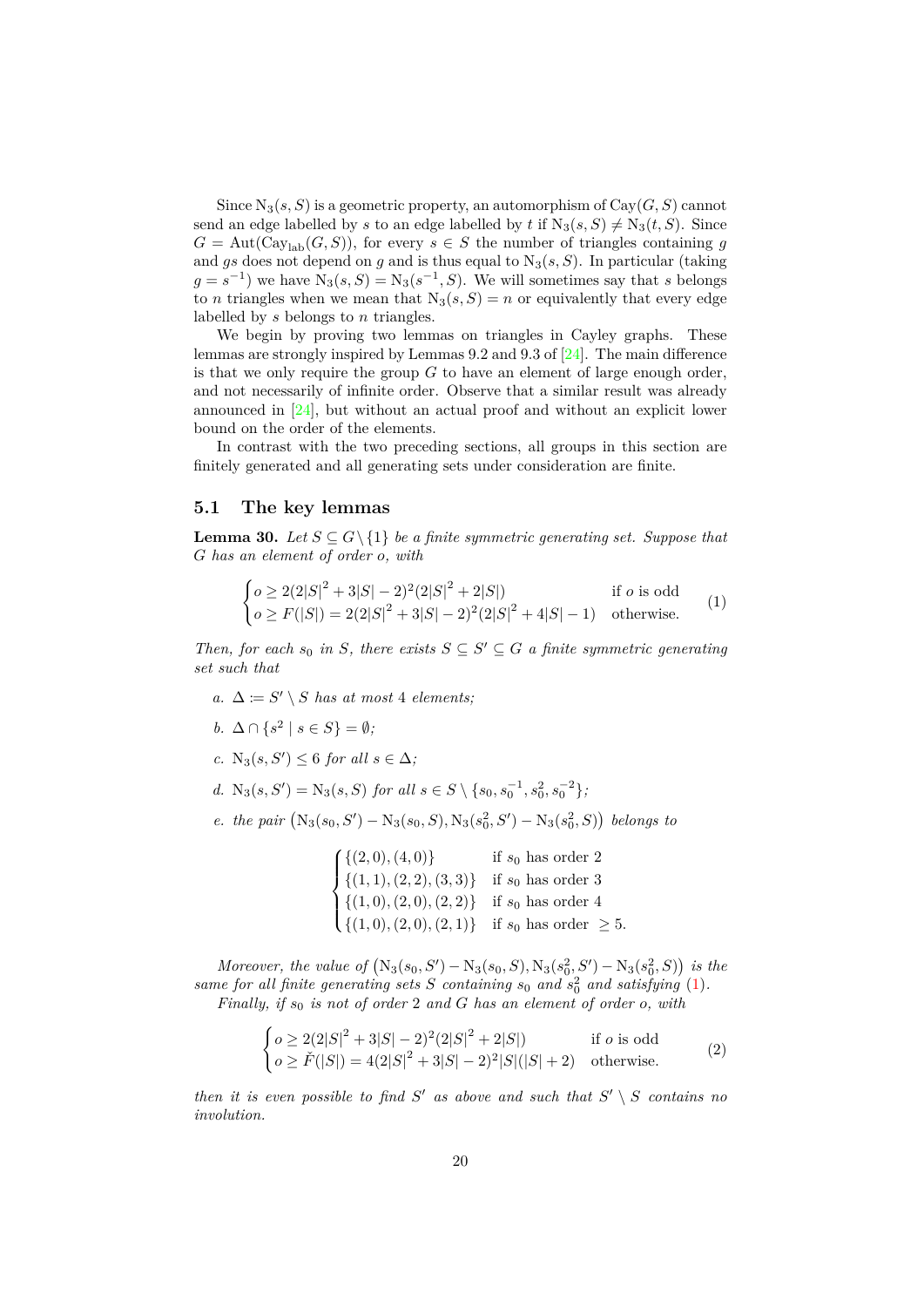*Proof.* Let  $\gamma$  be the element of large order given in the hypothesis and  $\Delta_n := {\gamma^n, \gamma^{-n}, s_0^{-1} \gamma^n, \gamma^{-n} s_0}$ . We will show that there exists an integer *n* such that  $\{\gamma^n, \gamma^{-n}, s_0^{-1}\gamma^n, \gamma^{-n}s_0\}$ . We will show that there exists an integer *n* such that  $S' = S'_n \coloneqq S \cup \Delta_n$  works. Observe that for all *n*, the set  $S'_n$  satisfies Condition [a](#page-19-2) of the lemma.

We first restrict our attention to indices *n* such that the following three conditions hold

<span id="page-20-2"></span><span id="page-20-1"></span><span id="page-20-0"></span>
$$
|\gamma^n|_S \ge 3\tag{3}
$$

$$
|s_0^{-1}\gamma^n|_S \ge 3\tag{4}
$$

$$
\gamma^{2n} \notin S \cup s_0 S \tag{5}
$$

where  $|g|_S$  is the word length of *g* relative to the generating set *S*.

We claim that the number of  $1 \leq n < \text{order}(\gamma)$  such that one of the conditions  $(3)-(5)$  $(3)-(5)$  $(3)-(5)$  does not hold is at most  $2(|S|^2 + |S| - 1)$ . Indeed, Condition [\(3\)](#page-20-0) means that  $\gamma^n$  (which is different from 1) avoids elements of length 1 or 2 and there are at most  $|S|^2$  such elements. If Condition [\(3\)](#page-20-0) holds, it implies that  $s_0^{-1}\gamma^n$  is of *S*-length at least 2, therefore it is enough to avoid  $(|S| - 1)^2$  new elements (the number of reduced *S*-words  $s_1s_2$  of length 2 such that  $s_0s_1s_2$  has length 3) to ensure that Condition [\(4\)](#page-20-2) also holds. Finally, there are at most  $2(2|S|-1)$  values of  $n < \text{order}(\gamma)$  such that Condition [\(5\)](#page-20-1) fails. This almost gives the claim, as  $|S|^2 + (|S| - 1)^2 + 2(2|S| - 1) = 2|S|^2 + 2|S| - 1$ . One gains 1 by noticing that the (possible) *n* such that  $\gamma^n = s_0$  was counted twice: once to ensure Condition [\(3\)](#page-20-0) and once to ensure Condition [\(5\)](#page-20-1).

Observe that if order( $\gamma$ ) is odd, or if  $n \leq \frac{1}{2}$  order( $\gamma$ ), there is only at most  $2|S| - 1$  values of  $n < \text{order}(\gamma)$  such that Condition [\(5\)](#page-20-1) fails. In consequence, if order( $\gamma$ ) is odd, or if  $n \leq \frac{1}{2}$  order( $\gamma$ ), the number of  $1 \leq n <$  order( $\gamma$ ) such that one of the conditions  $(3)-(5)$  $(3)-(5)$  $(3)-(5)$  does not hold is at most  $2|S|^2 - 1$ .

Also, for an *n* satisfying Conditions  $(3)$  to  $(5)$ ,  $S'_n$  automatically satisfies Condition **b**. Moreover, in the Cayley graph of *G* relative to  $S'_n$ , a triangle with a side labelled by  $s \in \Delta_n$  has at least another side labelled by an element of  $\Delta_n$ , otherwise *s* would have *S*-length at most 2. This implies that any edge labelled by  $s \in \Delta_n$  belongs to at most 6 triangles in Cay( $G, S'$ ), which is Condition [c.](#page-19-4) Indeed, if one edge *e* is labelled by  $s \in \Delta_n$ , there are at most three possibilities to put an edge labelled by  $t \in \Delta_n \setminus \{s^{-1}\}\$ at each extremity of *e*, thus giving a maximum number of  $2 \cdot 3 = 6$  triangles containing *e*. This also shows that for any  $s \in S$  we have

$$
N_3(s, S_n') - N_3(s, S) = |\{t \in \Delta_n \mid s^{-1}t \in \Delta_n\}| = |\Delta_n \cap s\Delta_n|
$$

We now turn our attention on the set  $\Delta_n \cap s\Delta_n$ . Its cardinality is equal to the number of pairs  $(u, v) \in \Delta_n$  such that  $u = sv$ . By replacing *u* and *v* by the words  $\gamma^n, \gamma^{-n}, s_0^{-1} \gamma^n$  and  $\gamma^{-n} s_0$ , this gives us 16 equations in the group. Among words  $\gamma$ ,  $\gamma$ ,  $\beta_0$ ,  $\gamma$  and  $\gamma$  s<sub>0</sub>, this gives us to equations in the group. Among these 16 equations, 4 imply that  $s = 1$  and 4 that  $\gamma^{2n}$  belongs to  $S \cup s_0S$ , which is impossible if *n* satisfies Conditions  $(3)$  to  $(5)$ . The 8 remaining equations for elements of  $\Delta_n \cap s\Delta_n$  are shown in Table [1,](#page-21-0) where  $\alpha_n(g) := \gamma^{-n} g \gamma^n$  and  $\beta_n(g) \coloneqq \gamma^{-n}g\gamma^{-n}$ . Observe that  $\alpha$  and  $\beta$  give two actions of **Z***/* order( $\gamma$ )**Z** on *G* (viewed as a set) and that  $\gamma^{-n} s_0$  (and  $s_0^{-1} \gamma^n$ ) is an involution if and only if  $\beta_n(s_0) = s_0^{-1}$ . Let *A*, respectively *B*, denote the size of the orbit of  $s_0$  under *α*, respectively under *β*. Let  $M := 2|S|^2 + 3|S| - 2$ . By hypothesis we have  $2M^2 < \text{order}(\gamma)$ . On the other hand,  $\gamma^{-(A \cdot B)} s_0 \gamma^{A \cdot B} = s_0 = \gamma^{-(A \cdot B)} s_0 \gamma^{-(A \cdot B)}$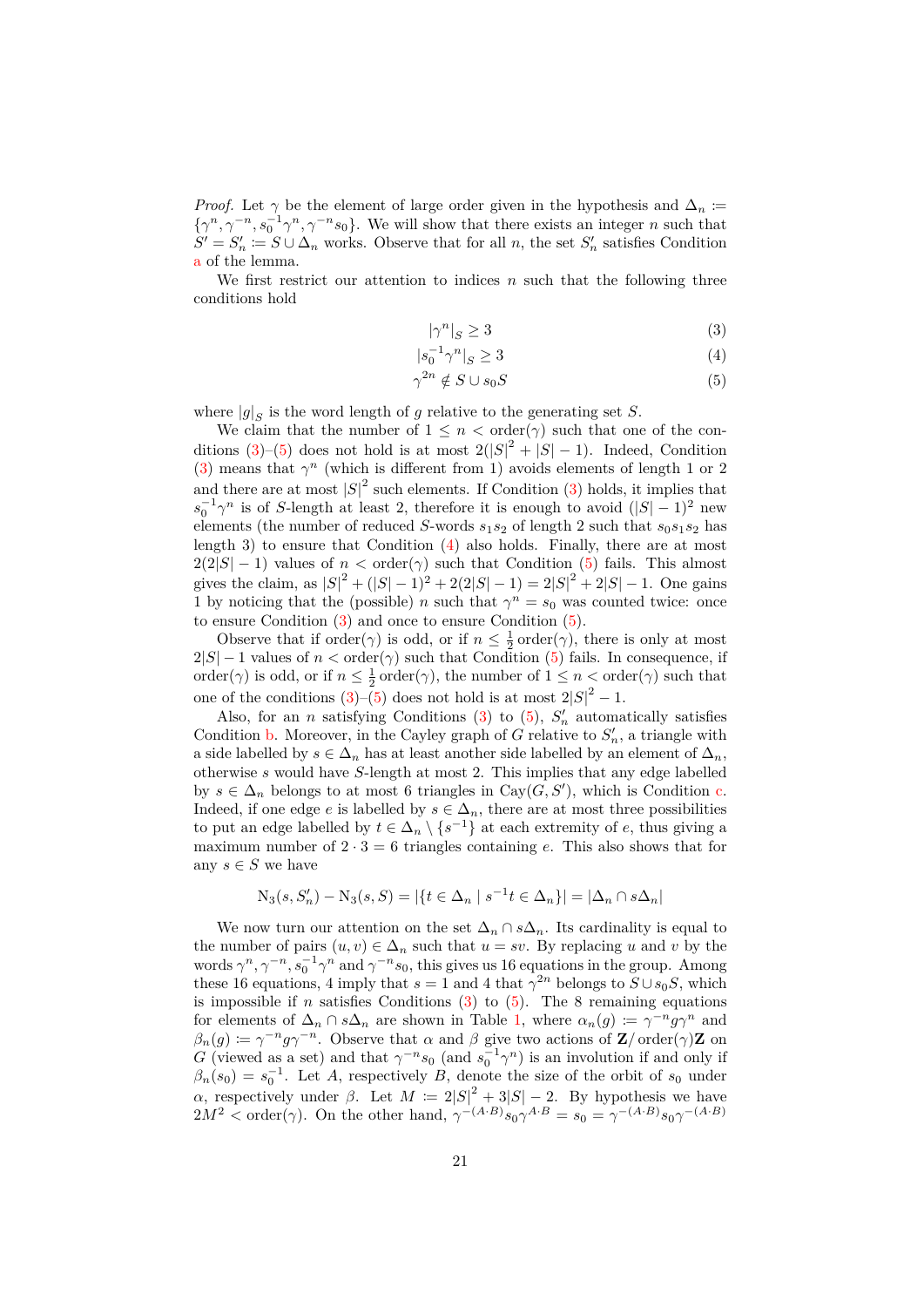| Possible elements of $\Delta_n \cap s\Delta_n$ Occurs if |                                |
|----------------------------------------------------------|--------------------------------|
| $\gamma^n = ss_0^{-1}\gamma^n$                           | $s = s_0$                      |
| $ s_0^{-1}\gamma^n = s\gamma^n$                          | $s = s_0^{-1}$                 |
| $ \gamma^{-n} s_0 = s \gamma^{-n}$                       | $s = \alpha_n(s_0)$            |
| $ \gamma^{-n}=s\gamma^{-n}s_0 $                          | $s = \alpha_n(s_0)^{-1}$       |
| $ \gamma^{-n}s_0=s\gamma^n$                              | $s = \beta_n(s_0)$             |
| $\gamma^n = s\gamma^{-n}s_0$                             | $s = \beta_n(s_0)^{-1}$        |
| $ \gamma^{-n} s_0 = s s_0^{-1} \gamma^n$                 | $s = \beta_n(s_0)s_0$          |
| $ s_0^{-1}\gamma^n = s\gamma^{-n}s_0$                    | $ s = (\beta_n(s_0)s_0)^{-1} $ |

<span id="page-21-0"></span>Table 1: Possible elements of  $\Delta_n \cap s\Delta_n$ , where  $\alpha_n(g) \coloneqq \gamma^{-n} g \gamma^n$  and  $\beta_n(g) \coloneqq$ *γ*<sup>−*n*</sup>*gγ*<sup>−*n*</sup>.

which implies that  $\gamma^{2AB} = 1$  and  $2A \cdot B \geq \text{order}(\gamma)$ . This implies in particular that at least one of *A* or *B* is (strictly) greater than *M*, leaving us with 3 cases.

**Case 1** Both *A* and *B* are greater than *M*. If  $n \leq M$  is such that

<span id="page-21-1"></span>
$$
\alpha_n(s_0) \notin S \quad \text{and} \quad \beta_n(s_0) \notin S \quad \text{and} \quad \beta_n(s_0) s_0 \notin S \tag{6}
$$

then  $\Delta_n \cap s\Delta_n$  contains at most 2 elements:  $\gamma^n$  if  $s = s_0$  and  $s_0^{-1}\gamma^n$  if  $s = s_0^{-1}$ . This implies Con[d](#page-19-5)ition **d** and that the pair  $(N_3(s_0, S') - N_3(s_0, S), N_3(s_0^2, S') N_3(s_0^2, S)$  is equal to  $(2, 0)$  if  $s_0$  has order 2,  $(1, 1)$  if  $s_0$  has order 3 and  $(1, 0)$ otherwise. Moreover, neither  $\gamma^n$  nor  $\gamma^{-n} s_0$  are involutions since  $2n \leq 2M$ order( $\gamma$ ) and  $\beta_n(s_0)$  is not in *S*. We now prove that an *n* satisfying [\(6\)](#page-21-1) as well as Conditions [\(3\)](#page-20-0) to [\(5\)](#page-20-1) always exists if *M* and the order of  $\gamma$  are large enough. Conditions [\(3\)](#page-20-0) to [\(5\)](#page-20-1) and [\(6\)](#page-21-1) forbid some values of *n* with  $1 \leq n \leq M$ . As already explained, since  $n \leq M \leq \frac{1}{2} \operatorname{order}(\gamma)$ , Conditions [\(3\)](#page-20-0) to [\(5\)](#page-20-1) forbid at most  $2|S|^2 - 1$  values of *n*. On the other hand, all the  $(\alpha_n(s_0))_{n=1}^M$  are distinct and distinct from  $s_0$ , so the condition  $\alpha_n(s_0) \notin S$  forbids at most  $|S| - 1$  values. The same is true for  $(\beta_n(s_0))_{n=1}^M$ , and the condition for  $(\beta_n(s_0)s_0)_{n=1}^M$  forbids at most  $|S|$  values. Therefore, if both *A* and *B* are greater than  $\widetilde{M}$ , then the number of  $n \leq M$  such that  $S'_n$  does not work is at most  $(2|S|^2 - 1) + (|S| - 1)$  $1) + (|S| - 1) + |S| = 2|S|^2 + 3|S| - 3$  which is strictly less than *M* and this finishes the proof of Case 1.

**Case 2** If  $A \leq M$  and  $B > M$ . This time we shall take  $n \leq B$  such that *n* is a multiple of *A*, it satisfies Conditions [\(3\)](#page-20-0) to [\(5\)](#page-20-1) and both  $\beta_n(s_0)$  and  $\beta_n(s_0)$ *s*<sub>0</sub> do not belong to *S*, in particular  $\gamma^{-n}s_0$  is not an involution. For such an *n*, the set  $\Delta_n \cap s\Delta_n$  contains at most 4 elements:  $\gamma^n$  and  $s\gamma^{-n}$  if  $s = s_0$  an[d](#page-19-5)  $\gamma^{-n}$  and  $s\gamma^n$  if  $s = s_0^{-1}$ . This implies Condition d and that the pair  $(N_3(s_0, S') - N_3(s_0, S), N_3(s_0^2, S') - N_3(s_0^2, S))$  is equal to  $(4, 0)$  if  $s_0$  is of order 2,  $(2, 2)$  if  $s_0$  is of order 3 and  $(2, 0)$  otherwise. So we are left to justify that such an  $n$  exists. As noted at the start of the proof, Conditions  $(3)$  to  $(5)$  forbid at most  $2(|S|^2 + |S| - 1)$  values  $(2|S|^2 - 1)$  if order( $\gamma$ ) is odd) of  $1 \le n < B$ . Similarly, the conditions  $\beta_n(s_0) \notin S$  and  $\beta_n(s_0) s_0 \notin S$  forbid respectively at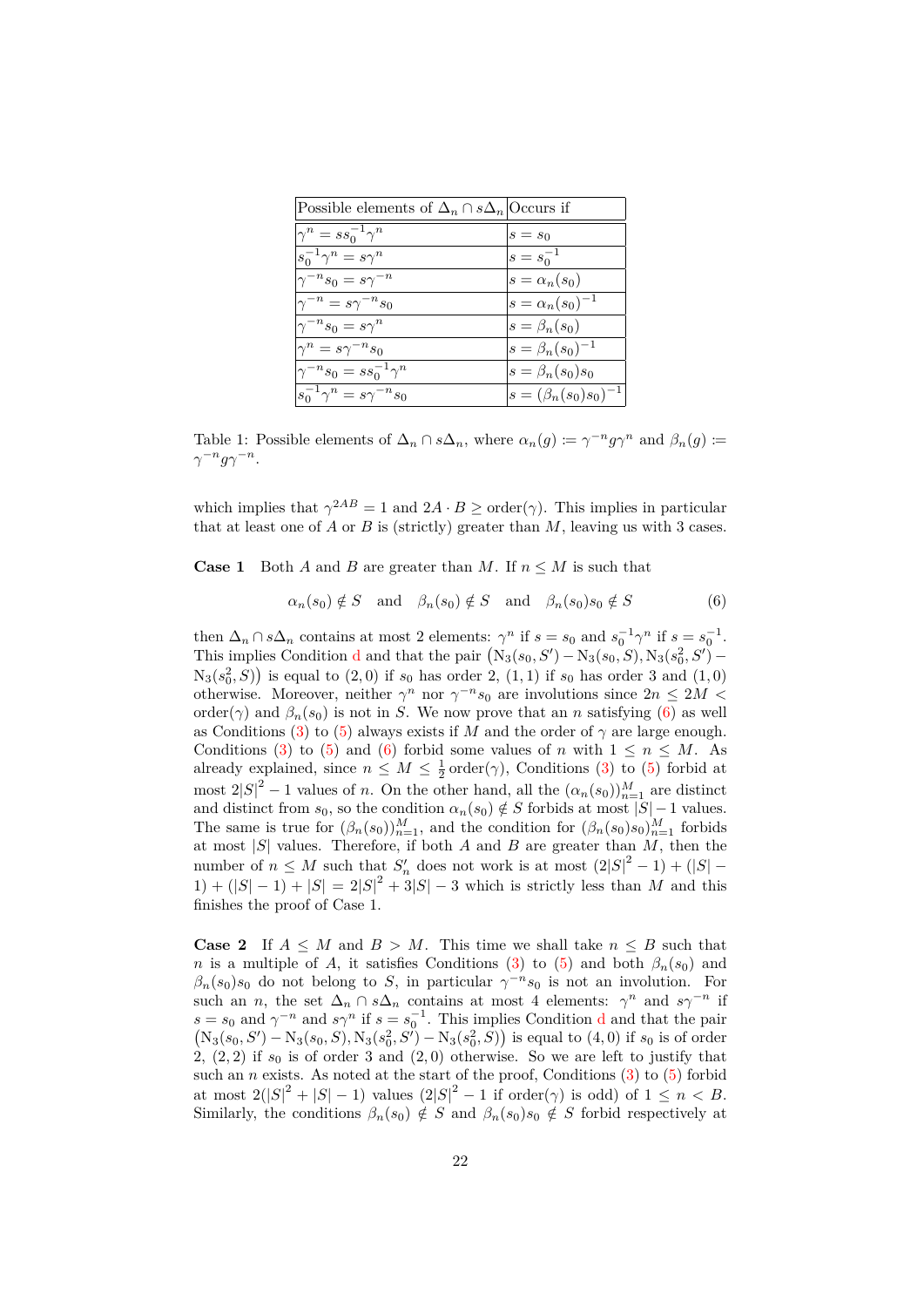most  $|S| - 1$  and  $|S|$  values, so we are done if

$$
\left\lfloor \frac{B-1}{A} \right\rfloor > 2|S|^2 + 4|S| - 3,
$$

for example if  $\frac{B}{A} \geq 2|S|^2 + 4|S| - 1$ . If we want to ensure that  $\gamma^n$  is not an involution, we may need to forbid one more value of *n* and take  $\frac{B}{A} \geq 2|S|^2 + 4|S|$ . Since  $2AB > \text{order}(\gamma)$ , we have

$$
\frac{B}{A} \ge \frac{\text{order}(\gamma)}{2A^2} \ge \frac{\text{order}(\gamma)}{2M^2}
$$

Therefore, there exists an *n* such that the conclusion of the lemma holds if order( $\gamma$ ) ≥ 2 $M^2(2|S|^2 + 4|S| - 1)$ . If moreover we want to ensure that  $\Delta$ contains no involution, we need to take order( $\gamma$ )  $\geq 4M^2|S|(|S|+2)$ . On the other hand, if we know that order( $\gamma$ ) is odd, then it is enough to have order( $\gamma$ ) >  $4M^2|S|(|S|+1)$ .

**Case 3** If  $A \geq M$  and  $B \leq M$ . Similarly to Case 2, we take  $n \leq A$  a multiple of *B* satisfying Conditions [\(3\)](#page-20-0) to [\(5\)](#page-20-1) and that  $\alpha_n(s_0) \notin S$ . Since  $\beta_n(s_0) = s_0, \, \gamma^{-n} s_0$  is an involution if and only if  $s_0$  is an involution. Such an *n* exists as soon as order $(\gamma) \geq 2M^2(2|S|^2 + 3|S| - 1)$ . On the other hand, if  $\text{order}(\gamma) \geq 2M^2|S|(2|S|+3)$  and  $s_0$  is not of order 2 it is possible to ensure that  $\Delta$  contains no involution while it is enough to have order( $\gamma$ )  $\geq 4M^2|S|(|S|+\frac{1}{2})$  $\Delta$  contains no involution with *n* is chough to nave order(*γ*)  $\geq 4M$  | $\beta$ |(| $\beta$ | +  $\frac{1}{2}$ )<br>if order(γ) is odd. For such an *n*, the set  $\Delta_n \cap s\Delta_n$  contains at most 4 elements:  $\gamma^n$  and  $s\gamma^n$  if  $s \in \{s_0, s_0^{-1}\}, \gamma^{-n}s_0$  if  $s = s_0^2$  and  $s_0^{-1}\gamma^n$  if  $s = s_0^{-2}$ . This implies Con[d](#page-19-5)ition d and that  $(N_3(s_0, S') - N_3(s_0, S), N_3(s_0^2, S') - N_3(s_0^2, S))$  is equal to  $(2,0)$  if  $s_0$  is of order 2,  $(3,3)$  if  $s_0$  is of order 3,  $(2,2)$  if  $s_0$  is of order 4 and  $(2, 1)$  otherwise. The only case that need explication is when  $s_0$  is of order 4. In this case,  $(N_3(s_0, S') - N_3(s_0, S), N_3(s_0^2, S') - N_3(s_0^2, S))$  is equal to  $(2, 1)$  if  $s_0^{-1}\gamma^n = \gamma^{-n}s_0$  and (2,2) otherwise. But since we took *n* as a multiple of *B*, we have  $s_0 = \beta_n(s_0) = \gamma^{-n} s_0 \gamma^{-n}$  which forbids the case  $(2, 1)$ .

In all of the 3 cases, we can always find an *n* such that the conclusion of the lemma holds as soon as  $\text{order}(\gamma) \ge 2M^2(2|S|^2 + 4|S| - 1) = 2(2|S|^2 + 3|S| - 1)$  $(2)^{2}(2|S|^{2} + 4|S| - 1)$ . On the other hand, the bound order( $\gamma$ )  $\geq 4|S|(|S| + 1)$  $2(2|S|^2 + 3|S| - 2)^2$  ensures that there is no involution in  $\Delta$ , while the bound order( $\gamma$ )  $\geq 4(2|S|^2 + 3|S| - 2)^2(|S|^2 + |S|)$  is sufficient if order( $\gamma$ ) is odd.

Moreover, by construction the value of  $(N_3(s_0, S') - N_3(s_0, S), N_3(s_0^2, S') N_3(s_0^2, S)$  only depends on *A* and *B*, which in turn depend on  $s_0$  and  $\gamma$  only.

<span id="page-22-0"></span>**Lemma 31.** Recall that  $F(n) = 2(2n^2 + 3n - 2)^2(2n^2 + 4n - 1)$  and  $\check{F}(n) =$  $4(2n^2+3n-2)^2(n+2)n$ .

Let  $S \subseteq G \setminus \{1\}$  *be a finite generating set. Suppose that G has an element of order at least*  $F(15p + 28q + 2p^2 + 4pq + 2q^2 - 4)$  where p is the number of *elements of order* 2 *of S and q is the number of elements of order at least* 3 *of S.* Then there exists a finite symmetric generating set  $S \subseteq \tilde{S} \subseteq G \setminus \{1\}$  *of size bounded by*  $15p + 28q + 2p^2 + 4pq + 2q^2$  *such that for all*  $s \in S$  *and*  $t \in \tilde{S}$ *, if*  $N_3(s, \tilde{S}) = N_3(t, \tilde{S})$  *then*  $t = s$  *or*  $t = s^{-1}$ *.*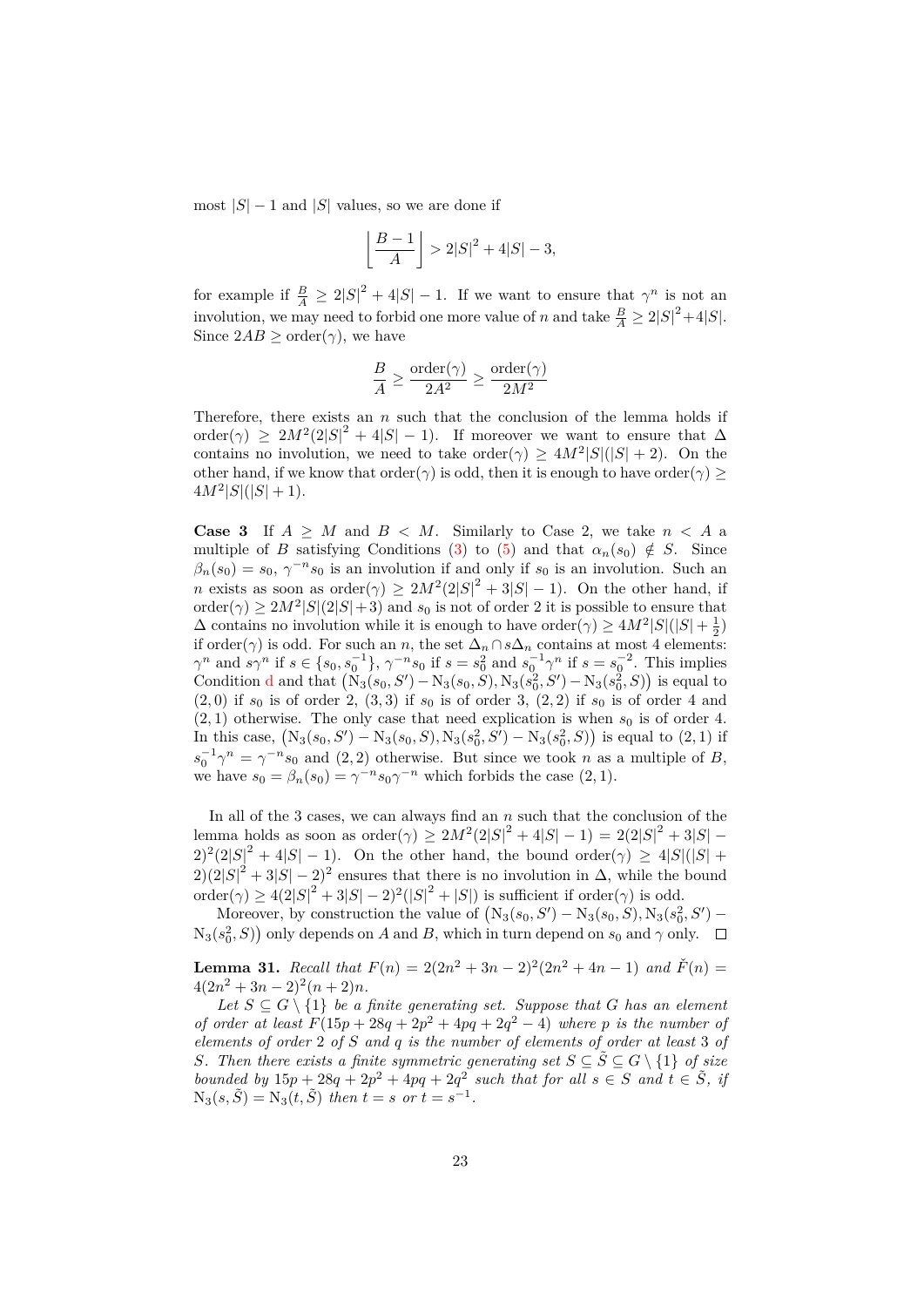*If S has no elements of order* 2 *and G has an element of order a least*  $\check{F}(2|S|^2 + 28|S| - 4) = \check{F}(\frac{1}{2}|S^{\pm}|^2 + 14|S^{\pm}| - 4)$ , then there exists a finite symmetric *generating set*  $S \subseteq \tilde{S} \subseteq G \setminus \{1\}$  *with no elements of order* 2*, of size bounded by*  $\frac{1}{2}|S|^2 + 14|S|$  such that for all  $s \in S$  and  $t \in \tilde{S}$ , if  $N_3(s, \tilde{S}) = N_3(t, \tilde{S})$  then  $t = s$  $\int$ *or*  $t = s^{-1}$ .

Before proving the lemma, we draw the attention of the reader to the fact that  $15p + 28q + 2p^2 + 4pq + 2q^2$  is smaller than both  $2|S^{\pm}|^2 + 15|S^{\pm}|$  and  $2|S|^2 + 28|S|$ . Depending on what is known on *S*, one bound may be better than the other. In particular, Lemma [31](#page-22-0) directly implies Theorem [9](#page-8-1)

*Proof.* To prove the first assertion, it is enough that all elements of *S* belong to at least  $7\tilde{\text{S}}$ -triangles (to distinguish them from the newly added elements which will belong to at most 6  $\tilde{S}$ -triangles) and that the numbers  $N_3(s^{\pm 1}, \tilde{S})$  for *s* in *S* are all distinct. In order to achieve this, we will apply the first assertion of Lemma [30](#page-19-0) several times to elements of *S* in order to augment the number of triangles to which they belong. This will give us a sequence of generating sets  $S^{\pm} = S_0 \subseteq S_1 \subseteq \cdots \subseteq S_k = \tilde{S}$  where  $S_{i+1} = S_i'$  from Lemma [30](#page-19-0) and *k* is the total number of times we apply Lemma [30.](#page-19-0) Since the cardinality of the  $|S_i|$  is an increasing sequence, for  $0 \leq i \leq k$ , it is sufficient to have an element of order at least  $F(|S_{k-1}|)$  to apply Lemma [30](#page-19-0) to  $S_i$ . On the other hand, since each application of Lemma [30](#page-19-0) adds at most 4 elements, we also have  $|S_{k-1}| \leq |S^{\pm}| + 4(k-1)$ . Altogether, this means that the existence of an element of order  $F(|S^{\pm}| + 4(k-1))$  implies the conclusion of Lemma [31.](#page-22-0) It is thus enough to determine  $k$  to finish the proof. Finally, we use the fact that  $p + q \leq |S|$  while  $p + 2q = |S^{\pm}|$ .

The proof of the second assertion of Lemma [31](#page-22-0) is similar except for the fact that  $|S^{\pm}| = 2q$  while  $q \leq |S|$  and that we need to use the last assertion of Lemma [30](#page-19-0) (that is the function  $\tilde{F}$  instead of the function  $F$ ) to ensure that we do not add elements of order 2 to *S*.

The first assertion of Lemma [30](#page-19-0) tells us that we can augment the number of triangles to which  $s \in S^{\pm}$  and  $s^{-1}$  belong, without changing the number of triangles for other  $t \in S^{\pm}$ , except maybe for  $t \in \{s^2, s^{-2}\}$ . Moreover, in doing that, the new elements we add to *S* <sup>±</sup> belong to at most 6 triangles at the moment they are added, and they cannot belong to more than 6 later in process as they are never of the form  $s^{\pm 2}$  for  $s \in S$ .

To be more precise, we define a directed graph (*V, E*) as follows. The vertices are the equivalence classes of elements of  $S^{\pm}$  modulo the equivalence  $s \sim t$  if  $t = s$  or  $t = s^{-1}$ , so  $|V| = p + q$ . There is an arc  $(|s| \rightarrow |t|)$  from the class of *s* to the class of *t* if  $[t] \neq [s]$  and if, when applied to  $s_0 = s$ , the generating set *S'* given by Lemma [30](#page-19-0) satisfies  $N_3(t, S') - N_3(t, S^{\pm}) > 0$ . Note that this implies that  $[t] = [s^2]$ . Moreover, by the second assertion of Lemma [30,](#page-19-0) each time we use (the first assertion of) Lemma [30](#page-19-0) with *s*, to go from  $S_i$  to  $S_{i+1}$ , for  $t \in S_i$ we have  $N_3(t, S_{i+1}) - N_3(t, S_i) = N_3(t, S') - N_3(t, S^{\pm})$ , which is positive if and only if  $[t] = [s]$  or  $([s] \to [t]) \in E$ . Observe that since  $N_3(s, S) = N_3(s^{-1}, S)$ , the number  $N_3([s], S)$  is well-defined.

An important observation at this point is that (as in every directed graph with out-degree bounded by 1) the vertex set  $V$  can be partitioned as  $V =$  $\{[s_1], \ldots, [s_r]\} \sqcup C_1 \sqcup \cdots \sqcup C_m$  where the  $C_i$  are cycles and  $F = \{[s_1], \ldots, [s_r]\}$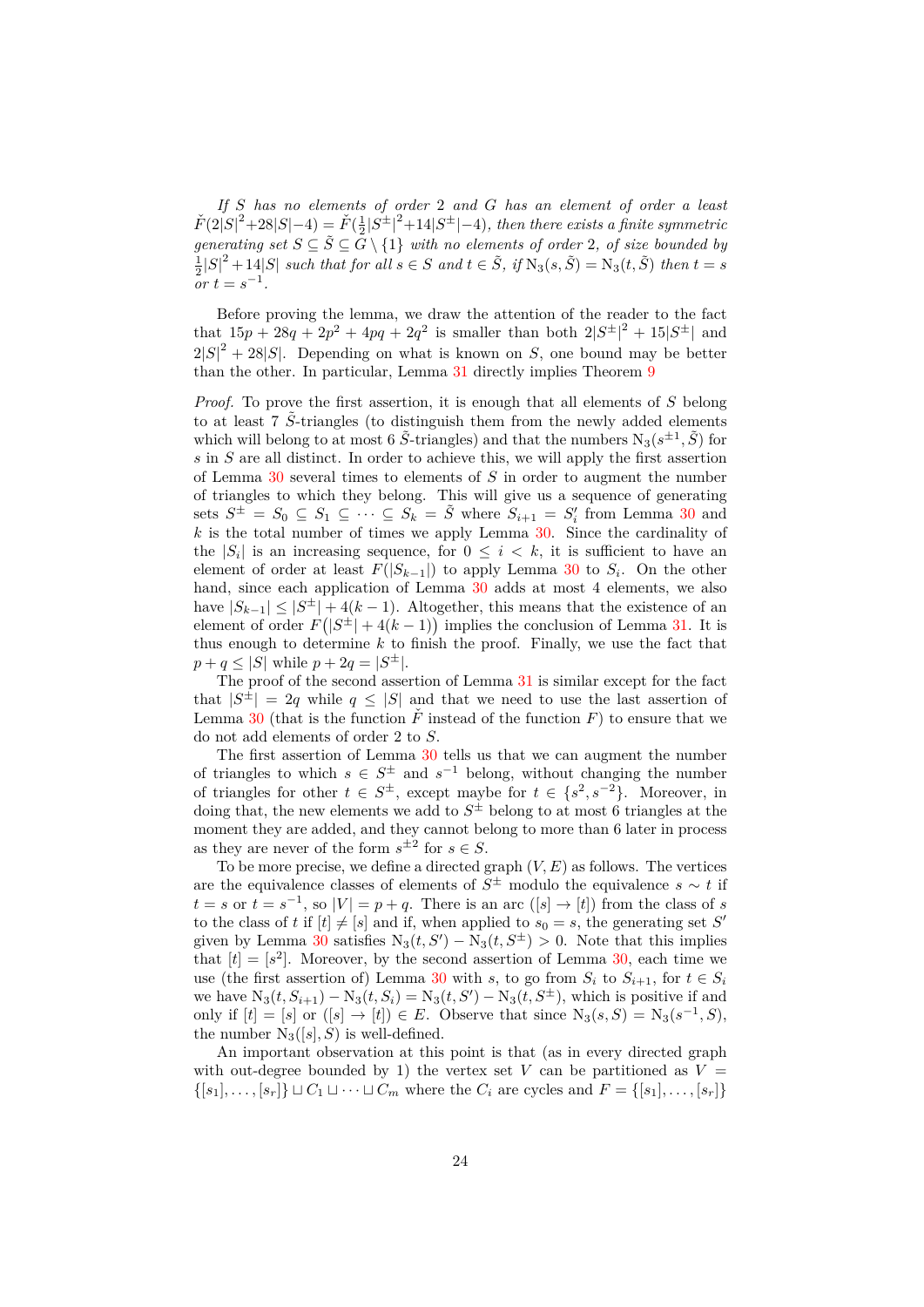is a forest: there is no arc from  $[s_i]$  to  $[s_j]$  for  $j < i$ . In particular if we apply Lemma [30](#page-19-0) to  $s_i$ , we will have  $N_3(s_j, S') = N_3(s_j, S^{\pm})$  for  $j < i$ .

**Initialization** We first need to ensure that for every  $s \in S^{\pm}$  we have  $N_3(s, \tilde{S}) \geq$ 7. This can be done by applying Lemma  $30$  at most  $4p + 7q$  times. Indeed for every  $s_0 \in S^{\pm}$ , each application of Lemma [30](#page-19-0) augments both  $N_3(s, S)$  and  $N_3(s^{-1}, S)$  by 1 if *s* is of order at least 3 and augments  $N_3(s, S)$  by 2 if *s* is of order 2.

**The forest** We then deal with the elements  $s_1, \ldots, s_r \in S$ . Assume that, for some  $1 \leq j \leq r$ , we have constructed a finite generating set  $S_i$  containing S with the following two properties:

<span id="page-24-0"></span>
$$
\begin{cases}\n\text{every } s \in S \text{ belongs to at least 7 triangles and} \\
N_3(s_i, \widetilde{S}_j) \neq N_3(s_{i'}, \widetilde{S}_j) \text{ for every } i \neq i' \leq j\n\end{cases} \tag{7}
$$

If  $N_3(s_{j+1}, S_j) \notin \{N_3(s_i, S_j) : i \leq j\}$  we can put  $S_{j+1} = S_j$  and we are done for  $j + 1$ . Otherwise, we apply Lemma [30](#page-19-0) several times with  $s_{j+1}$ , until the number of triangles for  $s_{j+1}$  is different than for all  $s_i$  with  $i \leq j$ . The number of applications of Lemma  $30$  is necessarily bounded by  $j$ , as each application increases the number of triangles for  $s_{j+1}$ , but not for  $s_i$  with  $i \leq j$ . On the other hand, for  $j = 1$  we have just proved the existence of such  $S_1$  obtained from *S* after at most  $4p + 7q$  applications of Lemma [30.](#page-19-0) So at the end, we obtain a generating set  $S_r$  satisfying [\(7\)](#page-24-0) after applying Lemma [30](#page-19-0) in total less than  $k_f := 4p + 7q + \sum_{j=0}^{r-1} j$  times.

**The cycles** Finally, we have to treat the cycles separately. Assume that, for some  $0 \leq j \leq m$ , we have obtained a generating set  $\widetilde{S}_{r+j}$  containing  $\widetilde{S}_r$  such that the function  $N_3(\cdot, \widetilde{S}_{r+i})$ :  $V \to \mathbf{N}$  is injective on  $F \sqcup C_1 \sqcup \cdots \sqcup C_i$ .

Denote by  $M_j$  the cardinality of  $F \sqcup C_1 \sqcup \cdots \sqcup C_j$ , and let  $c_{j+1} := |C_{j+1}| =$  $M_{j+1} - M_j$ . Without loss of generality, we may suppose that  $c_1 \leq \cdots \leq$ *c*<sub>*m*</sub>. Let *s*  $\in$  *S* such that  $[s] \in C_{j+1}$ . Its order is at least 5, and  $C_{j+1}$  =  $\{ [s], [s^2], \ldots, [s^{2^{c_{j+1}-1}}] \}$ , with  $s^{2^{c_{j+1}}} = s^{\pm 1}$ . By insp[e](#page-19-6)cting the conclusion e of Lemma  $30$  and recalling the definition of the graph  $(V, E)$ , we observe that each application of Lemma [30](#page-19-0) for *s* increases the number of triangles for *s* by 2 and for  $s^2$  by 1.

If  $c_{i+1} = 2$ , we apply Lemma [30](#page-19-0) for *s* until the number of triangles to which s belongs is different from the number for  $s^2$ , and both are different from the number for each  $[t] \in F \sqcup C_1 \sqcup \cdots \sqcup C_j$ . This requires to apply Lemma [30](#page-19-0) at most  $1 + 2M_j$  times, because each application of Lemma [30](#page-19-0) increases by 2 the number of triangles for  $s$ , by 1 the number of triangles for  $s<sup>2</sup>$  and leaves unchanged the number of triangles containing *t* for each  $[t] \in F \sqcup C_1 \sqcup \cdots \sqcup C_j$ .

If  $c_{j+1} > 2$ , we first apply Lemma [30](#page-19-0) for  $s^{2^{c_{j+1}-2}}$  until the number of triangles to which  $s^{2^{c_{j+1}-1}}$  belongs is different from the number for each  $[t] \in F \cup C_1 \cup$  $\cdots \sqcup C_j$  (and we do not care yet about the number of triangles containing  $s^{2^{c_{j+1}-2}}$ ). This requires at most *M<sub>j</sub>* applications. If  $c_{j+1} > 3$ , we then apply Lemma [30](#page-19-0) at most  $M_j + 1$  times to  $s^{2^{c_j+1}-3}$  to ensure that the number of triangles for  $s^{2^{c_{j+1}-2}}$ ,  $s^{2^{c_{j+1}-1}}$  and  $[t] \in F \sqcup C_1 \sqcup \cdots \sqcup C_j$  are all different. We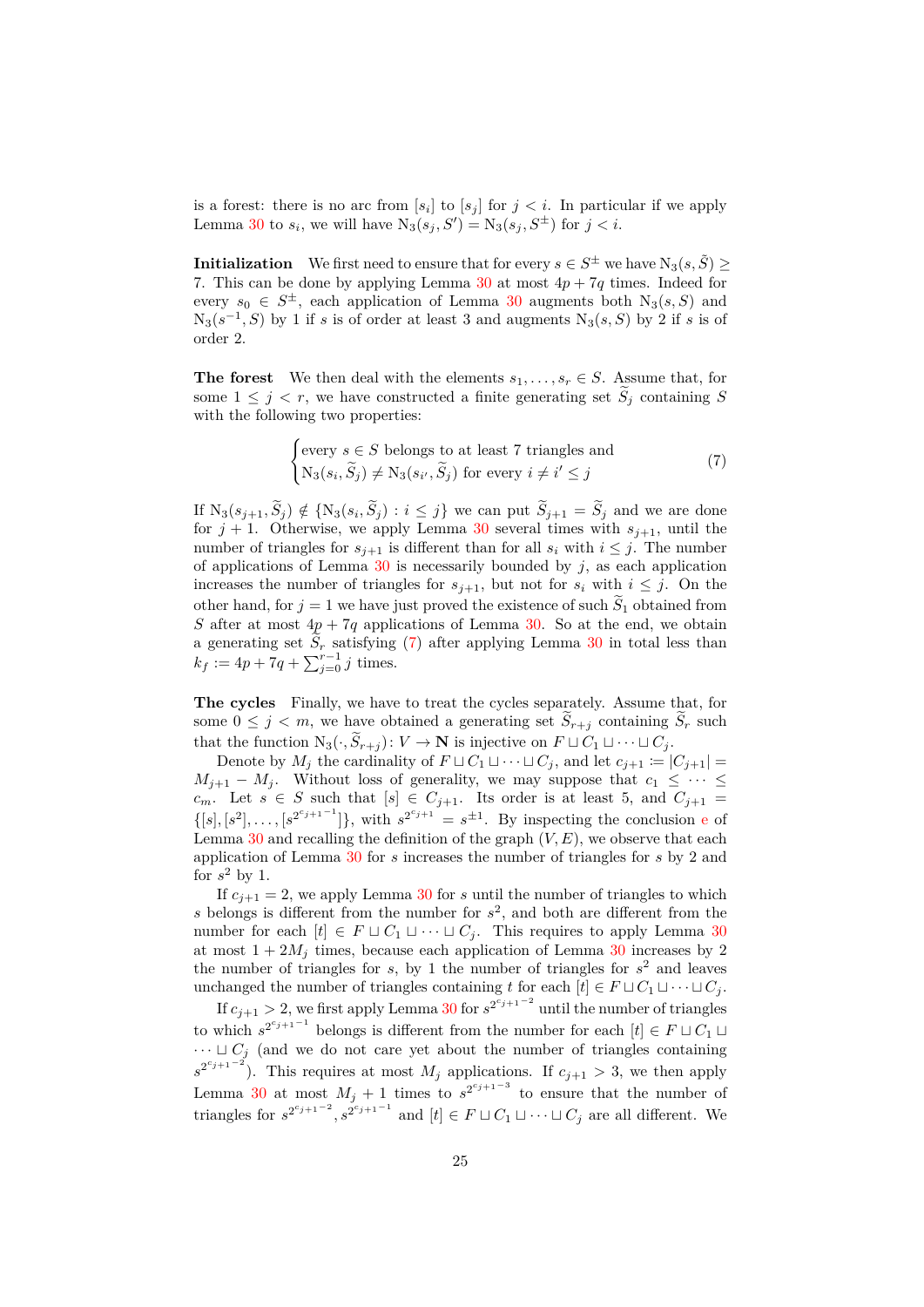go on, until we apply Lemma [30](#page-19-0) at most  $M_j + c_{j+1} - 3$  times to  $s^2$  so that that the number of triangles for  $s^{2^2}, \ldots, s^{2^{c_{j+1}-1}}$  and  $[t] \in F \sqcup C_1 \sqcup \cdots \sqcup C_j$ are all different. We then, as in the case  $c_i = 2$ , apply Lemma [30](#page-19-0) at most  $1 + 2(M_j + c_{j+1} - 2) = (M_j + c_{j+1} - 2) + (M_j + c_{j+1} - 1)$  times and ensure that the number of triangles for  $s, s^2, \ldots, s^{2^{c_j+1}-1}$  and  $t \in F \sqcup C_1 \sqcup \cdots \sqcup C_j$  are all different. To summarize: given  $\widetilde{S}_{r+j}$  we can construct the desired  $\widetilde{S}_{r+j+1}$  by applying Lemma [30](#page-19-0) at most

$$
M_j + (M_j + 1) + \dots + (M_j + c_{j+1} - 1) = \sum_{l=M_j}^{M_j + c_{j+1} - 1} l = \sum_{l=M_j}^{M_{j+1} - 1} l
$$

For  $j = m$ , the generating set  $\widetilde{S}_{r+m}$  satisfies that the function  $N_3(\cdot, \widetilde{S}_{r+m})$ is injective on *V* and takes values in  $\{7, 8, \ldots\}$ , as requested.

To obtain this result, we used Lemma [30](#page-19-0) *k* times, where *k* is bounded above by

$$
4p + 7q + \sum_{l=1}^{|V|-1} l = 4p + 7q + \frac{1}{2}(p+q)(p+q-1)
$$

where, we used the fact, already stated, that  $|V| = p + q$ . To do that, it is sufficient to have an element of order at least  $F(|S^{\pm}| + 4(k-1)) \leq F(15p +$  $28q + 2p^2 + 4pq + 2q^2 - 4$ .  $\Box$ 

#### **5.2 Tarski monsters**

The proof of Theorem [14](#page-10-1) and [15](#page-10-0) will follow from the following variant of Theorem [9](#page-8-1) with much better bounds and simpler proof, but for very specific groups. Observe that the proposition is stated for Tarski monsters, but it holds true with the same proof for a nonabelian group generated by two elements *a* and *b* such that *a*, *b* and *ab* are of order a prime number  $p > 263$ .

<span id="page-25-0"></span>**Proposition 32.** Assume that  $p > 263$ , and let  $\mathcal{T}_p$  be a Tarski monster of *exponent p. Let a,b be two non-commuting elements of*  $\mathcal{T}_p$ *, and define*  $c = ab$ *.* Let  $S = \{a, b, c\}$ . There exist integers  $2 \leq i, j, k \leq \frac{p}{2}$  such that  $(G, S, T)$  is a *strong colour-rigid triple, where*

$$
T = S \cup \{a^i, a^{i+1}, a^{i+2}, a^{i+3}, b^j, b^{j+1}, b^{j+2}, c^k, c^{k+1}\}.
$$

*Proof.* Define the following four generating sets

$$
S_0 = S, S_1 = S_0 \cup \{a^i, a^{i+1}, a^{i+2}, a^{i+3}\},
$$
  

$$
S_2 = S_1 \cup \{b^j, b^{j+1}, b^{j+2}\}, S_3 = S_2 \cup \{c^k, c^{k+1}\}.
$$

Our aim is to prove the existence of *i, j, k* such that

$$
N_3(a, S_3) = 7, N_3(b, S_3) = 5, N_3(c, S_3) = 3
$$

and  $N_3(s, S_3) \leq 2$  for each  $s \in S_3 \setminus S_0$ . This will prove the Proposition because  $S_3 = T$ .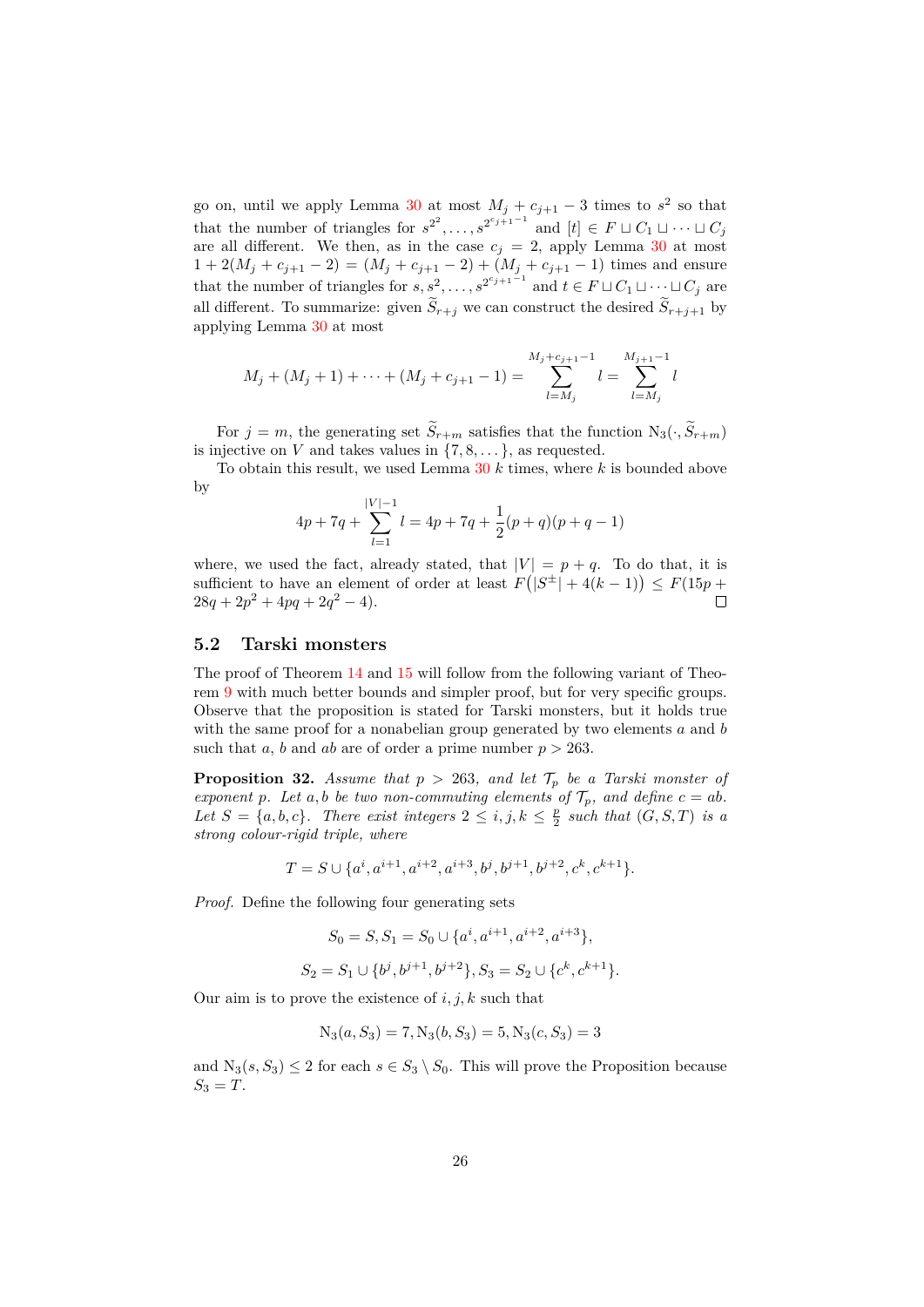First observe that  $N_3(a, S_0) = N_3(b, S_0) = N_3(c, S_0) = 1$ . Indeed,  $N_3(a, S_0)$ is equal to the cardinality of  $S_0^{\pm} \cap a^{-1}S_0^{\pm}$  where

$$
a^{-1}S_0^{\pm}=\{1,a^{-2},a^{-1}b,a^{-1}b^{-1},b,a^{-1}c^{-1}\},
$$

so the observation boils down to the fact that  $\{1, a^{-2}, a^{-1}b, a^{-1}b^{-1}, a^{-1}c^{-1}\} \cap S_0^{\pm}$ is empty. It is clear that 1 and  $a^{-2}$  do not belong to  $S_0^{\pm}$ . Let us for example justify why  $a^{-1}c^{-1}$  does not belong to  $S_0^{\pm}$ . If  $a^{-1}c^{-1}$  did belong to  $\{a^{\pm 1}, c^{\pm 1}\},$ this would imply that *a* and *c* commute, and (since *a* and *c* generate  $\mathcal{T}_p$ ) that  $\mathcal{T}_p$ would be abelian, which is not the case. Similarly, the equality  $a^{-1}c^{-1} = b^{-1}$  is equivalent to  $bab^{-1} = a^{-1}$ , which implies that  $\mathcal{T}_p$  is finite. Finally  $a^{-1}c^{-1} = b$  is equivalent to  $c^2 = 1$ , in contradiction with the assumption that *c* is of order *p*. This shows that  $a^{-1}c^{-1}$  does not belong to  $S_0^{\leq 2}$ . Similar arguments show that  $a^{-1}b$  and  $a^{-1}b^{-1}$  do not belong to  $S_0^{\leq 2}$  either, and that  $N_3(a, S_0) = 1$ . Replacing the triple  $\{a, b, c = ab\}$  by  $\{b, c^{-1}, a^{-1} = bc^{-1}\}$  (respectively  $\{c, b^{-1}, a = cb^{-1}\}$ ) we obtain that  $N_3(b, S_0) = N_3(c, S_0) = 1$ .

It is also clear that, if  $2 \leq i < \frac{p-5}{2}$ ,  $N_3(a,T) \geq N_3(a, S_1) \geq 7$ , as adding  $a^i, a^{i+1}, a^{i+2}$  and  $a^{i+3}$  to the generating set we have added the 6 distinct triangles {1*, a, ai*+1}, {1*, a, ai*+2}, {1*, a, ai*+3}, {1*, a, a*<sup>−</sup>*i*}, {1*, a, a*<sup>−</sup>*i*−1} and {1*, a, a*<sup>−</sup>*i*−2} which contain the edge  $\{(1, a)\}$ . Similarly, we have  $N_3(b, T) \ge 5$  and  $N_3(c, T) \ge$ 3 if  $2 \leq j \leq \frac{p-3}{2}$  and  $2 \leq k \leq \frac{p-1}{2}$ . So we have to prove that, for suitable choices of  $i, j, k$ , we have not created any other triangle.

To do so, we will arrange that

- <span id="page-26-0"></span>1.  $\{a^i, a^{i+1}, a^{i+2}, a^{i+3}\} \cap S_0^{\leq 2} = \emptyset$ ,  $\{b^j, b^{j+1}, b^{j+2}\} \cap S_1^{\leq 2} = \emptyset$  and  $\{c^k, c^{k+1}\} \cap$  $S_2^{\leq 2} = \emptyset$  and
- <span id="page-26-2"></span>2.  $i < \frac{p-7}{2}$ ,  $j < \frac{p-5}{2}$  and  $k < \frac{p-3}{2}$  and
- 3.  $i > 6$ ,  $j > 4$ ,  $k > 2$  and
- <span id="page-26-1"></span>4.  $i, i - 1, i - 2, j, j - 1, k$  are all different from  $\lfloor \frac{p}{3} \rfloor$ .

The first two conditions for *a* ensure the following: passing from  $S_0$  to  $S_1$ , we have that,  $N_3(a, S_1) = N_3(a, S_0) + 6$  and  $N_3(s, S_1) = N_3(s, S_0)$  if  $s = b$  or *c*. Indeed, the first condition means that the only new triangles created when passing from  $S_0$  to  $S_1$  are those which have at least two new edges. Since the new edges are labelled by powers of *a*, the third edge has to be labelled by a power *a* as well, that is by *a*,  $a^{-1}$  or by an element of  $S_1 \setminus S_0$ . The condition  $i < \frac{p-7}{2}$  means that the number of new triangles containing the edge (1*, a*) is exactly 6 (for example it would be 7 if  $i = \frac{p-7}{2}$ , as  $aa^{i+3} = a^{-i-3}$ ). Similarly, the condition for *b* (respectively *c*) ensures that  $N_3(b, S_2) = N_3(b, S_1) + 4$  and  $N_3(s, S_2) = N_3(s, S_1)$  if  $s \in S_1 \setminus \{b\}$  (respectively  $N_3(c, S_3) = N_3(c, S_2) + 2$  and  $N_3(s, S_3) = N_3(s, S_2)$  if  $s \in S_2 \setminus \{c\}$ .

The last two conditions for *a* ensure that  $N_3(s, S_1) \leq 2$  if  $s \in S_1 \backslash S_0$ , and similarly for  $S_2$  and  $S_3$ . Indeed, they imply that we have not created new triangles with all three edges new, as such a triangle would correspond to a triple  $x, y, z \in$  ${a^i, a^{i+1}, a^{i+2}, a^{i+3}}^{\pm}$  satisfying  $xyz = 1$ ; the third condition ensures that that there is no such  $x, y, z$  with  $x, y, z^{-1} \in \{a^i, a^{i+1}, a^{i+2}, a^{i+3}\}\$ , whereas the fourth condition ensures that there are no such  $x, y, z$  all in  $\{a^i, a^{i+1}, a^{i+2}, a^{i+3}\}.$ 

So we are left to prove that we can indeed find  $i, j, k$  satisfying conditions [\(1-](#page-26-0)[4\)](#page-26-1). Observe that the conditions for *i* do not depend on *j* and *k*, that the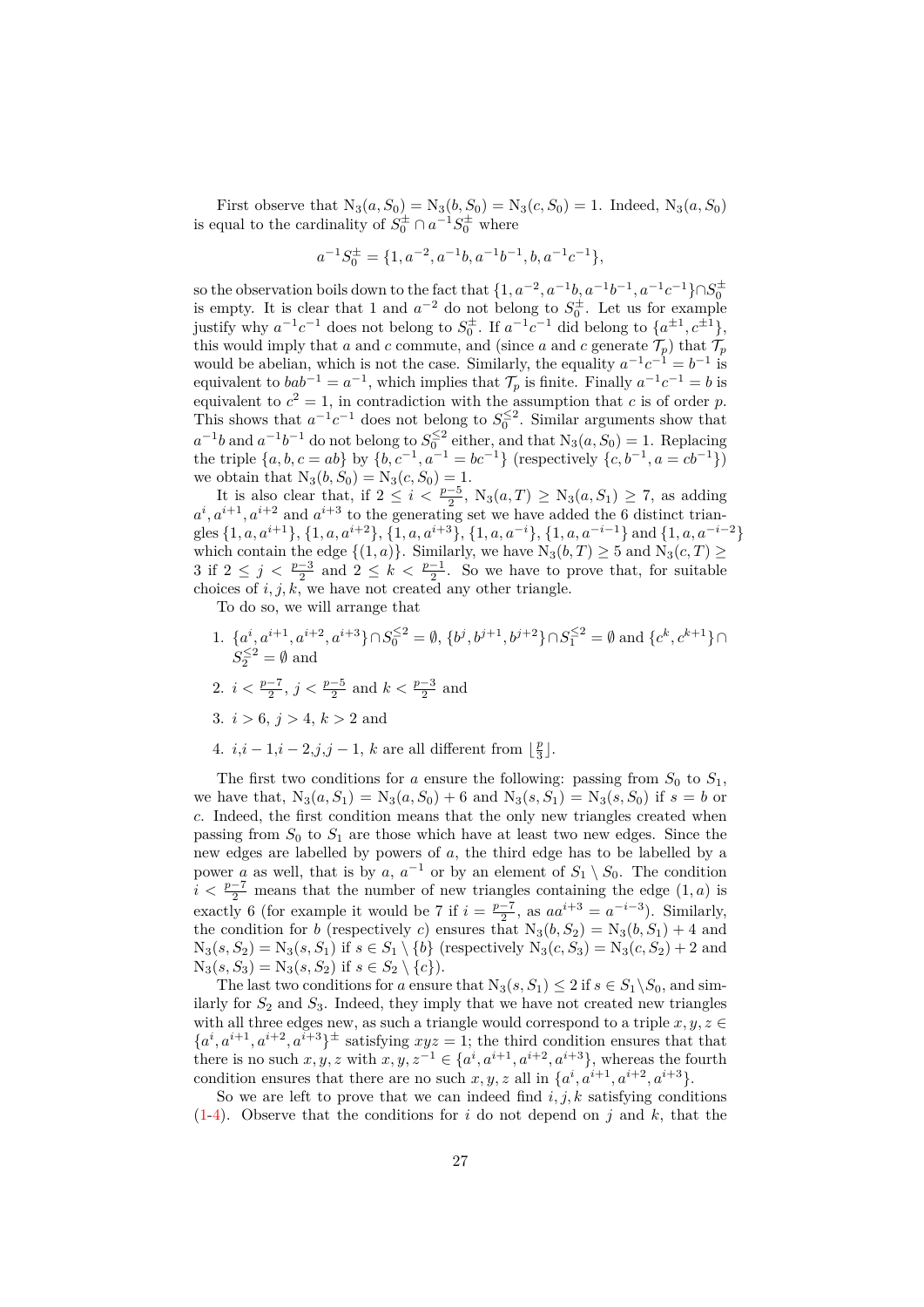conditions for *j* depend only on *i*, and that the conditions for *k* depend on *i* and *j*. So there are three claim: first we claim that there exists *i* satisfying [\(1-](#page-26-0)[4\)](#page-26-1). Then *i* being fixed, we claim that there is *j* satisfying [\(1-](#page-26-0)[4\)](#page-26-1). And then such a *j* being fixed, we claim that there is *k* satisfying [\(1-](#page-26-0)[4\)](#page-26-1). All three claims are proved similarly. Let us focus on the last one, which is where the condition  $p > 263$ appears.

So assume that we have found  $i, j$  satisfying  $(1-4)$  $(1-4)$ . We have to understand which powers of *c* can appear in  $S_2^{\leq 2}$ . Clearly, apart from 1 or  $c^{\pm 2}$ , there cannot be a power of *c* of the form  $xy$  for  $x \in \{c^{\pm}\}\$  and  $y \in S_2$  or  $x \in S_2$  and  $y \in \{c^{\pm}\}\$ . So the powers of *c* in  $S_2^{\pm}$  are either  $c^{\pm 1}$ ,  $c^{\pm 2}$ , or of the form  $a^rb^s$  or  $b^sa^r$  for *r* ∈  $\pm$ {1*, i, i* + 1*, i* + 2*, i* + 3} and *s* ∈  $\pm$ {1*, j, j* + 1*, j* + 2}. Actually,  $ab^s = cb^{s-1}$ cannot be a power of *c* distinct from *c* itself (as *b* and *c* do not commute), and similarly for  $a^rb$ ,  $b^{-1}a^r$  and  $b^sa^{-1}$ . So we can bound the number of powers (distinct from  $c^{\pm 1}$  and  $c^{\pm 2}$ ) in  $S_2^{\leq 2}$  by  $2 \times 9 \times 7$ . Since  $S_2^{\pm 2}$  is symmetric, this implies that there are at most  $9 \times 7 = 63$  elements of the form  $c^t$  for  $2 < t \leq \frac{p-1}{2}$ in  $S_2^{\pm}$ . So condition [\(1\)](#page-26-0) forbids at most  $2 \times 63 = 126$  values of *k* among the  $\frac{p-11}{2}$  values allowed by conditions [\(2](#page-26-2)[-4\)](#page-26-1). This leaves the place to at least one *k* because  $\frac{p-11}{2} > 126$ .  $\Box$ 

We now prove Theorem [14](#page-10-1) and Theorem [15.](#page-10-0) Let  $p > 263$  be a prime number,  $\mathcal{T}_p$  be a Tarski monster and  $S = \{a, b\}$  be any generating set of size 2. Then both *a* and *b* have order *p*. Moreover, the normalizer of *a* in  $\mathcal{T}_p$  is  $\langle a \rangle$ , the normalizer of *b* is  $\langle b \rangle$  and  $\langle b \rangle \cap \langle a \rangle = \{1\}$ . We have  $a^2 \neq b^2$  and  $aba^{-1} \notin \{b, b^{-1}\}$ . Therefore, we can take  $g_a = b$  and  $g_b = a$  in the statement of Proposition [22](#page-16-2) which gives us that for  $S_0 \coloneqq \{a, b, a^{-1}b\}$ , the triple  $(\mathcal{T}_p, S, S_0)$  is strongly orientation-rigid. If *T* is the generating set of cardinality 12 given by Proposition [32,](#page-25-0) we have that  $(G, S_0, T)$  is strongly colour-rigid. So by Lemma [4,](#page-6-1)  $(G, S, T)$  is a strong GRR triple. In particular  $Cay(G, R)$  is a GRR, which proves Theorem [14.](#page-10-1) Proposition [12](#page-9-1) also applies: for every covering  $\psi$ : Cay $(G, T) \to \Delta$  that is bijective on balls of radius 1, there exists a subgraph  $\tilde{\Delta}$  of  $\Delta$  such that the restriction of  $\psi$  to Cay(*G*, *S*) is a covering onto  $\Delta$  that is compatible with the labels of Cay(*G*, *S*). By  $[16]$ , there are only three possibilities for such a covering. Either it is the identity, or  $\Delta$  is infinite with finite orbits under its automorphism group, or  $\Delta$ consists of one vertex with loops (and is therefore not a simple graph). Since Aut( $\Delta$ ) injects in Aut( $\Delta$ ) by Proposition [12,](#page-9-1) we obtain that either  $\psi$  is the identity, or  $\Delta$  is infinite with finite orbits under Aut( $\Delta$ ). This proves Theorem [15.](#page-10-0)

# **References**

- <span id="page-27-3"></span>[1] S. I. Adyan and I. G. Lysënok. Groups, all of whose proper subgroups are finite cyclic. *Izv. Akad. Nauk SSSR Ser. Mat.*, 55(5):933–990, 1991.
- <span id="page-27-2"></span>[2] L. Babai. Infinite digraphs with given regular automorphism groups. *J. Combin. Theory Ser. B*, 25(1):26–46, 1978.
- <span id="page-27-1"></span>[3] L. Babai. Finite digraphs with given regular automorphism groups. *Period. Math. Hungar.*, 11(4):257–270, 1980.
- <span id="page-27-0"></span>[4] László Babai and Chris D. Godsil. On the automorphism groups of almost all Cayley graphs. *European J. Combin.*, 3(1):9–15, 1982.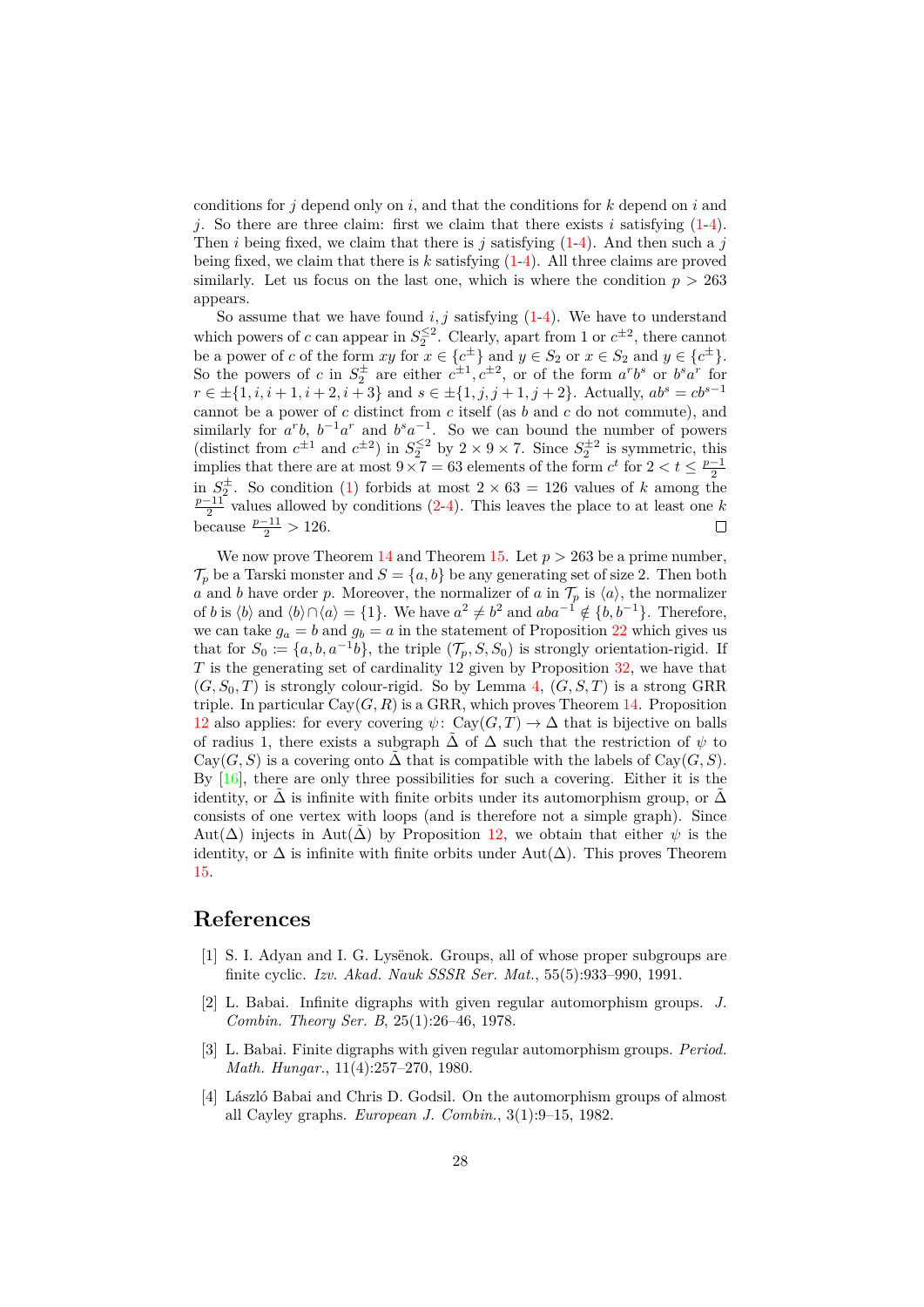- <span id="page-28-15"></span>[5] Itai Benjamini. On graph limits and random metric spaces. Mini-Course at the workshop Graphs and Groups, Lille, France, 2012.
- <span id="page-28-13"></span>[6] David P. Byrne, Matthew J. Donner, and Thomas Q. Sibley. Groups of graphs of groups. *Beitr. Algebra Geom.*, 54(1):323–332, 2013.
- <span id="page-28-8"></span>[7] Edward Dobson, Ademir Hujdurović, Klavdija Kutnar, and Joy Morris. On color-preserving automorphisms of Cayley graphs of odd square-free order. *J. Algebraic Combin.*, 45(2):407–422, 2017.
- <span id="page-28-6"></span>[8] Edward Dobson, Pablo Spiga, and Gabriel Verret. Cayley graphs on abelian groups. *Combinatorica*, 36(4):371–393, 2016.
- <span id="page-28-7"></span>[9] John Kevin Doyle, Thomas W. Tucker, and Mark E. Watkins. Graphical Frobenius representations. *J. Algebraic Combin.*, 48(3):405–428, 2018.
- <span id="page-28-1"></span>[10] P. Erdős and A. Rényi, editors. *Combinatorial theory and its applications. I-III*. North-Holland Publishing Co., Amsterdam-London, 1970. Colloquia Mathematica Societatis János Bolyai, 4.
- <span id="page-28-5"></span>[11] C. D. Godsil. GRRs for nonsolvable groups. In *Algebraic methods in graph theory, Vol. I, II (Szeged, 1978)*, volume 25 of *Colloq. Math. Soc. János Bolyai*, pages 221–239. North-Holland, Amsterdam-New York, 1981.
- <span id="page-28-4"></span>[12] D. Hetzel. *Über reguläre graphische Darstellung von auflösbaren Gruppen*. PhD thesis, Technische Universität Berlin, 1976.
- <span id="page-28-3"></span>[13] W. Imrich and M. E. Watkins. On automorphism groups of Cayley graphs. *Period. Math. Hungar.*, 7(3-4):243–258, 1976.
- <span id="page-28-0"></span>[14] Wilfried Imrich. Graphen mit transitiver Automorphismengruppe. *Monatsh. Math.*, 73:341–347, 1969.
- <span id="page-28-2"></span>[15] Wilfried Imrich. On graphs with regular groups. *J. Combinatorial Theory Ser. B*, 19(2):174–180, 1975.
- <span id="page-28-12"></span>[16] Paul-Henry Leemann. Schreir graphs: Transitivity and coverings. *Internat. J. Algebra Comput.*, 26(1):69–93, 2016.
- <span id="page-28-9"></span>[17] Luke Morgan, Joy Morris, and Gabriel Verret. Characterising CCA Sylow cyclic groups whose order is not divisible by four. *Ars Math. Contemp.*, 14(1):83–95, 2018.
- <span id="page-28-14"></span>[18] Joy Morris and Pablo Spiga. Every finite non-solvable group admits an oriented regular representation. *J. Combin. Theory Ser. B*, 126:198–234, 2017.
- <span id="page-28-10"></span>[19] Joy Morris and Pablo Spiga. Asymptotic enumeration of Cayley digraphs. *ArXiv e-prints*, page arXiv:1811.07709, November 2018.
- <span id="page-28-11"></span>[20] Joy Morris and Pablo Spiga. Classification of finite groups that admit an oriented regular representation. *Bull. Lond. Math. Soc.*, 50(5):811–831, 2018.